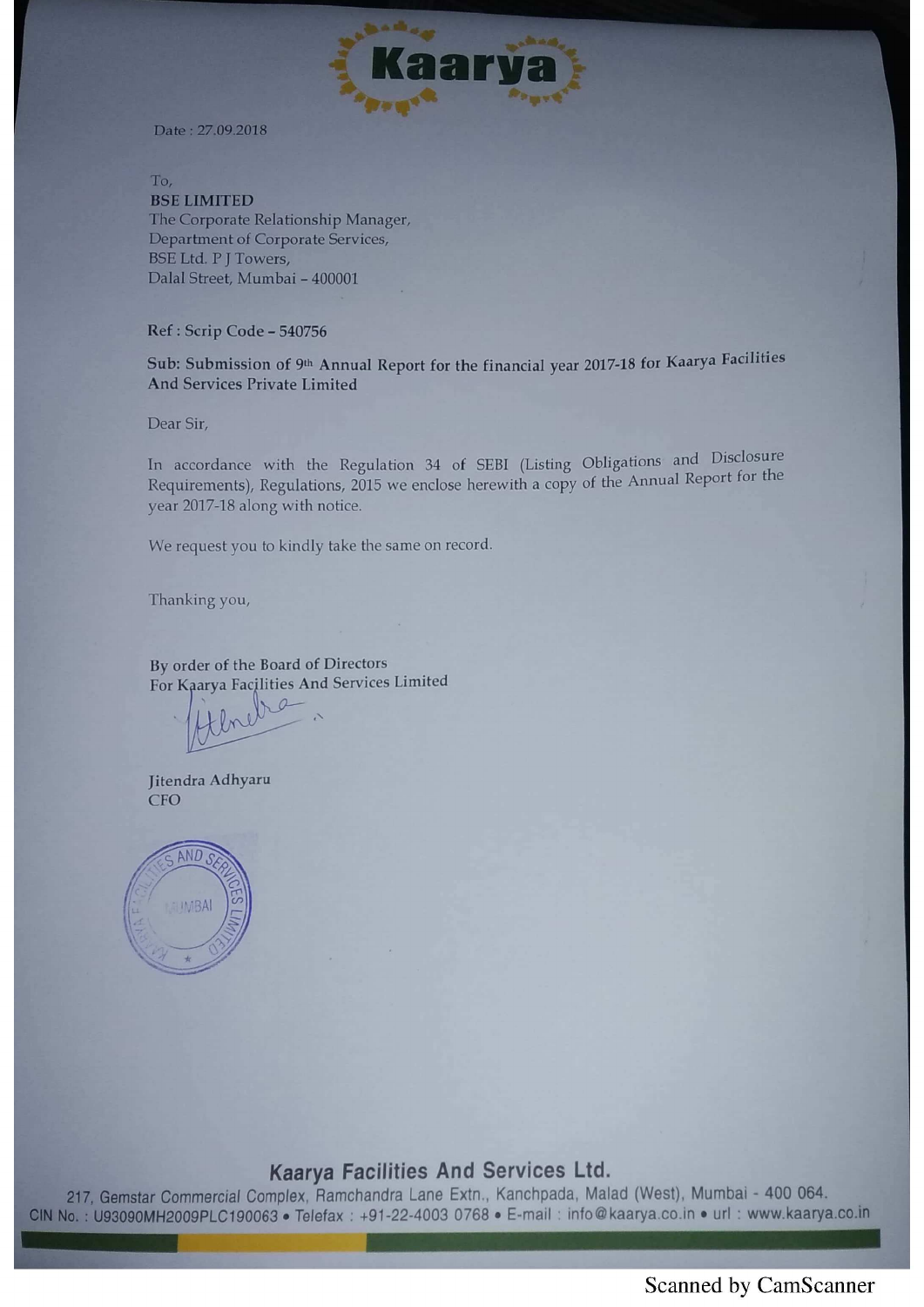

**ANNUAL REPORT 2017 – 2018**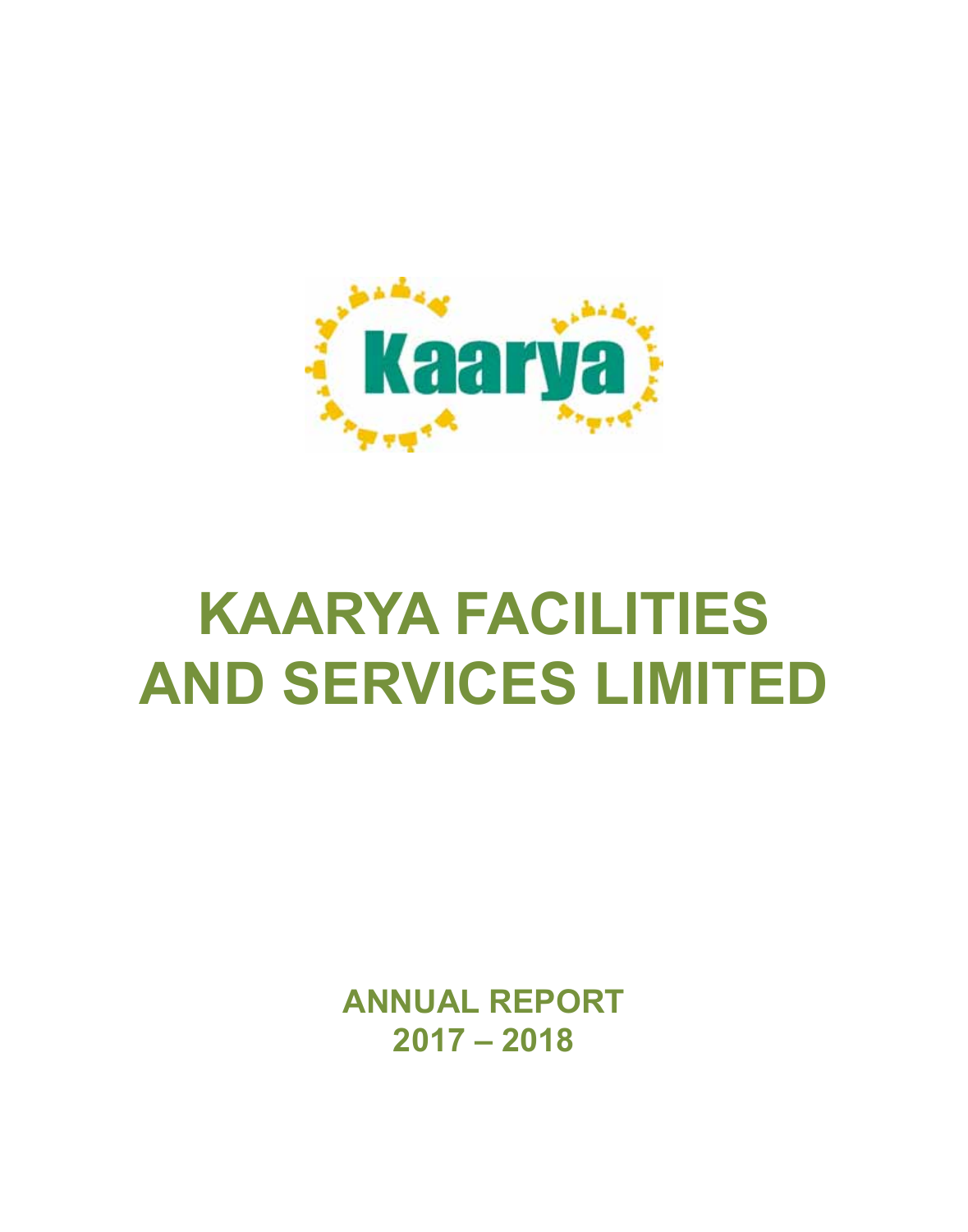# **CORPORATE INFORMATION**

| Name of the Company: | Kaarya Facilities And Services Limited                                                                             | <b>NOMINATION &amp; REMUNERATION</b>                        |                                   |  |  |
|----------------------|--------------------------------------------------------------------------------------------------------------------|-------------------------------------------------------------|-----------------------------------|--|--|
| Registered Office:   | Office 217. Gemstar Commercial<br>Complex, Ramchandra Lane Extn.<br>Road, Kanchpada, Malad (W).<br>Mumbai - 400064 | Mr. Ganesh Vanmali<br>Mr. Gaurang Shah<br>Mr. Vineet Pandey | : Chairma<br>: Member<br>: Member |  |  |
| CIN.<br>$\cdot$ :    | U93090MH2009PLC190063                                                                                              | <b>STAKEHOLDERS RELATIONSHIP</b>                            |                                   |  |  |
| Website:             | www.kaarya.co.in                                                                                                   | Mr. Ganesh Vanmali                                          | : Chairma                         |  |  |
| Email<br>- 1         | info@kaarya.co.in                                                                                                  | Mrs. Smriti Chhabra                                         | : Member                          |  |  |
| Contact No.:         | 022 4003 0768                                                                                                      | Mrs. Vishal Panchal                                         | : Member                          |  |  |

#### **BOARD OF DIRECTORS STATUTORY AUDITORS**

| Mr. Vineet Pandey   | : Joint Managing Director |
|---------------------|---------------------------|
| Mr. Vishal Panchal  | : Joint Managing Director |
| Mr. Ganesh Vanmali  | : Non Executive Director, |
|                     | Independent Director      |
| Mr. Gaurang Shah    | : Non Executive Director, |
|                     | Independent Director      |
| Mrs. Smriti Chhabra | : Non Executive Director, |
|                     | Independent Director      |

#### **COMMITTEES OF THE BOARD** Bank of Maharashtra **AUDIT COMMITTEE**

| AUDII GUMMII IEE    |                     |
|---------------------|---------------------|
| Mr. Ganesh Vanmali  | : Chairman & Member |
| Mr. Gaurang Shah    | : Member            |
| Mrs. Smriti Chhabra | : Member            |

#### **NOMINATION & REMUNERATION COMMITTEE**

: Chairman & Member : Member : Member

#### STAKEHOLDERS RELATIONSHIP COMMITTEE

Mr. Ganesh Vanmali : Chairman & Member Mrs. Smriti Chhabra : Member

Aniket Kulkarni & Associates **Chartered Accountants** 

#### **INTERNAL AUDITORS**

H Dave & Co., **Chartered Accountants** 

#### **BANKERS**

#### **REGISTRAR & TRANSFER AGENT**

Karvy Computershare Private Limited Karvy Selenium Tower, B, Plot 31-32, Gachibowli, Financial District, Nanakramguda, Hyderabad, Telangana - 500032

| <b>INDEX</b>                            |          |
|-----------------------------------------|----------|
| Particulars                             | Page No. |
| <b>Notice</b>                           | $1 - 5$  |
| Directors Report & Annexures            | $6 - 23$ |
| Report on Corporate Governance          | 24-31    |
| Managing Directors Certification        | 32       |
| Declaration by Board Members            | 33       |
| <b>Auditors Certificate</b>             | 33       |
| Management Discussion & Analysis Report | 34-35    |
| Independent Auditors Report             | 36-37    |
| <b>Balance Sheet</b>                    | 38       |
| Profit & Loss Account                   | 39       |
| Cash Flow Statement                     | 40-50    |
| Notes to Accounts                       | 51       |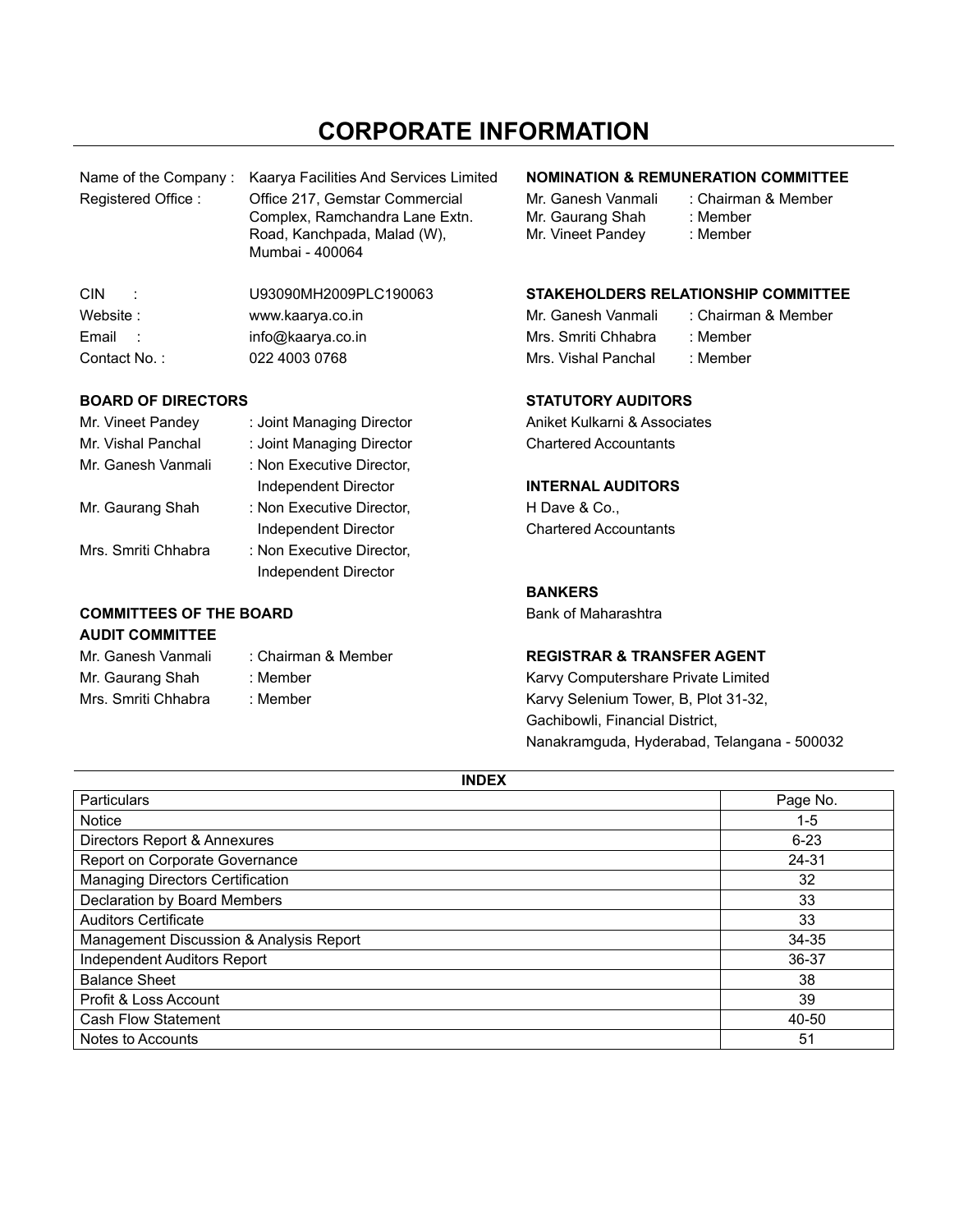# **NOTICE**

Notice is hereby given that the 9<sup>th</sup> Annual General Meeting of the Members of Kaarya Facilities And Services Limited will be held on Wednesday, 26<sup>th</sup> September, 2018 at 04.00 P.M at the Registered Office of the Company at Office 217, Gemstar Commercial Complex, Ramchandra Lane Extn. Road, Malad (West), Mumbai – 400064 to transact the following business:

#### ORDINARY BUSINESS:

- 1. To receive, consider and adopt the Audited Financial Statements of the Company for the Financial Year ended 31st March 2018, along with the Board of Directors Report and Auditors Report thereon.
- 2. To ratify appointment of M/s. Aniket Kulkarni & Associates, Chartered Accountants as Statutory Auditors of the Company and to fix their remuneration and to consider and if thought fit, to pass the following resolution as an Ordinary Resolution:

"RESOLVED THAT pursuant to the provisions of Section 139 and all other applicable provisions, if any, of the Companies Act, 2013, read with the Rules made thereunder, as amended from time to time, the appointment of M/s. Aniket Kulkarni & Associates, Chartered Accountants (Firm Registration No. 130521W), as Statutory Auditors be and is hereby ratified and confirmed to hold the office from the conclusion of this AGM till the conclusion of the next AGM of the Company to be held in the year 2019, at such remuneration plus service tax and out of pocket expenses as may be determined by the Board of Directors of the Company in consultation with Statutory Auditors."

By Order of the Board For Kaarya Facilities And Services Limited

Sd/-

Vineet Pandey Joint Managing Director (DIN: 00687215)

Date: 17<sup>th</sup> August, 2018

Registered Office: Office 217, Gemstar Commercial Complex, Ramchandra Lane Extn, Road, Malad West, Mumbai-400064.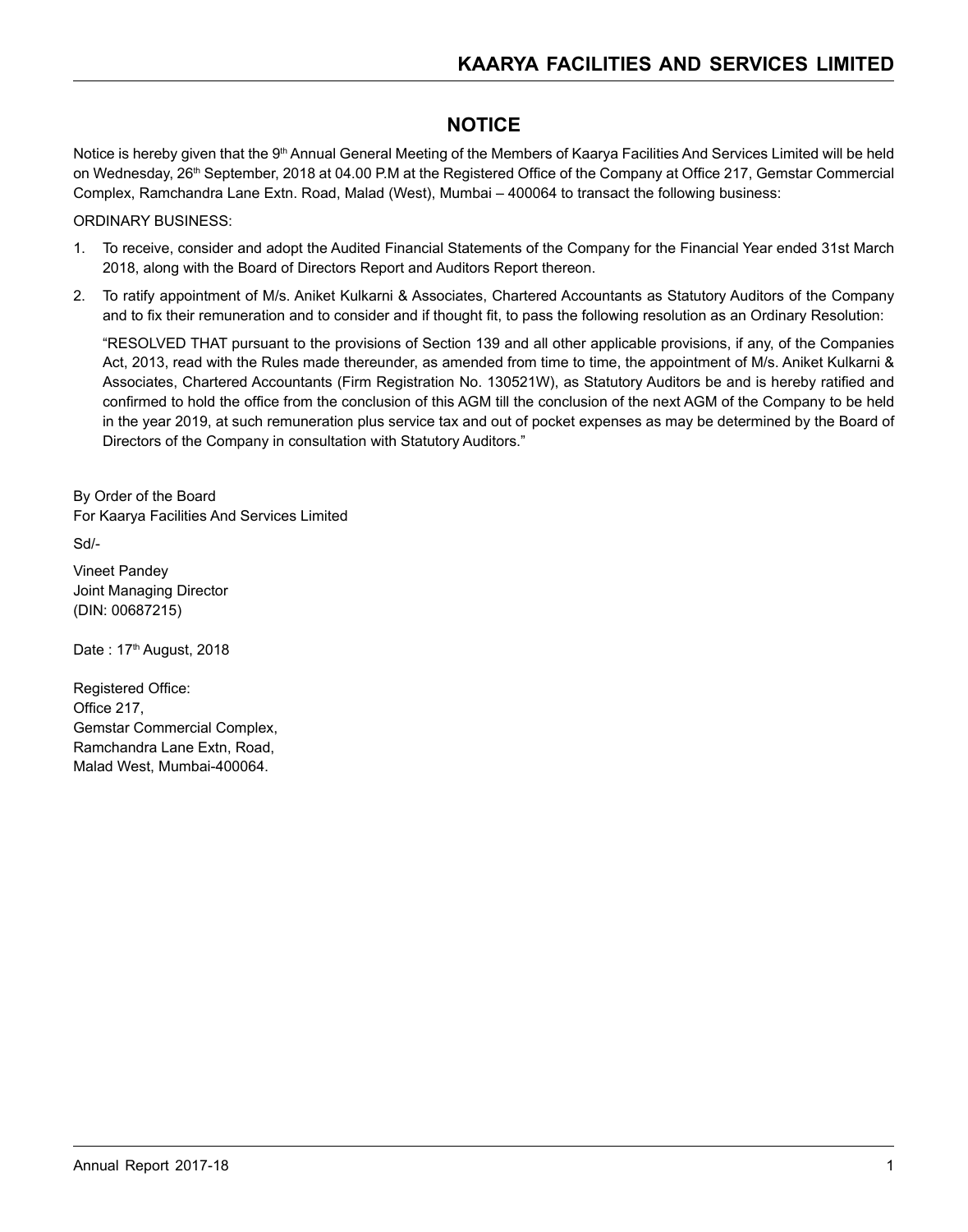# **Notes:**

#### **A MEMBER ENTITLED TO ATTEND AND VOTE IS ENTITLED TO APPOINT A PROXY AND VOTE ON A POLL INSTEAD OF HIMSELF/HERSELF AND A PROXY NEED NOT BE A MEMBER OF THE COMPANY. THE INSTRUMENT APPOINTING A PROXY IN ORDER TO BE VALID MUST BE DULY FILLED IN ALL RESPECTS AND SHOULD BE DEPOSITED AT THE REGISTERED OFFICE OF THE COMPANY NOT LATER THAN 48 HOURS BEFORE THE COMMENCEMENT OF THE MEETING.**

A person can act as proxy on behalf of Members not exceeding 50 (fifty) in number and holding in the aggregate not more than ten percent of the total issued and paid up share capital of the Company. Proxies submitted on behalf of the companies, societies, etc., must be supported by an appropriate resolution / authority, as applicable. A member holding more than 10% of the total issued and paid up share capital of the Company may appoint a single person as proxy and such person shall not act as a proxy for any other person or member.

- 1. The relevant explanatory Statements to be annexed to the Notice pursuant to Section 102 of the Companies Act, 2013 (hereinafter called "the Act"), which sets out details relating to the Special Business to be transacted at the meeting.
- 2. Members are requested to:
	- i. Bring their copies of the annual report and the attendance slip duly completed and signed at the meeting.
	- ii. Quote their respective folio numbers or DP ID and Client ID numbers for easy identification of their attendance at the meeting.
- 3. Bodies Corporate, who are the members of the Company, are requested to send in advance duly certified copy of Board Resolution authorizing their representative to attend and vote at the annual general meeting.
- 4. The Register of Members and the Transfer Book of the Company will remain closed from 20<sup>th</sup> September, 2018 to 26<sup>th</sup> September, 2018 (both days inclusive).
- 5. The Securities & Exchange Board of India (SEBI) has mandated submission of Permanent Account Number (PAN) by every participant in securities market. Members holding shares in electronic form, are therefore requested to submit their PAN to their Depository Participants with whom they are maintaining their Demat Account. Members holding their shares in Physical Form can submit their PAN details to the share transfer agent of the Company (M/s. Karvy Computershare Private Limited).
- 6. Members are requested to notify immediately any change in their address details to the Company's Registrar and share transfer agents for shares held in demat/physical form at: M/s. Karvy Computershare Private Limited, at Karvy Selenium Tower B, Plot 31-32, Gachibowli, Financial District, Nanakramguda, Hyderabad - 500032.
- 7. Pursuant to the provisions of Sections 101 and 136 of the Act read with 'The Companies (Accounts) Rules, 2014' electronic copy of the Annual Report for financial year 2017-2018 is being sent to those members whose email IDS are registered with their respective Depository Participant(s) (DPs), the Company or Karvy Computershare Pvt. Ltd. unless any member has requested for a hard copy of the same. For members who have not registered their email address so far, are requested to promptly intimate the same to their respective DPs or to the Company/ Karvy Computershare Pvt. Ltd., as the case maybe. Physical copies of the Annual Report for the year 2017-2018 will be sent in the permitted mode in cases where the email addresses are not available with the Company.
- 8. Electronic copy of the Notice convening the 9th Annual General Meeting of the Company inter alia indicating the process and manner of e-voting along with Attendance Slip and Proxy Form is being sent to all the members who hold shares in dematerialized mode and whose email addresses are registered with their respective Depository Participants. For those members who have not registered their email address, physical copies of the said Notice inter alia indicating the process and manner of e-voting along with attendance slip and proxy form is being sent in the permitted mode.
- 9. Members may also note that the Notice of the 9th Annual General Meeting and the Annual Report for 2017-2018 is also available on the Company's website www.kaarya.co.in which can be downloaded from the site. The physical copies of the aforesaid documents will also be available at the Company's registered office for inspection during normal business hours on all the working days except Saturdays.
- 10. Voting through electronic means:
	- I. **In compliance with provisions of Section 108 of the Act, Rule 20 of the Companies (Management and Administration) Rules, 2014 and Regulation 44 of the SEBI (Listing Obligations & Disclosure Requirements) Regulations, 2015, the Company provides to its members, the facility to exercise their right to vote on resolutions proposed to be considered at the 9th Annual General Meeting (AGM) by electronic means and the business may be transacted through e-voting services. The facility of casting the votes by the members using**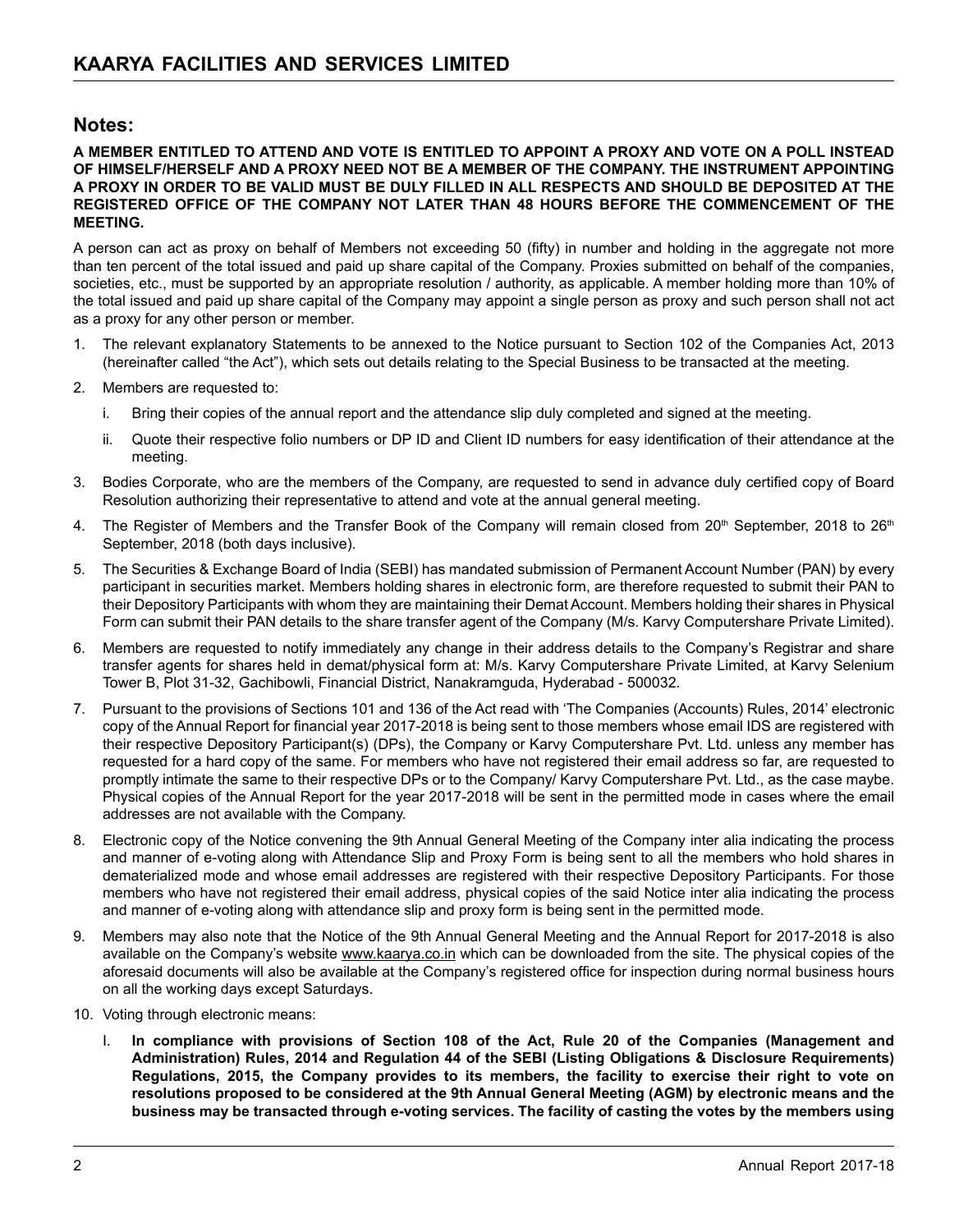**an electronic voting system from a place other than venue of the AGM ("remote e-voting") will be provided by Karvy Computershare Private Limited (Karvy).**

- II. The facility for voting through ballot paper shall also be made available at the AGM and the members attending the meeting shall be able to exercise their right to vote at the meeting through ballot paper in case they have not casted their vote by remote e-voting.
- III. The members who have casted their vote by remote e-voting prior to the AGM may also attend the AGM but shall not be entitled to cast their vote again.

#### **Process and manner for remote e-voting are as under:**

- IV. The e-voting period commences on 23<sup>rd</sup> September, 2018(Sunday) at 9:00 A.M. and ends on 25<sup>th</sup> September, **2018(Tuesday)**, at 5:00 P.M. During this period, members of the company holding shares either in physical form or in dematerialized form, as on the cutoff / relevant date i.e. **19th September, 2018**. may cast their vote electronically. The e-voting module shall be disabled by Karvy for voting thereafter. Once the vote on a resolution is cast by a member, he or she will not be allowed to change it subsequently.
- V. A person, whose name is recorded in the register of members or in the register of beneficial owners maintained by the depositories as on the cut-off date, viz., **19th September,2018** only shall be entitled to avail the facility of remote e-voting as well as voting at the AGM through ballot paper.

Instructions and other information relating to remote e-voting are as under :

- 1. A **In case a member receives an e-mail** [for members whose e-mail addresses are registered with the Company / Depository Participant(s)]
	- (i) Launch internet browser by typing the URL https://evoting.karvy.com
	- (ii) Enter the login credentials (i.e. User ID and password mentioned overleaf). The E-Voting Event Number + Folio No. or DP ID Client ID will be your User ID. However, if you are already registered with Karvy for e-voting, you can use your existing User ID and password for casting your vote. If required, please visit https://evoting.karvy. com or contact toll free number 1-800-3454-001 for your existing password.
	- (iii) After entering these details appropriately, Click on "LOGIN".
	- (iv) You will now reach password change menu wherein you are required to mandatorily change your password. The new password shall comprise minimum 8 characters with at least one upper case (A-Z), one lower case (a-z), one numeric (0-9) and a special character (@,#,\$,etc.). The system will prompt you to change your password and update your contact details like mobile number, email address, etc. on first login. You may also enter a secret question and answer of your choice to retrieve your password in case you forget it. It is strongly recommended that you do not share your password with any other person and that you take utmost care to keep your password confidential.
	- (v) You need to login again with the new credentials.
	- (vi) On successful login, the system will prompt you to select the E-Voting Event Number for Kaarya Facilities And Services Limited.
	- (vii) On the voting page enter the number of shares (which represents the number of votes) as on the cut-off date under "FOR/ AGAINST" or alternatively, you may partially enter any number in "FOR" and partially in "AGAINST" but the total number in "FOR/AGAINST" taken together should not exceed your total shareholding as on the cut-off date. You may also choose the option "ABSTAIN" and the shares held will not be counted under either head.
	- (viii) Members holding shares under multiple folios / demat accounts shall choose the voting process separately for each of the folios / demat accounts.
	- (ix) Voting has to be done for each item of the Notice separately. In case you do not desire to cast your vote on any specific item it will be treated as abstained.
	- (x) You may then cast your vote by selecting an appropriate option and click on "Submit".
	- (xi) A confirmation box will be displayed. Click "OK" to confirm else "CANCEL" to modify. Once you confirm, you will not be allowed to modify your vote. **During the voting period, Members can login any number of times till they have voted on the Resolution(s).**
	- (xii) **Corporate/Institutional Members** (i.e. other than Individuals, HUF, NRI, etc.) are also required to send scanned certified true copy (PDF Format) of the Board Resolution/Power of Attorney/Authority Letter, etc., together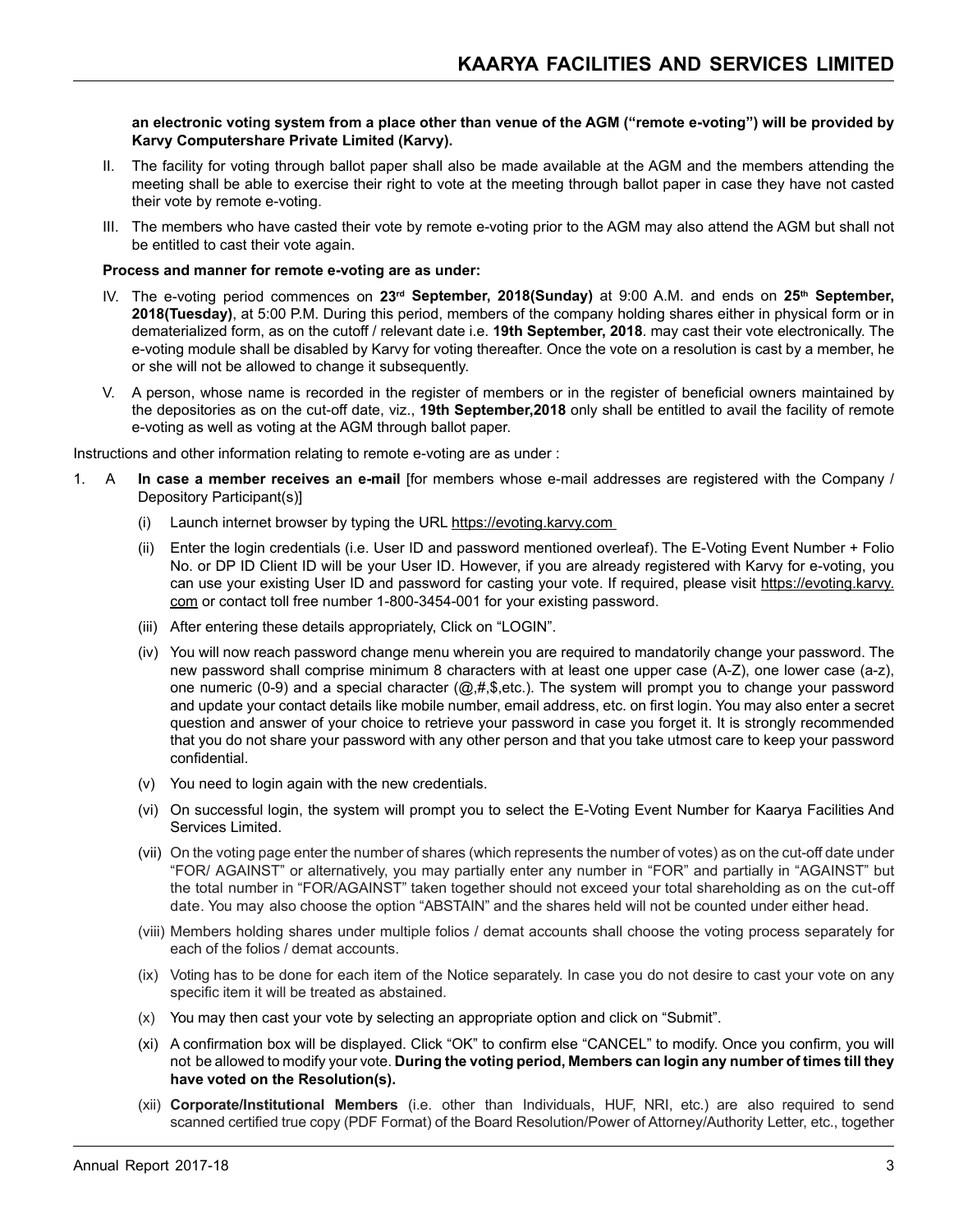with attested specimen signature(s) of the duly authorized representative(s), to the Scrutinizer at e-mail ID: Compliance@sarkcs.in They may also upload the same in the e-voting module in their login. The scanned image of the above mentioned documents should be in the naming format "Corporate Name EVENT NO."

- B In case a member receives physical copy of the Notice by post [for members whose e-mail addresses are not registered with the Company / Depository Participant(s)]:
	- (i) **User ID and initial password** As mentioned overleaf.
	- (ii) Please follow all steps from Sr.No.(i) to (xii) as mentioned in (A) above, to cast your vote.
- 2. Once the vote on a resolution is cast by a member, the member shall not be allowed to change it subsequently or cast the vote again.
- 3. The facility for voting through polling paper shall be made available at the Annual General Meeting (the "meeting") and the members attending the meeting who have not cast their votes by remote e-voting shall be able to exercise their right to vote at the meeting.
- 4. The members who have cast their vote by remote e-voting may also attend the meeting but shall not be entitled to cast their vote again.
- 5. The Board of Directors of the Company has appointed Mr. Sumit Khanna (CP No. 9304) Membership No. 22135, a Practicing Company Secretary, Partner, SARK & Associates, Mumbai as scrutinizer to scrutinize the remote e-voting process and voting at the meeting in a fair and transparent manner and he has communicated his willingness to be appointed and will be available for the said purpose.
- 6. The voting rights shall be reckoned on the paid-up value of shares registered in the name of the member/ beneficial owner (in case of electronic shareholding) as on the cut-off date i.e. September 19, 2018.
- 7. A person, whose name is recorded in the register of members or in the register of beneficial owners maintained by the depositories as on the cut-off date i.e. September 19, 2018 only shall be entitled to avail the facility of remote e-voting/ voting at the meeting.
- 8. Any person who becomes a member of the Company after dispatch of the Notice of the meeting and holding shares as on the cut-off date i.e. September 19, 2018, may obtain the USER ID and Password in the manner as mentioned below:
	- a. If the mobile number of the member is registered against Folio No. / DP ID Client ID, the member may send SMS : MYEPWD <space> E-Voting Event number+Folio No. or DP ID Client ID to 9212993399

Example for NSDL : MYEPWD <SPACE> IN12345612345678

Example for CDSL : MYEPWD <SPACE> 1402345612345678

Example for Physical : MYEPWD <SPACE> XXX1234567890

- b. If e-mail address or mobile number of the member is registered against Folio No./ DP ID Client ID, then on the home page of https://evoting.karvy.com, the member may click "forgot password" and enter Folio No. or DP ID Client ID and PAN to generate a password.
- c. Member may call Karvy's toll free number 1-800-3454-001
- d. Member may send an e-mail request to einward.ris@karvy.com

If the member is already registered with Karvy e-voting platform then he can use his existing User ID and password for casting the vote through remote e-voting.

- 9. Subject to receipt of requisite number of votes, the Resolutions shall be deemed to be passed on the date of the meeting i.e. September 26, 2018.
- 10. In case of any query pertaining to e-voting, please visit Help & FAQ's section available at Karvy's website https://evoting.karvy.com.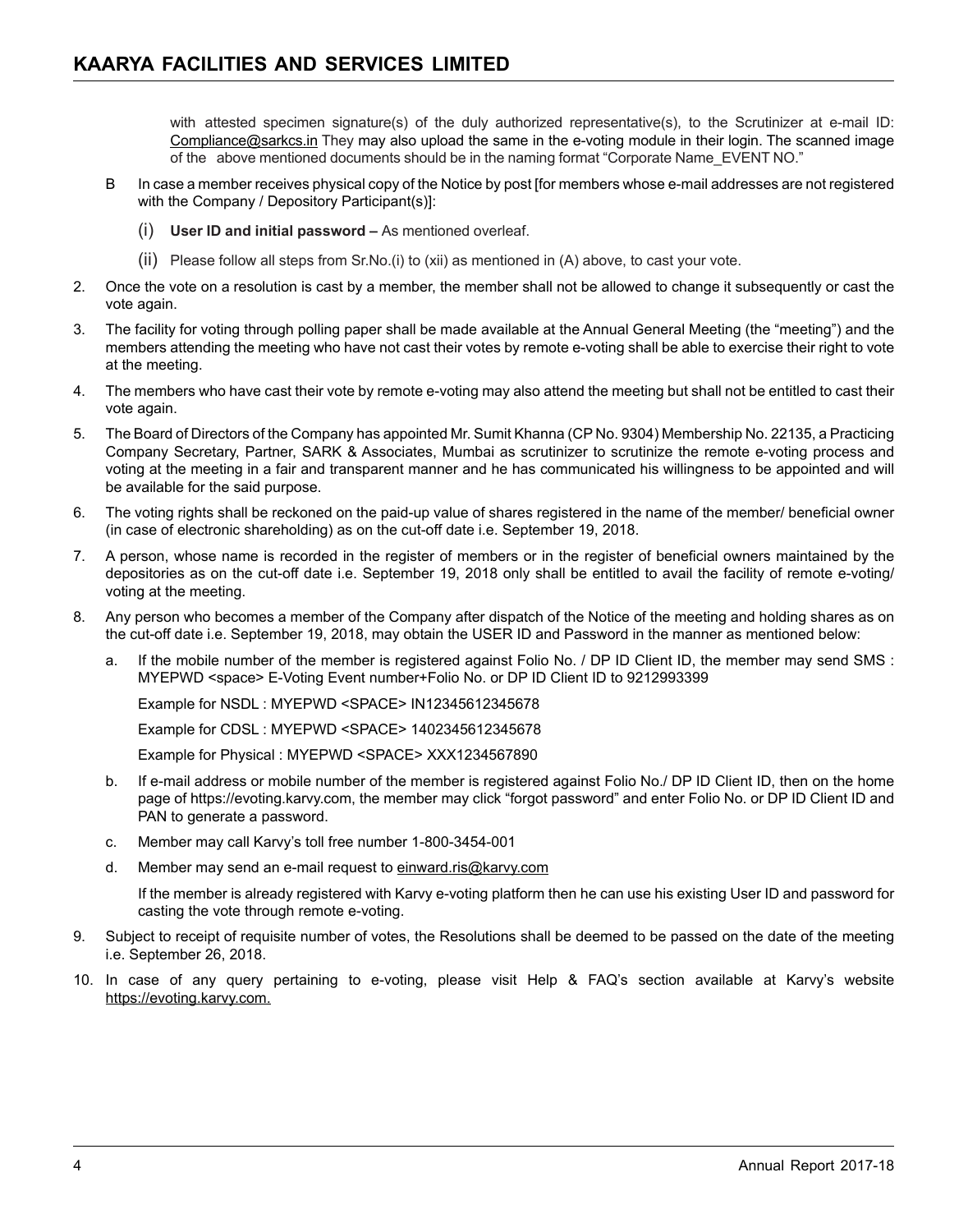11. The Scrutinizer, after scrutinizing the votes cast at the meeting and through remote e-voting, will, not later than three days of conclusion of the meeting, make a consolidated Scrutinizer's Report and submit the same to the Chairman.The results declared along with the consolidated scrutinizer's report shall be placed on the website of the Company www.kaarya.co.in and on the website of the Karvy https://evoting.karvy.com. The results shall simultaneously be communicated to the Stock Exchanges.

By Order of the Board

For Kaarya Facilities And Services Limited

Sd/-

Vineet Pandey Joint Managing Director (DIN: 00687215)

Date: 17<sup>th</sup> August, 2018

Registered Office: Office 217, Gemstar Commercial Complex, Ramchandra Lane Extn, Road, Malad West, Mumbai-400064.



# **Venue of the AGM :**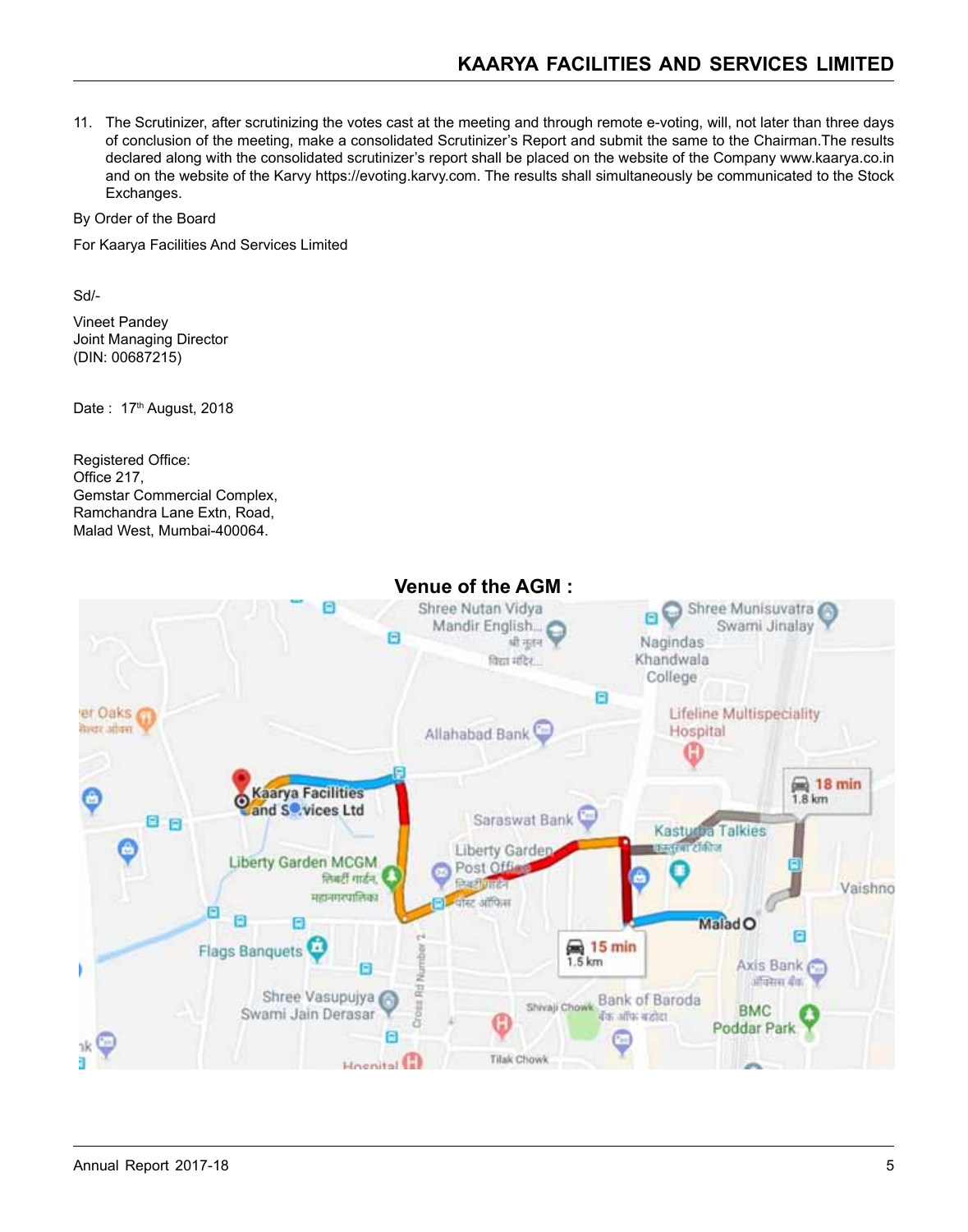# **DIRECTORS REPORT**

To,

The Members,

Your Directors have a great pleasure in presenting the 9th Annual Report of the Company and Audited Statement of Accounts and the State of Affairs of the Company for the Financial Year ended on 31st March, 2018.

#### **FINANCIAL RESULTS:**

The Company Financial Performance for the Financial Year ended on 31st March, 2018 under review along with previous year figures are given hereunder:

| <b>PARTICULARS</b>       | For the year ended<br>31.03.2018<br>(Rs.) | For the year ended<br>31.03.2017<br>(Rs.) |
|--------------------------|-------------------------------------------|-------------------------------------------|
| <b>Total Revenue</b>     | 10,93,95,118                              | 10,67,08,415                              |
| <b>Total Expenditure</b> | 9,82,06,740                               | 9,68,12,319                               |
| Profit/(Loss) Before Tax | 1,11,88,377                               | 98,96,096                                 |
| Less: Tax Expense        | 31.37.754                                 | 32,52,687                                 |
| Profit/(Loss) After Tax  | 80,50,623                                 | 66,43,409                                 |

#### **OPERATIONS:**

The Net Profit for the current Financial Year under review amount to Rs. 80,50,623/- as compared to Net profit for the previous financial year of Rs. 66,43,409/-.

#### **DIVIDEND:**

The Directors have refrained from recommending dividend for the year under review.

#### **TRANSFER TO RESERVES:**

The Company has transferred net profit after tax of Rs. 80,50,623/- to reserves.

#### **SHARE CAPITAL AND CHANGES THEREIN**

During the year under review, Company raised funds through Initial Public Offer and issued 15,99,000/- of face value of Rs. 10/- each at Issue price of Rs. 40/- per equity shares (Including a premium of Rs. 30/- each). The Company listed on BSE SME platform on 27<sup>th</sup> October, 2017

#### **CHANGE IN THE NATURE OF BUSINESS**

During the year under review there was no change in the nature of business of the Company.

#### **DIRECTOR'S AND KEY MANAGERIAL PERSONNEL:**

During the financial year Mr. Vineet Pandey and Mr. Vishal Panchal appointed as Joint Managing Directors of the Company for a period of 5 years w.e.f. 1<sup>st</sup> July, 2017 to 30<sup>th</sup> June, 2022.

Pursuant to the provisions of Section 149 and 152 of the Companies Act, 2013 Mr. Ganesh Vanmali and Ms. Smriti Chhabra appointed as Independent Directors of the Company for the period of 5 years w.e.f. 29<sup>th</sup> July, 2017. Mr. Ankit Shah appointed as Independent Director of the Company w.e.f. 29<sup>th</sup> July, 2017 and resigned w.e.f. 24<sup>th</sup> August, 2017.

Mr. Gaurang Shah, appointed as Independent Director of the Company w.e.f. 24th August, 2017 for a period of 5 years.

Ms. Vidhi Patel, appointed as a Company Secretary of the Company w.e.f. 14<sup>th</sup> August, 2017 and Mr. Jitendra Adhyaru appointed as Chief Financial Officer of the Company w.e.f. 14<sup>th</sup> August, 2017.

None of Directors are disqualified from being appointed/re-appointed as Directors of the Company as per the disclosure received from them pursuant to Section 164(2) of the Companies Act, 2013.

#### **DECLARATION GIVEN BY INDEPENDENT DIRECTORS**

During the financial year under review, declarations were received from all Independent Directors of the Company that they satisfy the "criteria of Independence" as defined under Regulation 16(b) of SEBI Listing Regulations and Section 149(6) of the Companies Act, 2013 read with the Schedules and Rules made thereunder.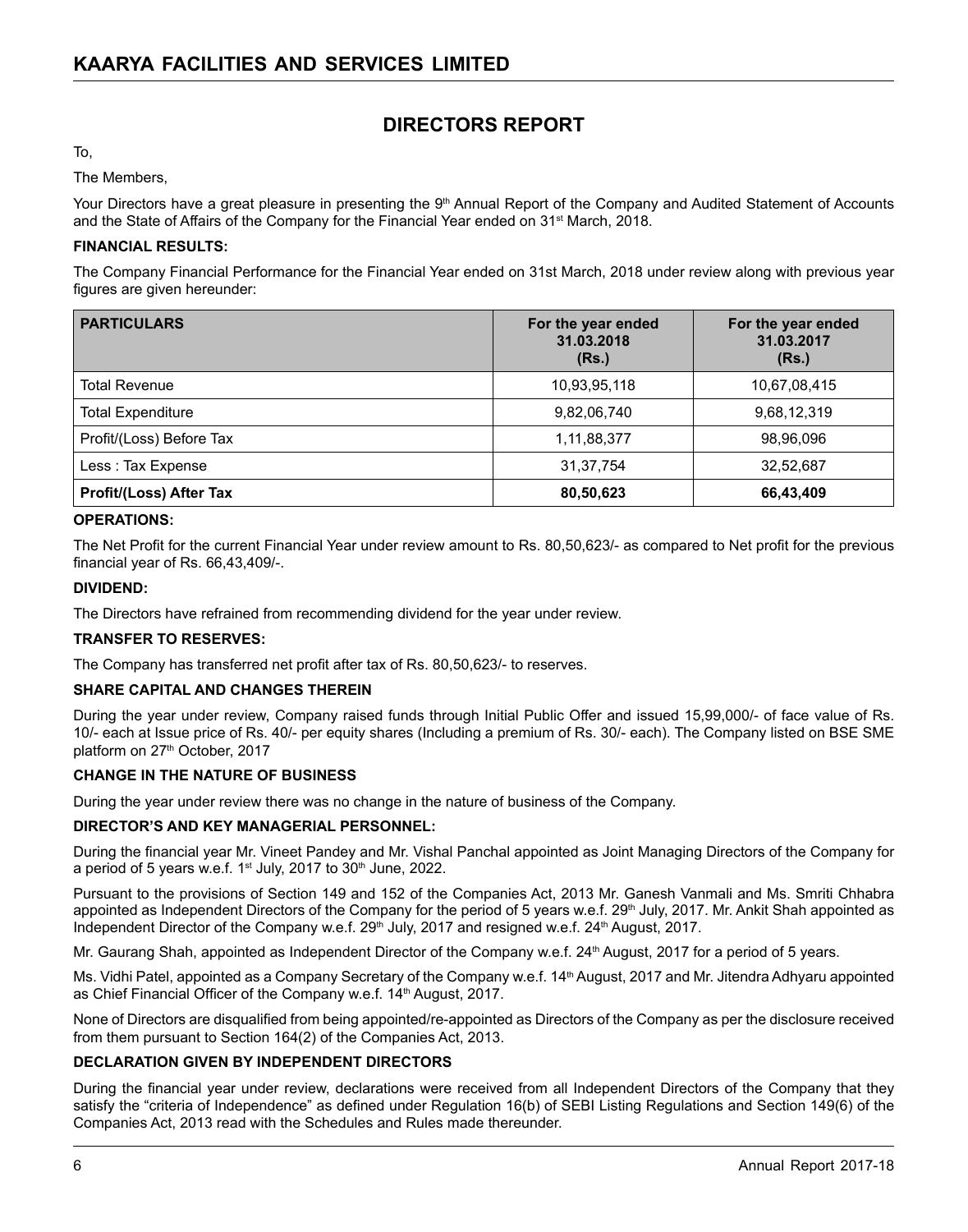#### **DETAILS OF REMUNERATION TO DIRECTORS:**

Disclosure with respect to the remuneration of Directors and employees as required under Section 197 of the Companies Act and Rule 5(1) of the Companies (Appointment and Remuneration of Managerial Personnel) Amendment Rules, 2016 has been appended as **ANNEXURE – I**

#### **PARTICULARS OF EMPLOYEES:**

There are no such employees drawing salary as specified under provisions of Rules 5(2) and 5(3) of the Companies (Appointment and Remuneration of Managerial Personnel) Rules, 2014.

#### **NUMBER OF MEETINGS OF THE BOARD**

During the financial year ended on 31st March, 2018 the Board of Directors of your Company have met 18 (Eighteen) times viz. 26.04.2017, 02.05.2017, 16.05.2017, 06.06.2017, 12.06.2017, 28.06.2017, 05.07.2017, 24.07.2017, 29.07.2017, 14.08.2017, 24.08.2017, 26.09.2017, 06.10.2017, 24.10.2017, 25.10.2017, 16.11.2017, 08.12.2017 and 20.02.2018. For further details, please refer Report on Corporate Governance of this Annual Report.

#### **DIRECTORS' RESPONSIBILITY STATEMENT**

In terms of Section 134(5) of the Companies Act, 2013 in relation to financial statements for the year ended 31st March, 2018, the Board of Directors to the best of their knowledge and ability, confirm/state that:

- a) in the preparation of the annual accounts for the year ended March 31, 2018, the applicable accounting standards have been followed along with proper explanation relating to material departure;
- b) the Directors have selected such accounting policies and applied them consistently and made judgments and estimates that are reasonable and prudent so as to give a true and fair view of the state of affairs of the Company as at March 31, 2018 and of the loss of the Company for the year ended on that date;
- c) the Directors have taken proper and sufficient care for the maintenance of adequate accounting records in accordance with the provisions of the Act for safeguarding the assets of the Company and for preventing and detecting fraud and other irregularities;
- d) the Directors have prepared the annual accounts on a 'going concern' basis;
- e) the Directors have laid down internal financial controls to be followed by the Company and that such internal financial controls are adequate and are operating effectively; and
- f) the Directors have devised proper systems to ensure compliance with the provisions of all applicable laws and that such systems are adequate and operating effectively.

#### **DETAILS OF COMMITTEES OF THE BOARD OF THE DIRECTORS**

Composition of Audit Committee, Nomination and Remuneration Committee and Stakeholders Relationship Committee, number of meetings held of each Committee during the financial year 2017-18 and meetings attended by each member of the Committee as required under the Companies Act, 2013 are provided in Corporate Governance Report forming part of this report.

The Recommendation by the Audit Committee as and when made to the Board has been accepted by it.

#### **MATERIAL CHANGES BETWEEN THE DATE OF THE BOARD REPORT AND END OF FINANCIAL PERIOD:**

There have been no Material changes and commitments, if any, affecting the financial position of the Company which have occurred between the end of financial year of the Company to which the financial statements relate and the date of the report.

#### **SIGNIFICANT AND MATERIAL ORDERS PASSED BY THE REGULATORS OR COURTS OR TRIBUNALS IMPACTING THE GOING CONCERN STATUS AND COMPANY'S OPERATIONS IN FUTURE:**

During the Financial Year under review, there has been no such significant and material order passed by the regulators/courts/ tribunals impacting the going concern status and company's operations in future.

#### **DETAILS OF SUBSIDIARIES COMPANY, JOINT VENTURES AND ASSOCIATES COMPANY:**

The Company does not have any Wholly Owned Subsidiary, Subsidiaries, Joint Ventures and Associates Company.

#### **EXTRACTS OF ANNUAL RETURN:**

Pursuant to Section 92(3) of the Companies Act, 2013 and Rule 12(1) of the Companies (Management and Administration) Rules, 2014, an extract of Annual Return in Form MGT 9 as a part of this Annual Report is annexed in **ANNEXURE – II.**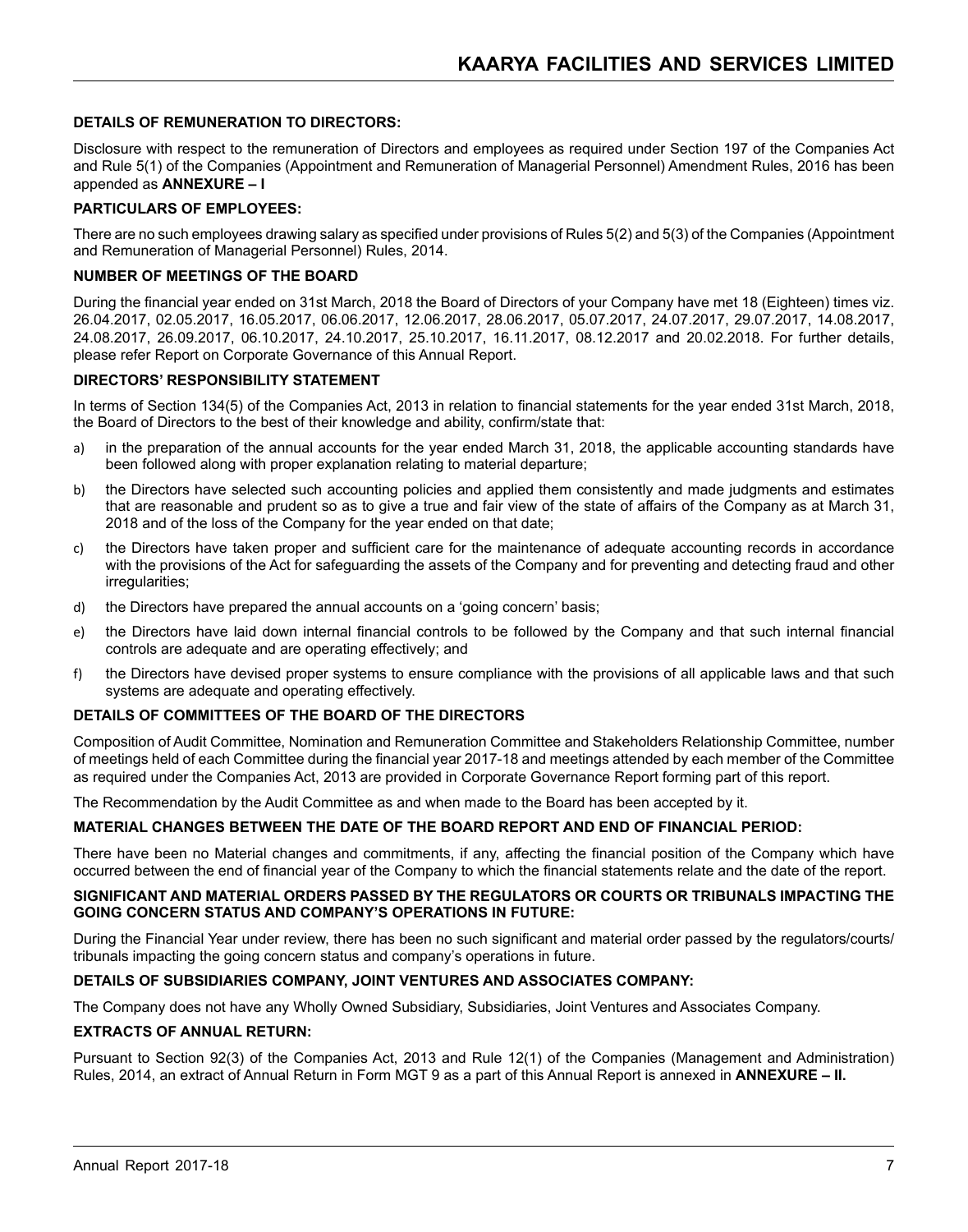#### **WHISTLE BLOWER POLICY/VIGIL MECHANISM**

Your Company has framed Whistle Blower Policy to deal with instances of fraud and mismanagement, if any in compliance with the provisions of Section 177(10) of the Companies Act, 2013 and Regulation 22 of the Listing Regulations. The details of the policy are given in Corporate Governance Report and policy is available on the Company's website www.kaarya.co.in

#### **BUSINESS RISK MANAGEMENT**

Your Company has approved Risk Management Policy wherein all material risks faced by the Company are identified and assessed. For each of the risks identified, corresponding controls are assessed and policies and procedure are put in place for monitoring, mitigating and reporting risk on a periodic basis.

#### **NOMINATION AND REMUNERATION POLICY**

As required under Section 178 of the Companies Act, 2013 the Board of Directors has approved the Nomination and Remuneration Policy, which lays down a framework in relation to remuneration of Directors, Key Managerial Personnel and Senior Management of the Company. This policy also lays down criteria for determining qualifications, positive attributes, independence of Directors and other matters provided under sub-section (3) of Section 178 of the Companies Act, 2013. Gist of this policy are given in **ANNEXURE - III** to this report. The detailed policy is available on the Company's website www.kaarya.co.in

#### **DISCLOSURE UNDER THE SEXUAL HARASSMENT OF WOMEN AT WORKPLACE**

#### **(PREVENTION, PROHIBITION AND REDRESSAL) ACT, 2013**

The Company has in place an Anti Sexual Harassment Policy in line with the requirements of the Sexual Harassment of Women at the workplace (Prevention, Prohibition and Redressal) Act, 2013. Complaint Redressal Committee has been set up to redress complaints received regarding sexual harassment. All employees (permanent, contractual, temporary, trainees) are covered under this policy. The policy is available on the Company's website www.kaarya.co.in.

The following is summary of sexual harassment complaints received and disposed off during the calendar year:

| received<br>N0<br>cor<br>aplaints <sup>r</sup>                   | Nil |
|------------------------------------------------------------------|-----|
| .<br>-No<br><b>COL</b><br>disposed off<br>'ঝn৷ে<br>$\sim$ $\sim$ | Nil |

#### **AUDITORS**

#### **STATUTORY AUDITOR**

M/s. Aniket Kulkarni & Associates, Chartered Accountants, Mumbai, were appointed as Statutory Auditors for 5 Financial Years in the Annual General Meeting held on 30th September, 2015. Their ratification and payment of remuneration for the Financial Year 2018-19 is to be ratified and approved in the ensuing Annual General Meeting.

Further as required under Regulation 33(d) of the SEBI (Listing Obligations and Disclosure Requirements) Regulations, 2015 the Auditors have confirmed that they hold a valid certificate issued by the Peer Review Board of the Institute of Chartered Accountants of India.

The audit report does not contain any adverse remarks on the accounts of the Company. Hence no comments are required to be made on the Auditors Report.

#### **SECRETARIAL AUDITOR**

Pursuant to Section 204 of the Companies Act, 2013 read with the Companies (Appointment and Remuneration of Managerial Personnel) Rules, 2014, your Company appointed M/s SARK & Associates, Practising Company Secretaries, to conduct the Secretarial Audit of your Company.

The Secretarial Audit Report is enclosed as **ANNEXURE IV** to this report. The Secretarial Audit Report does not contain any qualification, reservation or adverse remark.

#### **INTERNAL FINANCIAL CONTROL WITH REFERENCE TO THE FINANCIAL STATEMENTS**

The Company has an Internal Financial Control System commensurate with the size, scale and complexity of its operations. Your Company has in place a mechanism to identify, assess, monitor and mitigate various risks to key business objectives. Major risks identified by the businesses and functions are systematically addressed through mitigating action on continuing basis. The Internal Financial Control System has been routinely tested and certified by Statutory as well as Internal Auditors. Significant Audit observations and follow up actions thereon are reported to the Audit Committee.

#### **DEPOSIT FROM PUBLIC**

The Company has not accepted any deposits from public within the purview of Chapter V of the Companies Act, 2013 during the year under review and as such, no amount on account of principal or interest on deposits from public was outstanding as on the date of the balance sheet.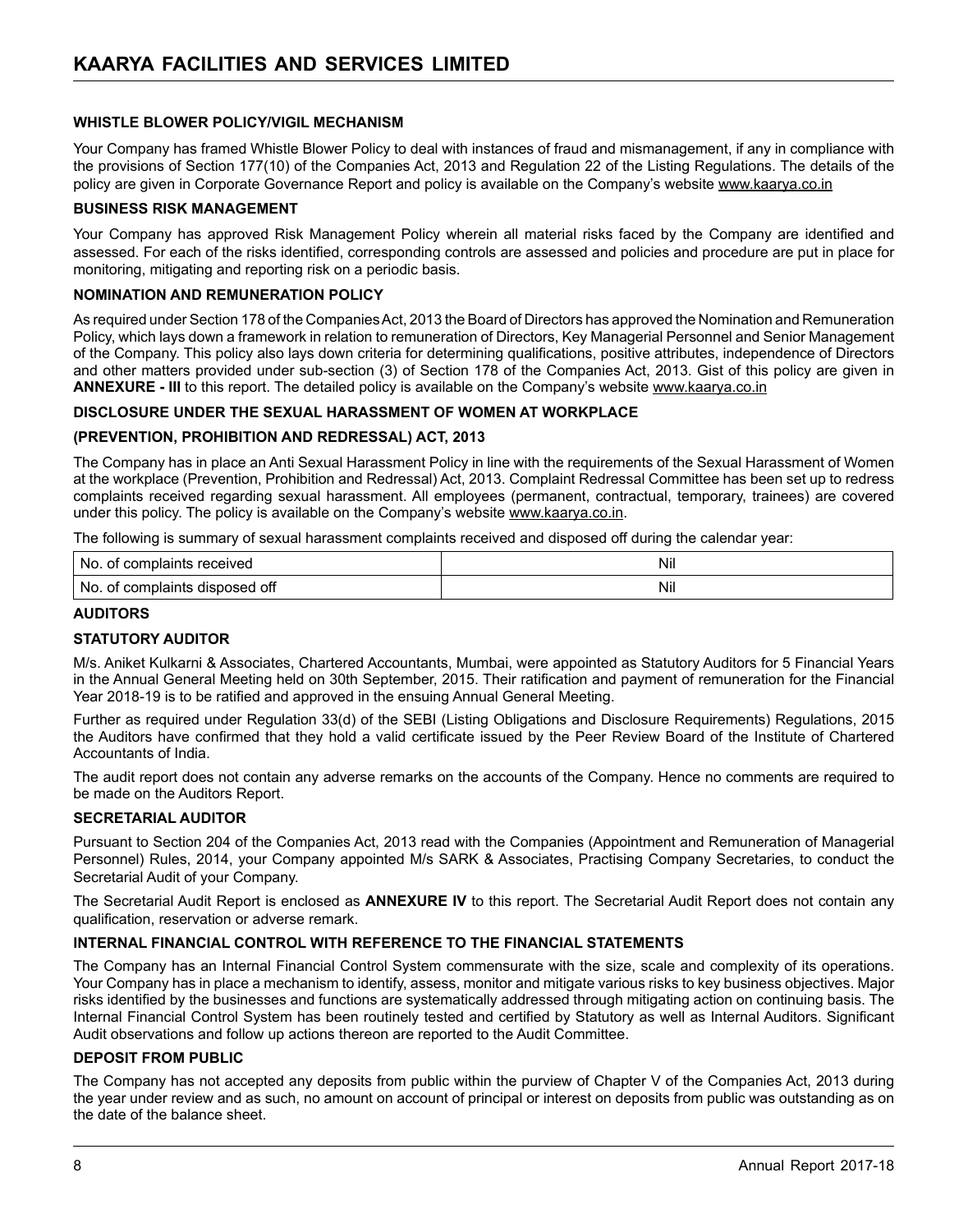#### **PARTICULARS OF LOANS, GUARANTEES OR INVESTMENTS BY COMPANY**

Details of Loans, Guarantees and Investments covered under the provisions of Section 186 of the Companies Act, 2013 are given in the notes to Financial Statements forms part of this report.

#### **RELATED PARTY TRANSACTION**

During the year under review, the Company has not entered into any related party transactions as per Section 188 of the Companies Act, 2013. No material related party transactions, i.e. transactions exceeding ten percent of the annual consolidated turnover as per the last audited financial statements, were entered during the year by your Company. Accordingly, the disclosure of related party transactions as required under Section 134(3)(h) of the Companies Act, 2013 in Form AOC – 2 is not applicable.

#### **BOARD EVALUATION**

Pursuant to the provisions of the Companies Act, 2013 and the Listing Regulations, the Board of Directors of the Company has carried out annual evaluation of its own performance, its Committees and individual directors, the Board as a whole and that of Chairman after taking into consideration of the various aspects of the Board's functioning, composition of the Board and its Committees, culture, execution and performance of specific duties, obligations and governance.

In a separate meeting of Independent Directors, performance of Non-Independent Directors, performance of the Board as a whole and performance of the Chairman was evaluated, taking in to account the views of Executive Director and Non-executive Directors, performance evaluation of Independent Directors being evaluated.

#### **DETAILS WITH RESPECT TO THE PROGRAMME FOR FAMILIARISATION OF INDEPENDENT DIRECTORS**

The Independent Directors of the Company are informed about their roles, responsibilities in the company, nature of the industry in which the company operates and related matters.

The details of the familiarization programme is uploaded on the website of the Company www.kaarya.co.in.

#### **PARTICULARS OF CONSERVATION OF ENERGY, TECHNOLOGY ABSORPTION AND FOREIGN EXCHANGE EARNINGS AND OUTGO**

#### a) **Conservation of Energy**

The Company is not involved in any manufacturing activity and hence has low energy consumption levels. Nevertheless, the Company makes all efforts to conserve and optimize the use of energy by using energy – efficient infrastructure, computers and equipments with latest technologies.

#### b) **Technology Absorption and Research and Development**

The Company's research and development focus is on developing new frameworks, processes and methodologies to improve the speed and quality of service delivery.

#### c) **Foreign Exchange Earnings and Outgo**

The earnings and expenditure in foreign exchange were as under:

Earning **NIL** lacs

Expenditure NIL lacs

#### **CORPORATE GOVERNANCE REPORT AND MANAGEMENT'S DISCUSSION AND**

#### **ANALYSIS REPORT**

A separate section on Corporate Governance along with the Management Discussion & Analysis forming part of Directors' Report and certificate from the company secretary in whole time practice regarding compliance of conditions of Corporate Governance stipulated as per Part B and C of Schedule V of the Listing Regulations is annexed to and forms part of the Director's Report.

Pursuant to the provisions of the Listing Regulations, your Company has taken adequate steps to ensure that all mandatory provisions of Corporate Governance as prescribed under the Listing Regulations are complied with.

#### **ACKNOWLEDGEMENTS**

Your Directors wish to thank all Employees, Bankers, Investors, Business Associates, Advisors etc. for their continued support during the year.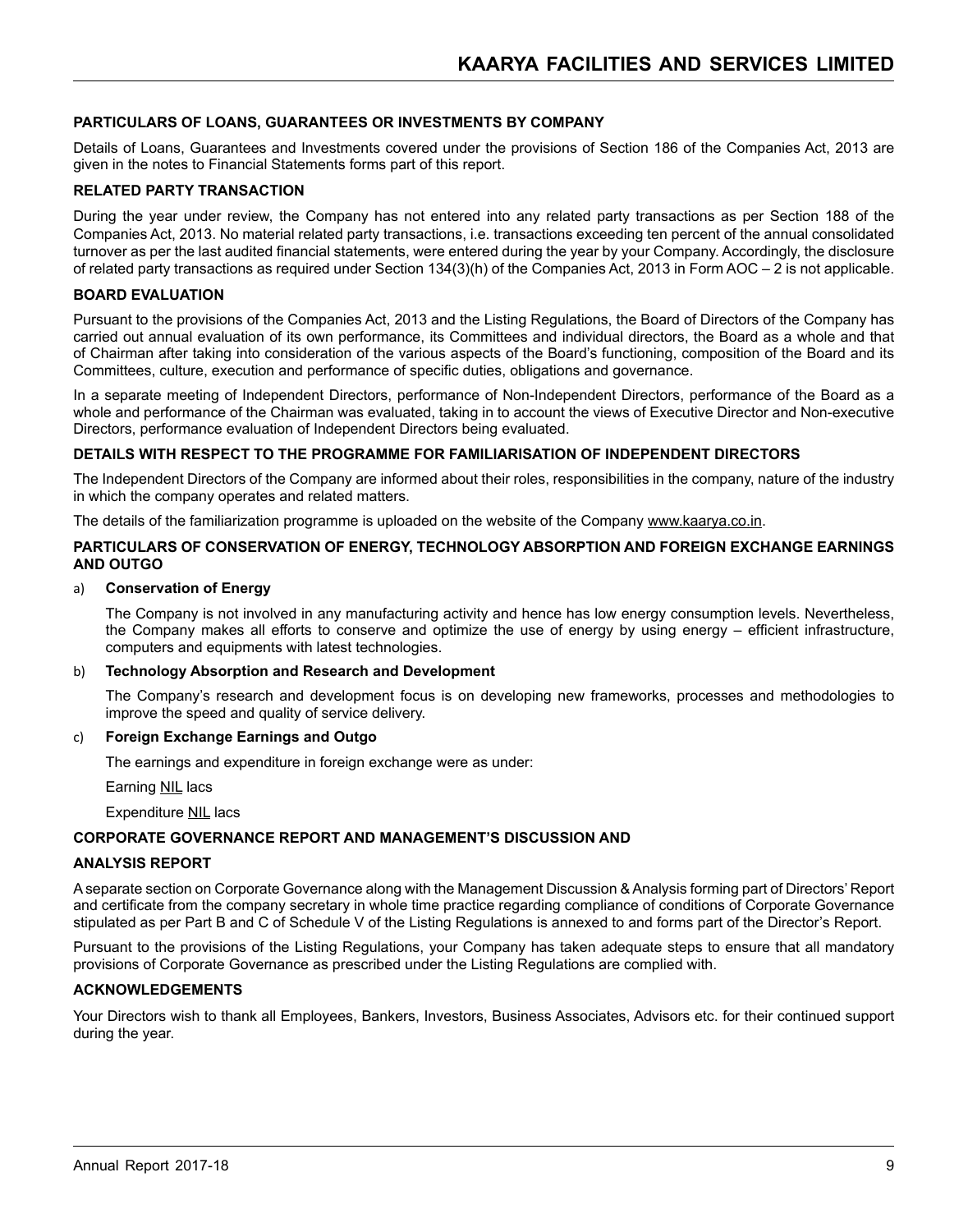# **ANNEXURE I**

#### **Details of Remuneration of Director**

#### **Details Pertaining to Remuneration as required under Section 197(12) of the Companies Act, 2013 read with Rule 5(1) of the Companies (Appointment and Remuneration of Managerial Personnel) Amended Rules, 2016**

I. The percentage increase in remuneration of each Director, Chief Financial Officer and Company Secretary during the financial year 2017-18, ratio of remuneration of each Director to the median remuneration of the employees of the Company for the financial year 2017-18 and are as under :

| Sr. No.       | Name of Director /KMP<br>and Designation | Remuneration<br>of Director/KMP<br>for financial year<br>2016-17 (₹ in lacs) | Remuneration<br>of Director/KMP<br>for financial year<br>2017-18 (₹ in lacs) | % increase in<br>Remuneration in<br>the Financial Year<br>2017-18 | Ratio of Remu-<br>neration of each<br>Director / to me-<br>dian remuneration<br>of employees |
|---------------|------------------------------------------|------------------------------------------------------------------------------|------------------------------------------------------------------------------|-------------------------------------------------------------------|----------------------------------------------------------------------------------------------|
|               | Vineet Pandey, Manag-<br>ing Director    | 0                                                                            | 30.16                                                                        | <b>NA</b>                                                         | <b>NA</b>                                                                                    |
| $\mathcal{P}$ | Vishal Panchal, Manag-<br>ing Director   | 15.13                                                                        | 28.45                                                                        | 88%                                                               | <b>NA</b>                                                                                    |
| 3             | Vidhi Patel, CS                          | 0                                                                            | 2.10                                                                         | <b>NA</b>                                                         | ΝA                                                                                           |
| 4             | Jitendra Adhyaru, CFO                    | 3.69                                                                         | 4.64                                                                         | 26%                                                               | <b>NA</b>                                                                                    |

#### **Notes:**

- 1. *Ms. Vidhi Patel, appointed as a Company Secretary of the Company w.e.f. 14th August, 2017.*
- 2. *Mr. Vineet Pandey has not drawn remuneration from the company for the FY 2016-17*
	- II. The median remuneration of employees of the Company for the financial year was Rs. 3.17 lacs.
	- III. During the financial year, there was an increase of 8.85% in the median remuneration of employees.
	- IV. There were 12 permanent employees on the rolls of the Company during the financial year.
	- V. Average percentage increase made in the salaries of the employees other than the managerial personnel (Managing Director, CEO and Whole-time Director) in the FY 2017-18 is 12%.
	- VI. It is hereby affirmed that the remuneration paid during the year ended 31st March, 2018 is as per the Nomination & Remuneration Policy of the Company.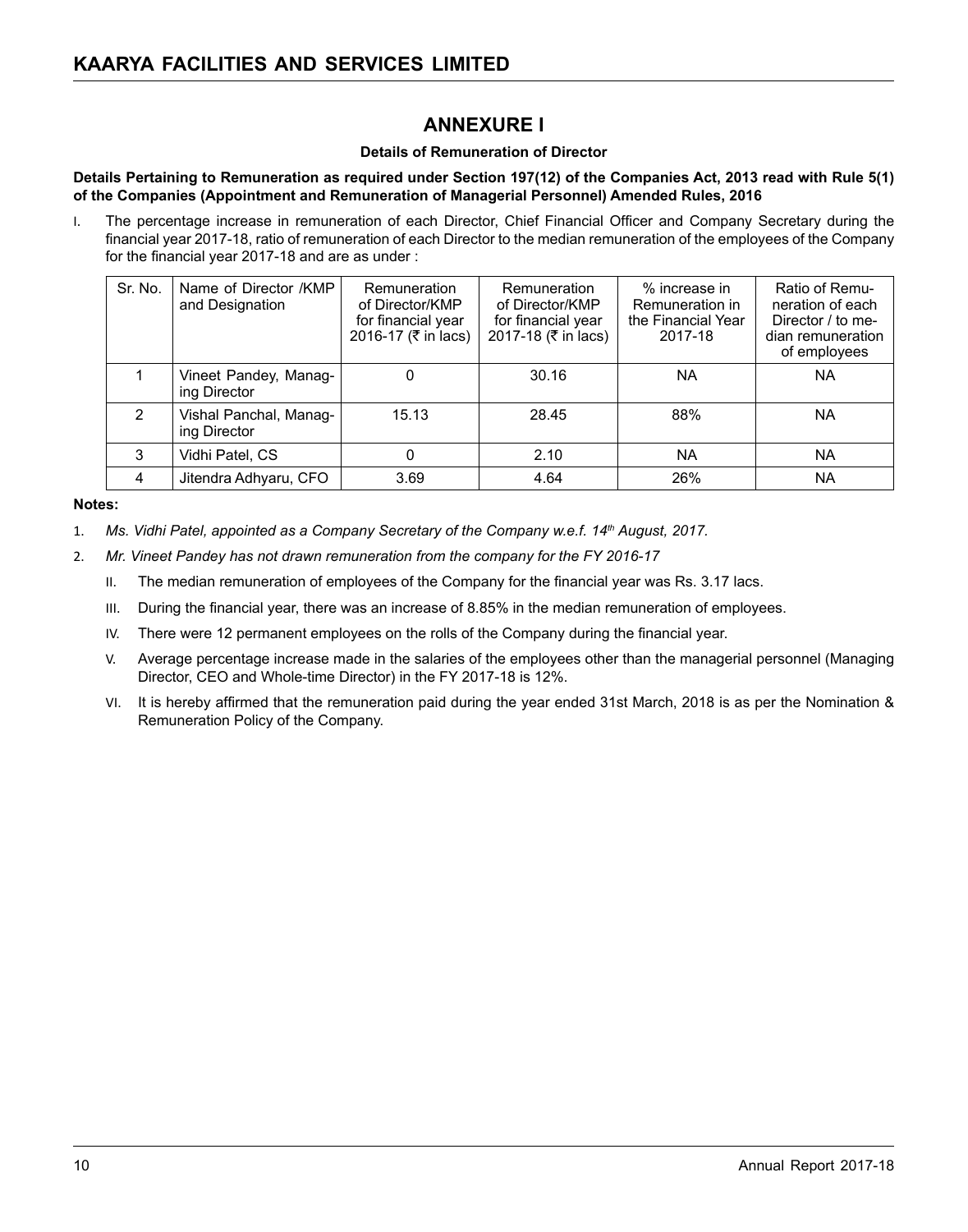# **Annexure II**

#### **Form No. MGT – 9**

#### **EXTRACT OF ANNUAL RETURN**

#### **as on the financial year ended on 31st March, 2018**

[Pursuant to Section 92(3) of the Companies Act, 2013 and Rule 12(1) of the Companies (Management and Administration) Rules, 2014]

#### I. **REGISTRATION AND OTHER DETAILS**

|      | <b>CIN</b>                                                                   | U93090MH2009PLC190063                                                                                                                                                        |
|------|------------------------------------------------------------------------------|------------------------------------------------------------------------------------------------------------------------------------------------------------------------------|
| ii)  | <b>Registration Date</b>                                                     | 03/02/2009                                                                                                                                                                   |
| iii) | Name of the Company                                                          | Kaarya Facilities and Services Limited                                                                                                                                       |
| iv)  | Category / Sub – Category of the Company                                     | Company limited by shares / Indian Non- Government Company                                                                                                                   |
| V)   | Address of the Registered office and contact details                         | Office No. 217, Gemstar Commercial Complex, Ramchandra<br>Lane Extn Road, Malad (West), Mumbai – 400064<br>022 4003 0768                                                     |
| vi)  | Whether listed company                                                       | Yes                                                                                                                                                                          |
| vii) | Name, Address and Contact details of Registrar and<br>Transfer Agent, if any | Karvy Computershare Private Limited<br>Karvy Selenium Tower B, Plot 31-32, Gachibowli, Financial Dis-<br>trict, Nanakramguda, Hyderabad - 500032, Telangana<br>040 6716 2222 |

#### **II. PRINCIPAL BUSINESS ACTIVITIES OF THE COMPANY**

All the business activities contributing 10% or more of the total turnover of the company shall be stated: -

| SI. No. | Name and Description of main<br>services | NIC Code of the service | % to total turnover of the com-<br>pany |
|---------|------------------------------------------|-------------------------|-----------------------------------------|
|         | <b>Facilities Management Services</b>    | 74                      | 100                                     |

#### III. **PARTICULARS OF HOLDING, SUBSIDIARY AND ASSOCIATE COMPANIES**

| SI No. | Name and Address of the Company | <b>CIN/GLN</b> | Holding/<br>Subsidiary/<br><b>Associate</b> | % of shares<br>held | Applicable<br><b>Section</b> |
|--------|---------------------------------|----------------|---------------------------------------------|---------------------|------------------------------|
|        | <b>NA</b>                       | ΝA             | <b>NA</b>                                   | ΝA                  | NA                           |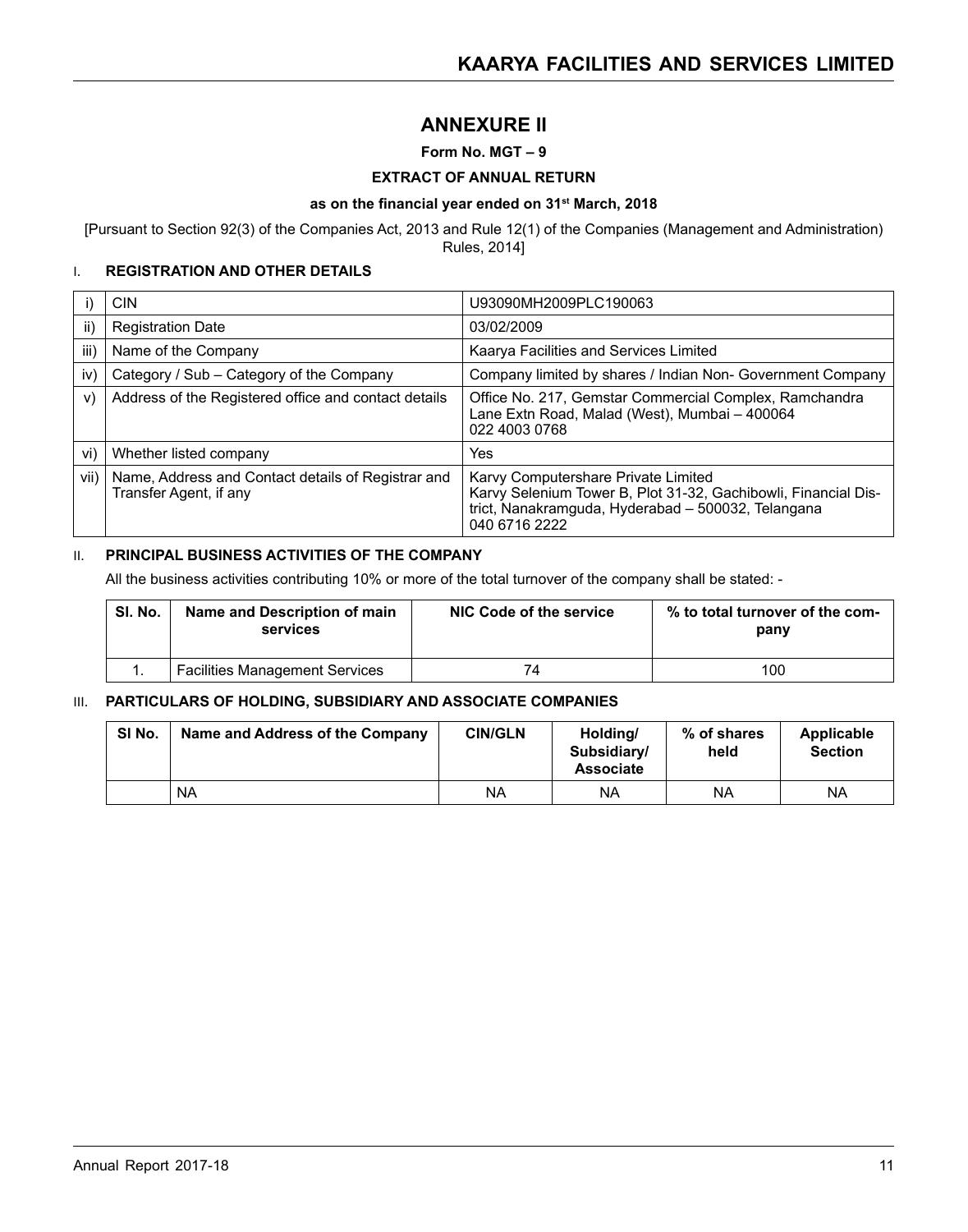#### IV. **SHAREHOLDING PATTERN (Equity Share Capital Breakup as percentage of Total Equity)**

# i) *Category – wise Share Holding*

| <b>Category of Sharehold-</b>                                                              | No. of Shares held at the beginning of<br>the year (As on 1st April, 2017) |                 | No. of Shares held at the end of the<br>year (As on 31st March, 2018) |                                  |              |                 | $\%$         |                                  |                              |
|--------------------------------------------------------------------------------------------|----------------------------------------------------------------------------|-----------------|-----------------------------------------------------------------------|----------------------------------|--------------|-----------------|--------------|----------------------------------|------------------------------|
| ers                                                                                        | <b>Demat</b>                                                               | <b>Physical</b> | <b>Total</b>                                                          | $%$ of<br><b>Total</b><br>shares | <b>Demat</b> | <b>Physical</b> | <b>Total</b> | $%$ of<br><b>Total</b><br>shares | Change<br>during<br>the year |
| A. Promoters                                                                               |                                                                            |                 |                                                                       |                                  |              |                 |              |                                  |                              |
| (1) Indian                                                                                 |                                                                            |                 |                                                                       |                                  |              |                 |              |                                  |                              |
| a) Individual/HUF                                                                          | 0                                                                          | 102141          | 102141                                                                | 95                               | 2591630      | 0               | 2591630      | 55.43                            | 39.57                        |
| b) Central Govt                                                                            | 0                                                                          | 0               | 0                                                                     | 0                                | 0            | 0               | 0            | 0                                | 0                            |
| c) State Govt(s)                                                                           | 0                                                                          | 0               | 0                                                                     | 0                                | 0            | 0               | 0            | 0                                | 0                            |
| d) Bodies Corp                                                                             | 0                                                                          | 0               | 0                                                                     | 0                                | 0            | 0               | $\mathbf 0$  | 0                                | 0                            |
| e) Banks/Fl                                                                                | 0                                                                          | $\mathbf 0$     | 0                                                                     | 0                                | 0            | $\mathbf 0$     | 0            | 0                                | 0                            |
| f) Any other                                                                               | 0                                                                          | 0               | 0                                                                     | 0                                | $\Omega$     | $\mathbf 0$     | 0            | 0                                | 0                            |
| $Sub - total (A)(1)$ :                                                                     | 0                                                                          | 102141          | 102141                                                                | 95                               | 2591630      | 0               | 2591630      | 55.43                            | 39.57                        |
| (2) Foreign                                                                                |                                                                            |                 |                                                                       |                                  |              |                 |              |                                  |                              |
| a) NRIs- Individuals                                                                       | 0                                                                          | 0               | 0                                                                     | 0                                | 0            | $\mathbf 0$     | 0            | 0                                | 0                            |
| b) Other - Individuals                                                                     | 0                                                                          | 0               | 0                                                                     | 0                                | 0            | $\mathbf 0$     | 0            | 0                                | 0                            |
| c) Bodies Corp.                                                                            | 0                                                                          | 0               | 0                                                                     | 0                                | 0            | 0               | 0            | 0                                | 0                            |
| d) Banks / Fl                                                                              | 0                                                                          | 0               | 0                                                                     | 0                                | 0            | 0               | 0            | 0                                | 0                            |
| e) Any Other                                                                               | 0                                                                          | 0               | 0                                                                     | 0                                | 0            | 0               | 0            | 0                                | 0                            |
| Sub-total $(A)(2)$ :                                                                       | 0                                                                          | 0               | 0                                                                     | 0                                | $\Omega$     | 0               | 0            | 0                                | 0                            |
| <b>Total Shareholding of</b>                                                               | 0                                                                          | 102141          | 102141                                                                | 95                               | 2591630      | 0               | 2591630      | 55.43                            | 39.57                        |
| Promoter (A) = $(A)(1) +$<br>(A)(2)                                                        |                                                                            |                 |                                                                       |                                  |              |                 |              |                                  |                              |
| <b>B. Public Shareholding</b>                                                              |                                                                            |                 |                                                                       |                                  |              |                 |              |                                  |                              |
| 1. Institutions                                                                            |                                                                            |                 |                                                                       |                                  |              |                 |              |                                  |                              |
| a) Mutual Funds                                                                            | 0                                                                          | 0               | 0                                                                     | 0                                | 0            | 0               | 0            | 0                                | 0                            |
| b) Banks/FI                                                                                | 0                                                                          | 0               | $\pmb{0}$                                                             | 0                                | 0            | 0               | 0            | 0                                | 0                            |
| c) Central Govt                                                                            | 0                                                                          | 0               | 0                                                                     | 0                                | 0            | 0               | 0            | 0                                | 0                            |
| d) State Govt(s)                                                                           | 0                                                                          | 0               | 0                                                                     | 0                                | 0            | 0               | 0            | 0                                | 0                            |
| e) Venture Capital Funds                                                                   | 0                                                                          | 0               | 0                                                                     | 0                                | 0            | 0               | 0            | 0                                | 0                            |
| f) Insurance Companies                                                                     | 0                                                                          | 0               | 0                                                                     | 0                                | 0            | 0               | 0            | 0                                | 0                            |
| g) Fils                                                                                    | 0                                                                          | 0               | 0                                                                     | 0                                | 0            | 0               | 0            | 0                                | 0                            |
| h) Foreign Venture Capi-<br>tal Funds                                                      | 0                                                                          | 0               | 0                                                                     | 0                                | 0            | 0               | $\mathbf{0}$ | 0                                | 0                            |
| i) Others (specify)                                                                        | 0                                                                          | 0               | 0                                                                     | 0                                | 0            | 0               | 0            | 0                                | 0                            |
| $Sub - total (B)(1)$ :                                                                     | 0                                                                          | 0               | 0                                                                     | 0                                | 0            | 0               | 0            | 0                                | 0                            |
| 2. Non – Institutions                                                                      |                                                                            |                 |                                                                       |                                  |              |                 |              |                                  |                              |
| a) Bodies Corp.                                                                            |                                                                            |                 |                                                                       |                                  |              |                 |              |                                  |                              |
| i) Indian                                                                                  | 0                                                                          | 0               | 0                                                                     | 0                                | 0            | 0               | 0            | 0                                | 0                            |
| ii) Overseas                                                                               | 0                                                                          | 0               | 0                                                                     | 0                                | 0            | 0               | 0            | 0                                | 0                            |
| b) Individuals                                                                             |                                                                            |                 |                                                                       |                                  |              |                 |              |                                  |                              |
| i) Individual shareholders<br>holding nominal share<br>capital upto Rs. 2 lakh             | 0                                                                          | 5300            | 5300                                                                  | 5                                | 464475       | 0               | 464475       | 9.94                             | $-4.94$                      |
| ii) Individual shareholders<br>holding nominal share<br>capital in excess of Rs.<br>2 lakh | 0                                                                          | 0               | 0                                                                     | $\pmb{0}$                        | 945820       | 0               | 945820       | 20.23                            | 20.23                        |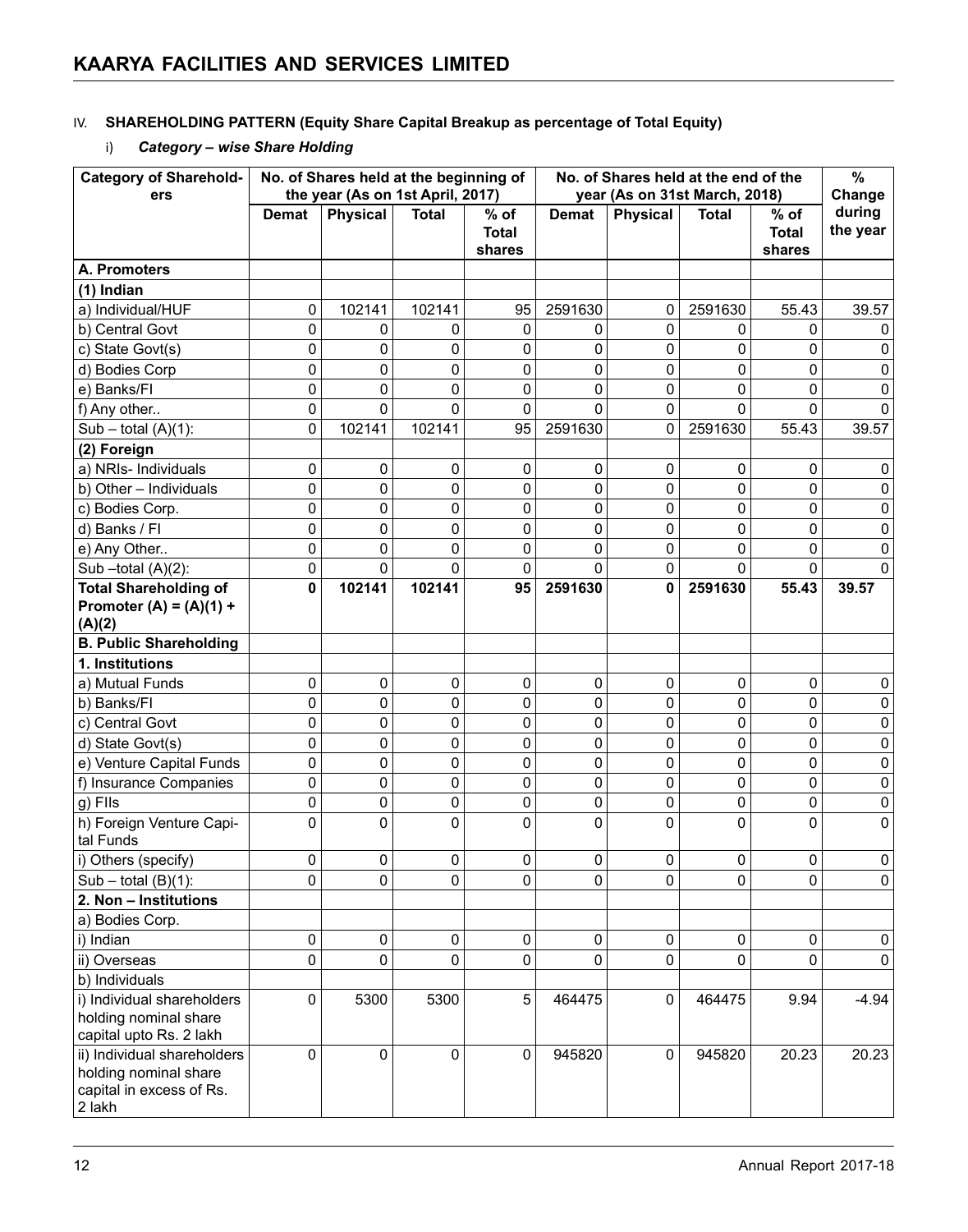| <b>Category of Sharehold-</b><br>ers                            | No. of Shares held at the beginning of<br>the year (As on 1st April, 2017) |                 |          | No. of Shares held at the end of the<br>year (As on 31st March, 2018) |          |                 |          | %<br>Change             |                    |
|-----------------------------------------------------------------|----------------------------------------------------------------------------|-----------------|----------|-----------------------------------------------------------------------|----------|-----------------|----------|-------------------------|--------------------|
|                                                                 | Demat                                                                      | <b>Physical</b> | Total    | % of<br>Total<br>shares                                               | Demat    | <b>Physical</b> | Total    | % of<br>Total<br>shares | during<br>the year |
| c) Others (specify)                                             | 0                                                                          | $\Omega$        | $\Omega$ | O                                                                     | O        | $\Omega$        | O        | O                       | $\Omega$           |
| <b>Clearing Member</b>                                          | 0                                                                          | $\mathbf 0$     | $\Omega$ | 0                                                                     | 9000     | 0               | 9000     | 0.19                    | 0.19               |
| <b>Bodies Corporate</b>                                         | 0                                                                          | 0               | $\Omega$ | O                                                                     | 646204   | 0               | 646204   | 13.82                   | 13.82              |
| Non Resident Indians (NRI)                                      | 0                                                                          | $\mathbf 0$     | $\Omega$ | 0                                                                     | 18000    | 0               | 18000    | 0.39                    | 0.39               |
| $Sub - total (B)(2)$ :-                                         | 0                                                                          | 5300            | 5300     | 5                                                                     | 2083499  | 0               | 2083499  | 44.57                   | 44.57              |
| <b>Total Public</b><br>Shareholding $(B) = (B)$<br>$(1)+(B)(2)$ | ŋ                                                                          | 5300            | 5300     | 5                                                                     | 2083499  | 0               | 2083499  | 44.57                   | 44.57              |
| C. Shares held by Custo-<br>dian for GDRs & ADRs                | $\Omega$                                                                   | $\mathbf 0$     | $\Omega$ | $\Omega$                                                              | $\Omega$ | $\Omega$        | $\Omega$ | 0                       | $\Omega$           |
| <b>Grand Total</b><br>$(A+B+C)$                                 | 0                                                                          | 107441          | 107441   | 100                                                                   | 4675129  | 0               | 4675129  | 100                     | 100                |

# *ii) Shareholding of Promoters*

| <b>SI</b><br>No | Shareholder's<br><b>Name</b> |                         | Shareholding at the beginning of<br>the year (As on 1 <sup>st</sup> April, 2017) |                                                                               | Shareholding at the end of the<br>year (As on 31 <sup>st</sup> March, 2018) |                                                    |                                                                               | % Change<br>in share-         |
|-----------------|------------------------------|-------------------------|----------------------------------------------------------------------------------|-------------------------------------------------------------------------------|-----------------------------------------------------------------------------|----------------------------------------------------|-------------------------------------------------------------------------------|-------------------------------|
|                 |                              | No. of<br><b>Shares</b> | % of total<br><b>Shares of</b><br>the Com-<br>pany                               | $%$ of<br><b>Shares</b><br>Pledged /<br>encum-<br>bered<br>to total<br>shares | No. of<br><b>Shares</b>                                                     | % of total<br><b>Shares of</b><br>the Com-<br>pany | $%$ of<br><b>Shares</b><br>Pledged /<br>encum-<br>bered<br>to total<br>shares | holding<br>during the<br>year |
|                 | Vineet Pandey                | 51070                   | 47.53                                                                            | 0                                                                             | 1295815                                                                     | 27.72                                              | 0                                                                             | 19.81                         |
| 2               | <b>Vishal Panchal</b>        | 51071                   | 47.53                                                                            | $\Omega$                                                                      | 1295815                                                                     | 27.72                                              | 0                                                                             | 19.81                         |
|                 | Total                        | 102141                  | 95.06                                                                            | 0                                                                             | 2591630                                                                     | 55.44                                              | 0                                                                             | $\mathbf{0}$                  |

#### iii) *Change in Promoters' shareholding*

| SI No.         | <b>Name of Promoter</b>                                                                                                                                                                                                                    | Shareholding at the beginning<br>of the year            |                                                | <b>Cumulative Shareholding</b><br>during the year |                                          |
|----------------|--------------------------------------------------------------------------------------------------------------------------------------------------------------------------------------------------------------------------------------------|---------------------------------------------------------|------------------------------------------------|---------------------------------------------------|------------------------------------------|
|                |                                                                                                                                                                                                                                            | % of total<br>shares of the<br>company                  | No. of<br>share                                | % of total<br>shares of the<br>company            | No. of<br>share                          |
| 1              | Vineet Pandey<br>At the beginning of the year<br>Issue of Bonus Shares on 26.05.17<br>Issue of Bonus Shares on 05.07.17<br>Transfer of Shares on 13.07.17<br>Allotment through Private Placement<br>On 24.07.17<br>At the end of the year  | 51070<br>612840<br>331955<br>-50<br>300000<br>1295815   | 1.09<br>13.11<br>7.10<br>0.00<br>6.42<br>27.72 | 51070<br>663910<br>996865<br>995815<br>1295815    | 1.09<br>14.20<br>21.32<br>21.30<br>27.72 |
| $\overline{2}$ | Vishal Panchal<br>At the beginning of the year<br>Issue of Bonus Shares on 26.05.17<br>Issue of Bonus Shares on 05.07.17<br>Transfer of Shares on 13.07.17<br>Allotment through Private Placement<br>On 24.07.17<br>At the end of the year | 51071<br>612852<br>331962<br>$-70$<br>300000<br>1295815 | 1.09<br>13.11<br>7.10<br>0.00<br>6.42<br>27.72 | 51071<br>663923<br>995885<br>995815<br>1295815    | 1.09<br>14.20<br>21.32<br>21.30<br>27.72 |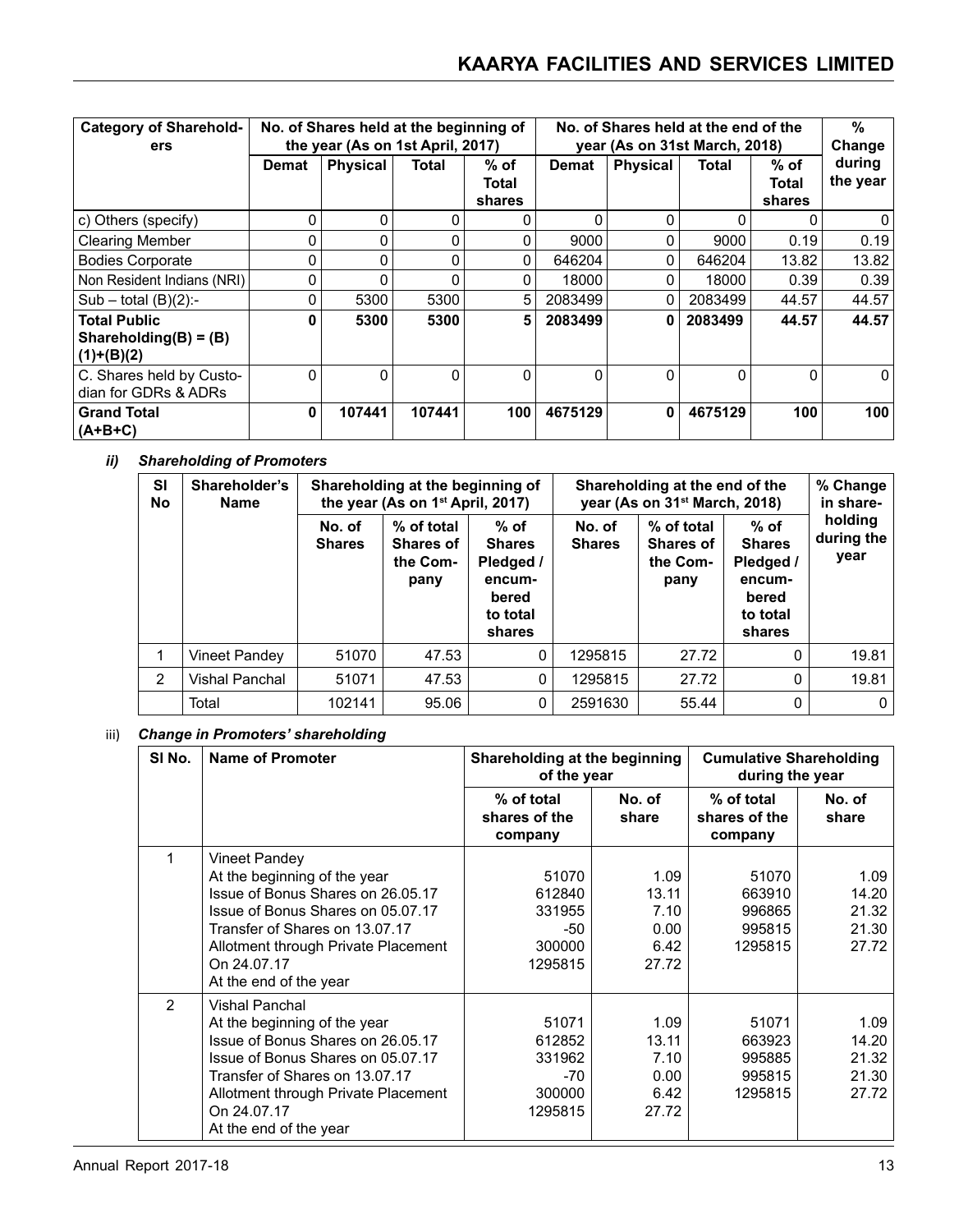iv) *Shareholding Pattern of top ten Shareholders (other than Directors, Promoters and Holders of GDRs and ADRs)*

|                         |                                                    |                | Shareholding at the begin-<br>ning of the year | <b>Cumulative Shareholding</b><br>during the year |                                        |
|-------------------------|----------------------------------------------------|----------------|------------------------------------------------|---------------------------------------------------|----------------------------------------|
| SI<br>No.               | <b>Name of Shareholders</b>                        | No. of shares  | % of total<br>shares of the<br>company         | No. of shares                                     | % of total<br>shares of the<br>company |
| $\mathbf{1}$            | Nupur Anil Shah                                    |                |                                                |                                                   |                                        |
|                         | At the beginning of the yar                        | 3000           | 0.06                                           | 3000                                              | 0.06                                   |
|                         | Movement during the year                           | 156000         | 3.33                                           | 159000                                            | 3.40                                   |
|                         | At the end of the year                             | 159000         | 3.40                                           |                                                   |                                        |
| $\overline{2}$          | <b>Bhansali Value Creations Private Limited</b>    |                |                                                |                                                   |                                        |
|                         | At the beginning of the yar                        | 171000         | 3.36                                           | 171000                                            | 3.36                                   |
|                         | Movement during the year                           | 30000          | 0.64                                           | 201000                                            | 4.29                                   |
|                         | At the end of the year                             | 201000         | 4.29                                           |                                                   |                                        |
| 3                       | Rameshbhai Chinubhai Shah                          |                |                                                |                                                   |                                        |
|                         | At the beginning of the yar                        | 15000          | 0.32                                           | 15000                                             | 0.32                                   |
|                         | Movement during the year                           | 6000           | 0.12                                           | 21000                                             | 0.44                                   |
|                         | At the end of the year                             | 21000          | 0.44                                           |                                                   |                                        |
| $\overline{\mathbf{4}}$ | Marfatia Stock Broking Private Limited             |                |                                                |                                                   |                                        |
|                         | At the beginning of the yar                        | 0              | 0                                              | 0                                                 | $\mathbf{0}$                           |
|                         | Movement during the year                           | 3000           | 0.06                                           | 3000                                              | 0.06                                   |
|                         | At the end of the year                             | 3000           | 0.06                                           |                                                   |                                        |
| 5                       | Vijaya Adhirkar                                    |                |                                                |                                                   |                                        |
|                         | At the beginning of the yar                        | 3000           | 0.06                                           | 3000                                              | 0.06                                   |
|                         | Movement during the year                           | 3000           | 0.06                                           | 6000                                              | 0.12                                   |
|                         | At the end of the year                             | 6000           | 0.12                                           |                                                   |                                        |
| 6                       | Marwadi Shares and Finance Limited                 |                |                                                |                                                   |                                        |
|                         | At the beginning of the yar                        | 3000           | 0.06                                           | 3000                                              | 0.06                                   |
|                         | Movement during the year                           | 3000<br>6000   | 0.06                                           | 6000                                              | 0.12                                   |
|                         | At the end of the year                             |                | 0.12                                           |                                                   |                                        |
| $\overline{7}$          | Shilpa Himanshi Shah                               |                |                                                |                                                   | $\Omega$                               |
|                         | At the beginning of the yar                        | 0<br>3000      | 0<br>0.06                                      | $\mathbf{0}$<br>3000                              | 0.06                                   |
|                         | Movement during the year<br>At the end of the year | 3000           | 0.06                                           |                                                   |                                        |
| 8                       | Religare Securities Limited                        |                |                                                |                                                   |                                        |
|                         | At the beginning of the yar                        | 34             | 0                                              | 0                                                 | 0                                      |
|                         | Movement during the year                           | 1143           | 0.02                                           | 1177                                              | 0.02                                   |
|                         | At the end of the year                             | 1177           | 0.02                                           |                                                   |                                        |
| 9                       | Shuja Mirza                                        |                |                                                |                                                   |                                        |
|                         | At the beginning of the yar                        | 0              | 0                                              | 0                                                 | $\Omega$                               |
|                         | Movement during the year                           | 3000           | 0.06                                           | 3000                                              | 0.06                                   |
|                         | At the end of the year                             | 3000           | 0.06                                           |                                                   |                                        |
| 10                      | Kiran Patil                                        |                |                                                |                                                   |                                        |
|                         | At the beginning of the yar                        | 2998           | 0.06                                           | 2998                                              | 0.06                                   |
|                         | Movement during the year                           | $\overline{2}$ | 0.00                                           | 3000                                              | 0.06                                   |
|                         | At the end of the year                             | 3000           | 0.06                                           |                                                   |                                        |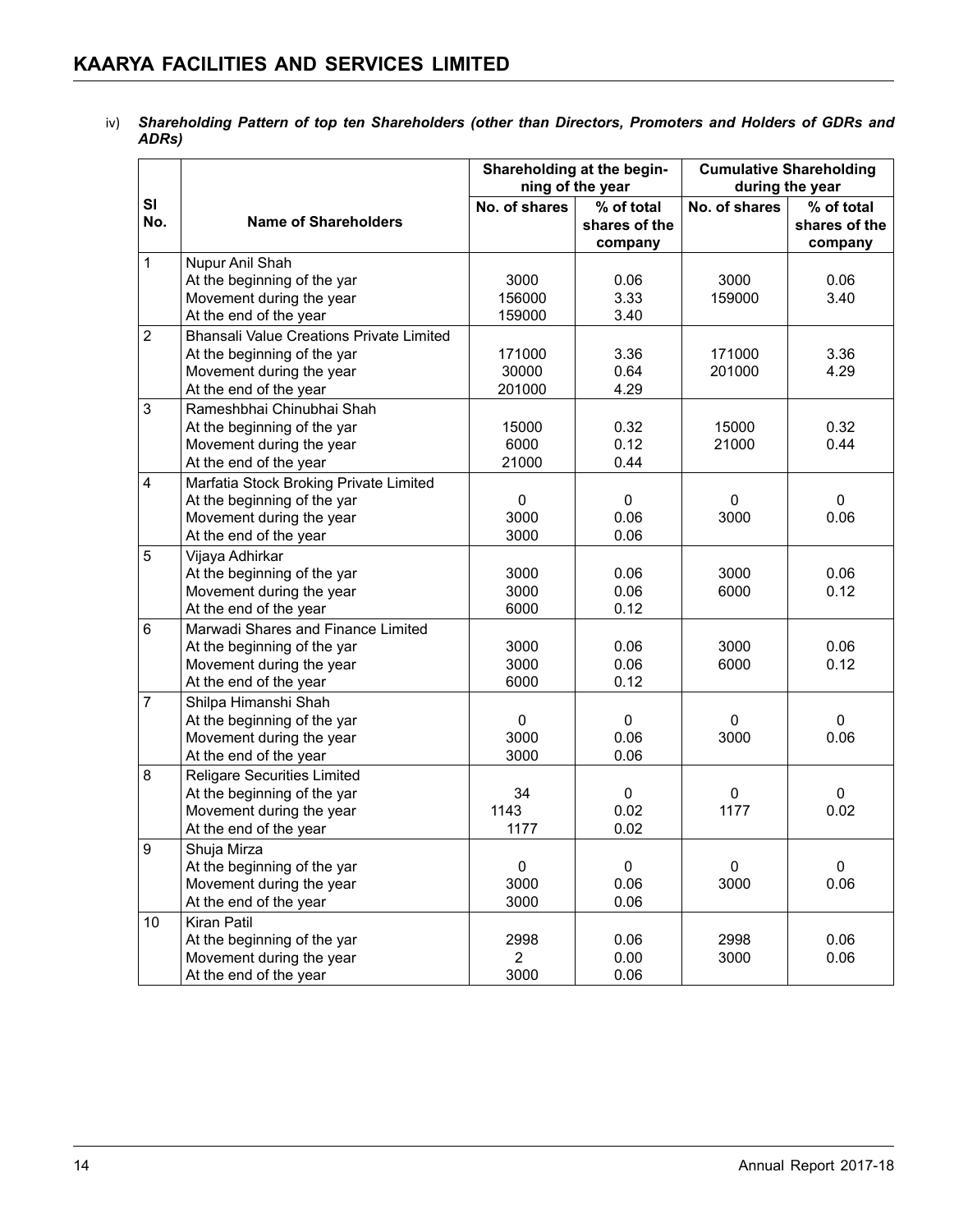| SI             |                                                                                                                                                                                                                                              |                                                         | Shareholding at the<br>beginning of the year   | <b>Cumulative Shareholding</b><br>during the year |                                          |
|----------------|----------------------------------------------------------------------------------------------------------------------------------------------------------------------------------------------------------------------------------------------|---------------------------------------------------------|------------------------------------------------|---------------------------------------------------|------------------------------------------|
| No.            | Name of Directors & KMP                                                                                                                                                                                                                      | No. of<br>shares                                        | % of total<br>shares of<br>the com-<br>pany    | No. of<br>shares                                  | % of total<br>shares of the<br>company   |
| 1              | Vineet Pandey<br>At the beginning of the year<br>Issue of Bonus Shares on 26.05.17<br>Issue of Bonus Shares on 05.07.17<br><b>Transfer of Shares</b><br>Allotment through Private Placement On 24.07.17<br>At the end of the year            | 51070<br>612840<br>331955<br>-50<br>300000<br>1295815   | 1.09<br>13.11<br>7.10<br>0.00<br>6.42<br>27.72 | 51070<br>663910<br>996865<br>995815<br>1295815    | 1.09<br>14.20<br>21.32<br>21.30<br>27.72 |
| $\overline{2}$ | <b>Vishal Panchal</b><br>At the beginning of the year<br>Issue of Bonus Shares on 26.05.17<br>Issue of Bonus Shares on 05.07.17<br><b>Transfer of Shares</b><br>Allotment through Private Placement On<br>24.07.17<br>At the end of the year | 51071<br>612852<br>331962<br>$-70$<br>300000<br>1295815 | 1.09<br>13.11<br>7.10<br>0.00<br>6.42<br>27.72 | 51071<br>663923<br>995885<br>995815<br>1295815    | 1.09<br>14.20<br>21.32<br>21.30<br>27.72 |
| 3              | Ganesh Vanmali<br>At the beginning of the year<br>Sale /purchase<br>At the end of the year                                                                                                                                                   | 0<br>$\mathbf 0$<br>0                                   | 0<br>0<br>0                                    | 0<br>0<br>0                                       | 0<br>$\mathbf 0$<br>$\pmb{0}$            |
| 4              | Gaurang Shah<br>At the beginning of the year<br>Sale /purchase<br>At the end of the year                                                                                                                                                     | 0<br>0<br>0                                             | 0<br>0<br>0                                    | $\pmb{0}$<br>0<br>0                               | $\pmb{0}$<br>$\pmb{0}$<br>$\mathbf 0$    |
| 5              | Smriti Chhabra<br>At the beginning of the year<br>Sale /purchase<br>At the end of the year                                                                                                                                                   | 0<br>0<br>0                                             | 0<br>$\pmb{0}$<br>0                            | 0<br>0<br>$\Omega$                                | $\mathbf 0$<br>$\pmb{0}$<br>0            |
| $6\phantom{1}$ | Jitendra Adhyaru<br>At the beginning of the year<br>Sale /purchase<br>At the end of the year                                                                                                                                                 | $\pmb{0}$<br>0<br>0                                     | 0<br>0<br>0                                    | $\pmb{0}$<br>0<br>0                               | $\pmb{0}$<br>$\mathbf 0$<br>$\pmb{0}$    |
| $\overline{7}$ | Vidhi Patel<br>At the beginning of the year<br>Sale /purchase<br>At the end of the year                                                                                                                                                      | $\pmb{0}$<br>0<br>$\Omega$                              | 0<br>0<br>0                                    | 0<br>0<br>0                                       | $\pmb{0}$<br>0<br>0                      |

v) *Shareholding of Directors and Key Managerial Personnel:*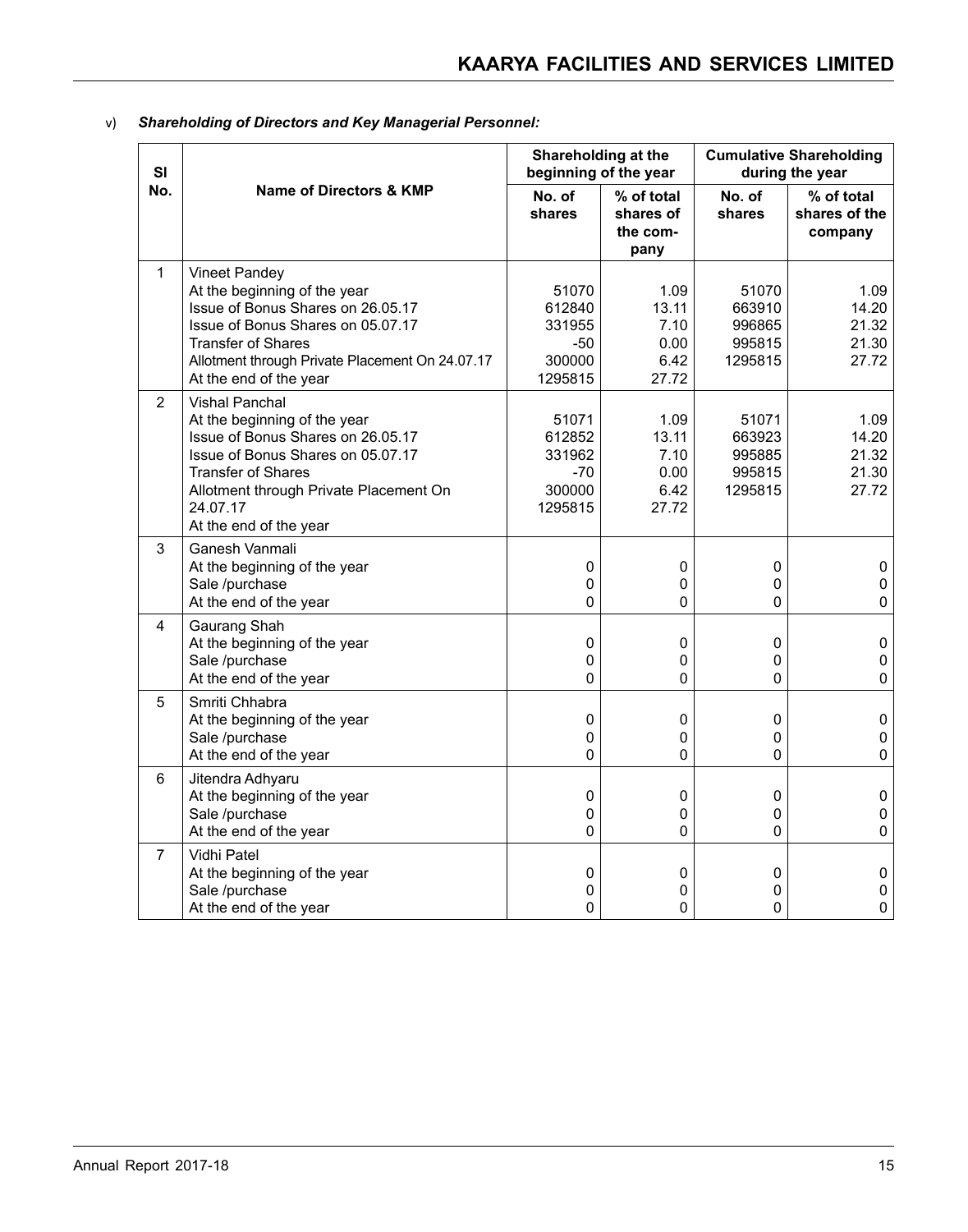#### V. **INDEBTEDNESS**

**Indebtedness of the Company including interest outstanding/accrued but not due for payment** 

| <b>Particulars</b>                                       | <b>Secured Loans</b><br>excluding depos-<br>its | <b>Unsecured Loans</b> | <b>Deposits</b> | <b>Total Indebted-</b><br>ness |
|----------------------------------------------------------|-------------------------------------------------|------------------------|-----------------|--------------------------------|
| Indebtedness at the begin-<br>ning of the financial year |                                                 |                        |                 |                                |
| i) Principal Amount                                      | 1,66,67,672                                     | 0                      | $\mathbf{0}$    | 1,66,67,672                    |
| ii) Interest due but not paid                            | O                                               | 0                      | $\Omega$        | 0                              |
| iii) Interest accrued but not due                        | 0                                               | 0                      | $\mathbf{0}$    | $\Omega$                       |
| Total (i+ii+iii)                                         | 1,66,67,672                                     | 0                      | $\mathbf{0}$    | 1,66,67,672                    |
| Change in Indebtedness dur-<br>ing the financial year    |                                                 |                        |                 |                                |
| Addition<br>٠                                            | 2, 16, 55, 484                                  | $\Omega$               | $\Omega$        | 2,16,55,484                    |
| Reduction                                                | (1,98,80,659)                                   | 0                      | $\Omega$        | (1,98,80,659)                  |
| Net change                                               | 17,74,825                                       | $\Omega$               | $\Omega$        | 17,74,825                      |
| Indebtedness at the end of<br>the financial year         |                                                 |                        |                 |                                |
| i) Principal Amount                                      | 1,84,42,497                                     | 0                      | $\Omega$        | 1,84,42,497                    |
| ii) Interest due but not paid                            | 0                                               | 0                      | $\mathbf{0}$    | 0                              |
| iii) Interest accrued but not due                        | $\Omega$                                        | 0                      | $\Omega$        | $\mathbf{0}$                   |
| Total (i+ii+iii)                                         | 1,84,42,497                                     | 0                      | 0               | 1,84,42,497                    |

#### VI. **REMUNERATION OF DIRECTORS AND KEY MANAGERIAL PERSONNEL**

#### A. *Remuneration to Managing Director, Whole–time Directors and/or Manager:*

|                |                                                                                                                                                                                                                                                                  |                      | Name of MD/WTD/Manager |           |
|----------------|------------------------------------------------------------------------------------------------------------------------------------------------------------------------------------------------------------------------------------------------------------------|----------------------|------------------------|-----------|
| SI. No.        | <b>Particulars of Remuneration</b>                                                                                                                                                                                                                               | <b>Vineet Pandey</b> | <b>Vishal Panchal</b>  |           |
| $\mathbf{1}$ . | Gross salary<br>Salary as per provisions contained in section<br>(a)<br>17(1) of the Income-tax Act, 1961<br>Value of perquisites u/s 17(2) of Income-tax<br>(b)<br>Act, 1961<br>Profits in lieu of salary under section 17(3) of<br>(c)<br>Income-tax Act, 1961 | 30,16,000            | 28,44,534              | 58,60,534 |
| 2.             | <b>Stock Option</b>                                                                                                                                                                                                                                              |                      |                        |           |
| 3.             | <b>Sweat Equity</b>                                                                                                                                                                                                                                              |                      |                        |           |
| 4.             | Commission<br>As % of profit<br>Others, specify<br>$\overline{\phantom{a}}$                                                                                                                                                                                      |                      |                        |           |
| 5.             | Others, please specify                                                                                                                                                                                                                                           |                      |                        |           |
|                | Total (A)                                                                                                                                                                                                                                                        | 30,16,000            | 28,44,534              | 58,60,534 |
|                | Ceiling as per the Act ( $@$ 10% of profits calculated<br>under Section 198 of the Companies Act, 2013)                                                                                                                                                          |                      |                        |           |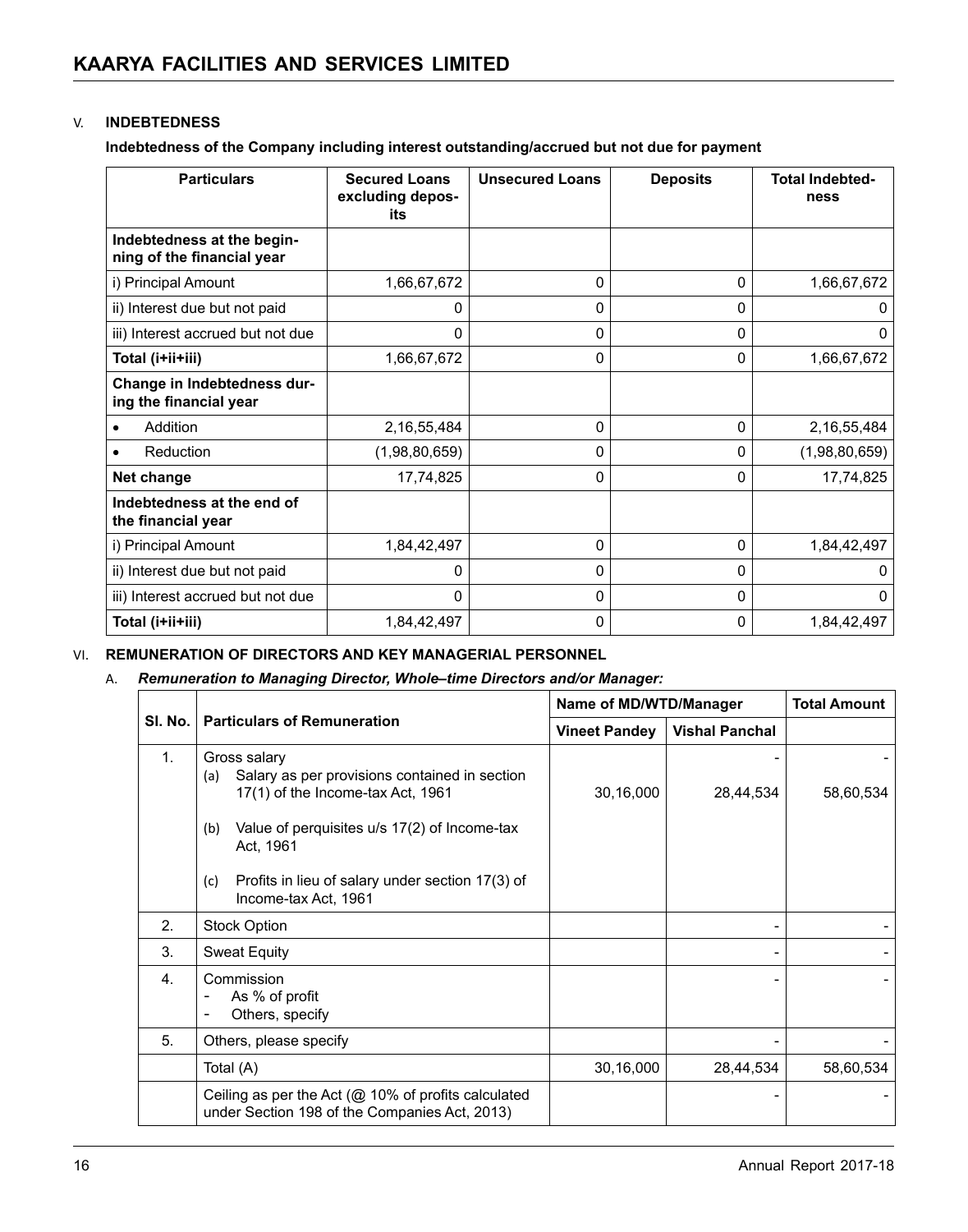### B. *Remuneration to other directors:*

| SI.            | <b>Particulars of Remuneration</b>                                                                                                                              | <b>Name of Directors</b> | <b>Total</b>   |                     |               |
|----------------|-----------------------------------------------------------------------------------------------------------------------------------------------------------------|--------------------------|----------------|---------------------|---------------|
| No.            |                                                                                                                                                                 | <b>Ganesh Vanmali</b>    | Smriti Chhabra | <b>Gaurang Shah</b> | <b>Amount</b> |
| $\mathbf{1}$ . | <b>Independent Directors</b><br>Fee for attending board /<br>$\bullet$<br>committee meetings,<br>Commission<br>$\bullet$<br>Others, please specify<br>$\bullet$ |                          |                |                     |               |
|                | Total (1)                                                                                                                                                       |                          |                |                     |               |
| 2.             | <b>Other Non-Executive Directors</b><br>Fee for attending board/<br>$\bullet$<br>committee meetings<br>Commission<br>$\bullet$<br>Others, please specify<br>٠   |                          |                |                     |               |
|                | Total (2)                                                                                                                                                       |                          |                |                     |               |
|                | Total $(B) = (1+2)$                                                                                                                                             |                          |                |                     |               |
|                | Total Managerial Remuneration                                                                                                                                   |                          | -              |                     |               |
|                | Ceiling as per the Act ( $@1\%$ of<br>profits calculated under Section<br>198 of the Companies Act, 2013)                                                       |                          |                |                     |               |

#### C. *REMUNERATION TO KEY MANAGERIAL PERSONNEL OTHER THAN MD/MANAGER/WTD*

| SI.            | <b>Particulars of Remuneration</b>                                                         | <b>Key Managerial Personnel</b> | <b>Total</b>                       |          |
|----------------|--------------------------------------------------------------------------------------------|---------------------------------|------------------------------------|----------|
| No.            |                                                                                            | Ms. Vidhi Patel<br>cs           | Mr. Jitendra Adhyaru<br><b>CFO</b> |          |
| $\mathbf{1}$ . | Gross salary                                                                               |                                 |                                    |          |
|                | (a) Salary as per provisions contained in sec-<br>tion $17(1)$ of the Income-tax Act, 1961 | 2,10,000                        | 4,64,000                           | 6,74,000 |
|                | (b) Value of perquisites $u/s$ 17(2) of Income-<br>tax Act, 1961                           |                                 |                                    |          |
|                | (c) Profits in lieu of salary under section 17(3)<br>of Income-tax Act, 1961               |                                 |                                    |          |
| 2.             | <b>Stock Option</b>                                                                        |                                 |                                    |          |
| 3.             | <b>Sweat Equity</b>                                                                        |                                 |                                    |          |
| 4.             | Commission<br>As % of profit<br>Others, specify                                            |                                 |                                    |          |
| 5.             | Others, please specify                                                                     |                                 |                                    |          |
|                | Total                                                                                      | 2,10,000                        | 4,64,000                           | 6,74,000 |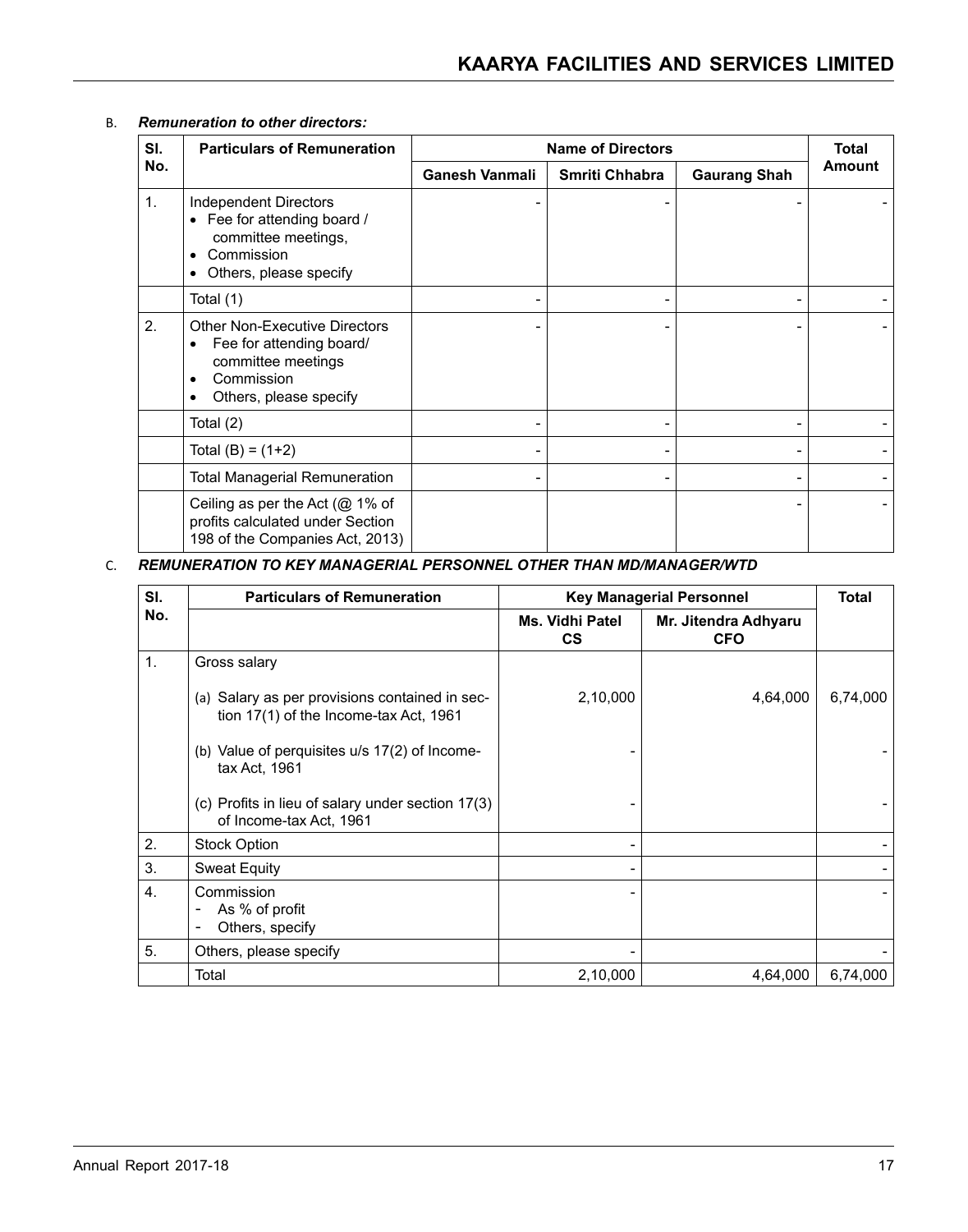| <b>Type</b>                  | Section of the<br><b>Companies Act</b> | <b>Brief Descrip-</b><br>tion | <b>Details of Pen-</b><br>alty / Punish-<br>ment / Com-<br>pounding fees<br>imposed | <b>Authority [RD/</b><br><b>NCLT</b><br>/COURT] | Appeal made,<br>if any (give<br>Details) |
|------------------------------|----------------------------------------|-------------------------------|-------------------------------------------------------------------------------------|-------------------------------------------------|------------------------------------------|
| A. COMPANY                   |                                        |                               |                                                                                     |                                                 |                                          |
| Penalty                      |                                        |                               |                                                                                     | ۰                                               |                                          |
| Punishment                   | -                                      |                               |                                                                                     | ۰                                               |                                          |
| Compounding                  |                                        |                               |                                                                                     |                                                 |                                          |
| <b>DIRECTORS</b><br>В.       |                                        |                               |                                                                                     |                                                 |                                          |
| Penalty                      |                                        |                               |                                                                                     | ۰                                               |                                          |
| Punishment                   |                                        |                               |                                                                                     |                                                 |                                          |
| Compounding                  |                                        |                               |                                                                                     | -                                               |                                          |
| C. OTHER OFFICERS IN DEFAULT |                                        |                               |                                                                                     |                                                 |                                          |
| Penalty                      |                                        |                               |                                                                                     |                                                 |                                          |
| Punishment                   |                                        |                               |                                                                                     | -                                               |                                          |
| Compounding                  |                                        |                               |                                                                                     |                                                 |                                          |

#### D. *PENALTIES / PUNISHMENT / COMPOUNDING OF OFFENCES :*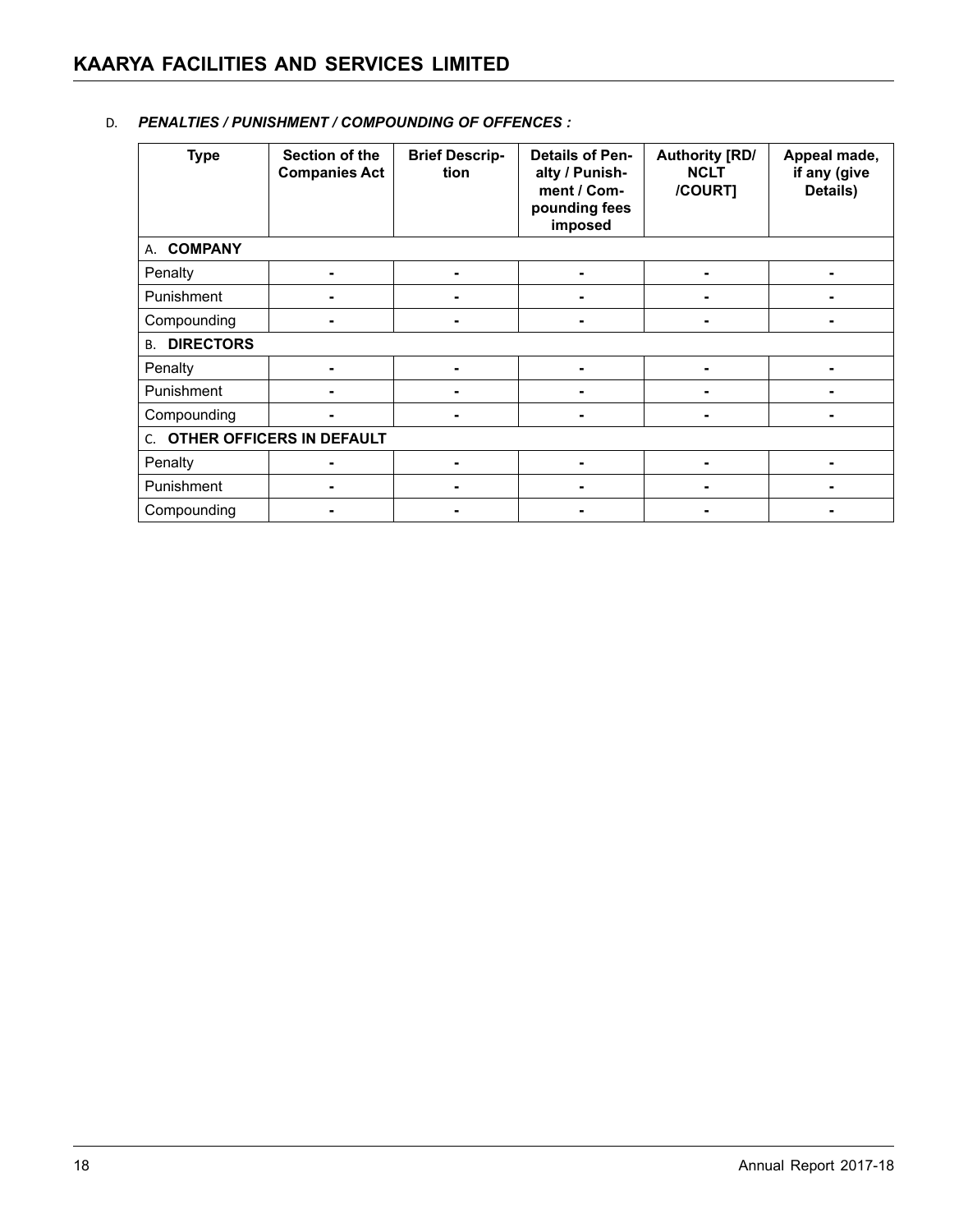# **Annexure III**

#### **Gist of Nomination and Remuneration Policy**

#### 1. **Policy for appointment and removal of Director, KMP and Senior Management**

#### (A) *Appointment criteria and qualifications*

- a. The Committee shall identify and ascertain the integrity, qualification, expertise and experience of the person for appointment as Director, KMP or at Senior Management level and recommend to the Board his/her appointment.
- b. A person should possess adequate qualification, expertise and experience for the position he/she is considered for appointment. The Committee has discretion to decide whether qualification, expertise and experience possessed by a person are sufficient/satisfactory for the concerned position.
- c. The Committee shall devise a policy on Board diversity after reviewing the structure, size and composition (including the skills, knowledge and experience) of the Board which will facilitate the Committee to recommend on any proposed changes to the Board to complement the Company's corporate strategy.

#### (B) *Removal*

Due to reasons for any disqualification mentioned in the Act or under any other applicable Act, rules and regulations thereunder, the Committee may recommend, to the Board with reasons recorded in writing, removal of a Director, KMP or Senior Management Personnel subject to the provisions and compliance of the said Act, rules and regulations.

#### (C) *Retirement*

The Director, KMP and Senior Management Personnel shall retire as per the applicable provisions of the Act and the prevailing policy of the Company. The Board will have the discretion to retain the Director, KMP, Senior Management Personnel in the same position/remuneration or otherwise even after attaining the retirement age, for the benefit of the Company.

#### (D) *Evaluation*

The Committee shall carry out evaluation of performance of every Director, KMP and Senior Management at regular interval (yearly).

#### 2. **Policy relating to the remuneration for the Whole-time Director, KMP and Senior Management Personnel**

- (A) *General:*
	- *a)* The remuneration/compensation/commission etc. shall be subject to the prior/post approval of the shareholders of the Company and Central Government, wherever required.
	- **b)** The remuneration and commission to be paid to the Wholetime Director shall be in accordance with the percentage/ slabs/conditions laid down in the provisions of the Act.
	- *c)* Term/Tenure of the Directors shall be as per company's policy and subject to the provisions of the Act.
	- *d)* Where any insurance is taken by the Company on behalf of its Managerial Person, KMP and any other employees for indemnifying them against any liability, the premium paid on such insurance shall not be treated as part of the remuneration payable to any such personnel. Provided that if such person is proved to be guilty, the premium paid on such insurance shall be treated as part of the remuneration.

#### (B) *Remuneration to Whole-time / Executive / Managing Director, KMP and Senior Management Personnel:*

a) Fixed pay:

The Whole-time Director, KMP and Senior Management Personnel shall be eligible for a monthly remuneration as may be approved by the Board. The breakup of the pay scale and quantum of perquisites shall be decided and approved by the Board/the Person authorized by the Board and approved by the shareholders and Central Government, wherever required.

b) Minimum Remuneration:

If, in any financial year, the Company has no profits or its profits are inadequate, the Company shall pay remuneration to its Whole-time Director in accordance with the provisions of Schedule V of the Act and if it is not able to comply with such provisions, with the previous approval of the Central Government.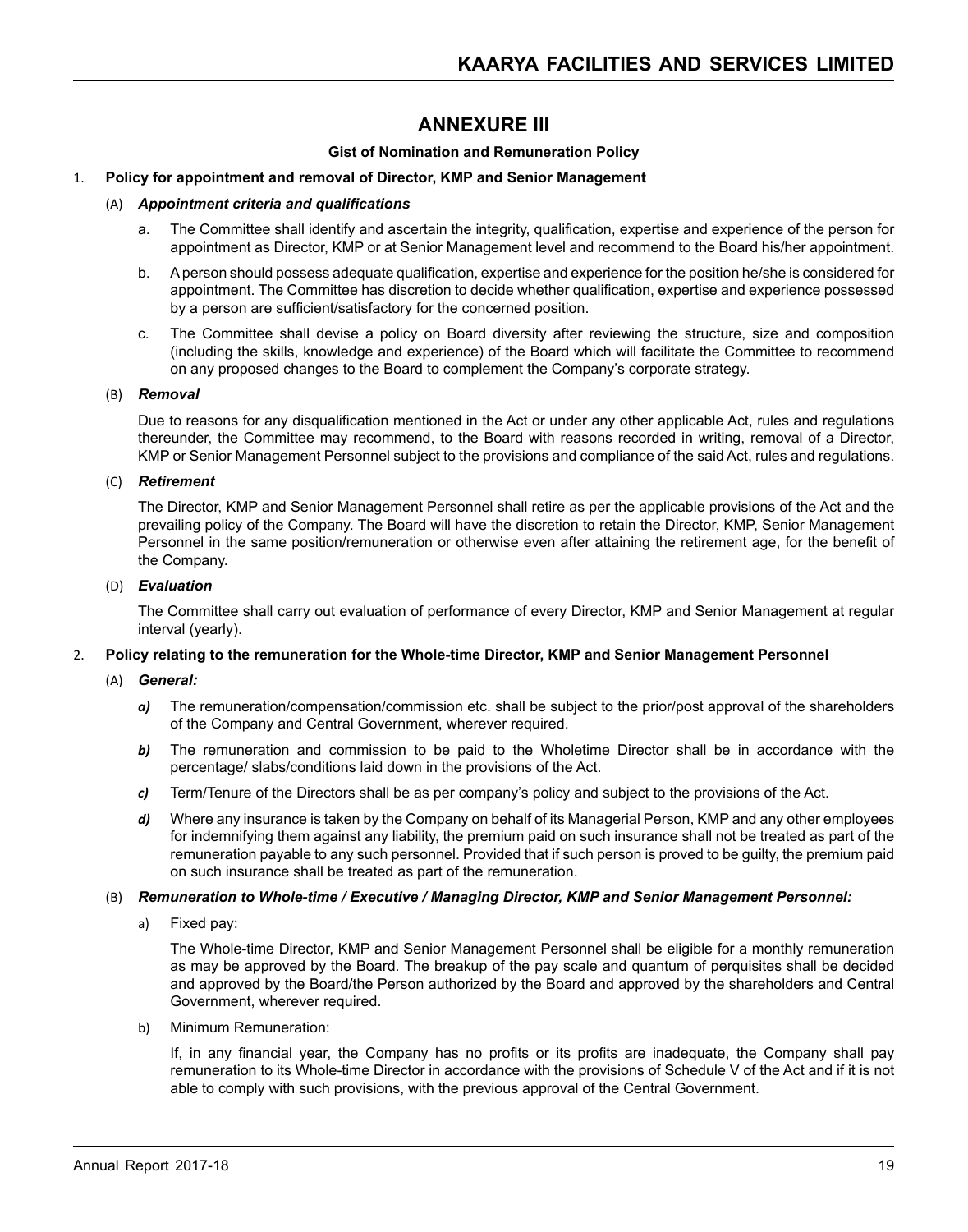c) Provisions for excess remuneration:

If any Whole-time Director draws or receives, directly or indirectly by way of remuneration any such sums in excess of the limits prescribed under the Act or without the prior sanction of the Central Government, where required, he/she shall refund such sums to the Company and until such sum is refunded, hold it in trust for the Company. The Company shall not waive recovery of such sum refundable to it unless permitted by the Central Government.

#### (C) *Remuneration to Non- Executive / Independent Director:*

a) Remuneration / Commission:

The remuneration / commission shall be fixed as per the slabs and conditions mentioned in the Act.

b) Sitting Fees:

The Non-Executive / Independent Director may receive remuneration by way of fees for attending meetings of Board or Committee thereof. Provided that the amount of such fees shall be decided by the Board and subject to the limit as provided in the Act.

c) Commission:

Commission may be paid within the monetary limit approved by shareholders, subject to the limit not exceeding 1% of the profits of the Company computed as per the applicable provisions of the Act.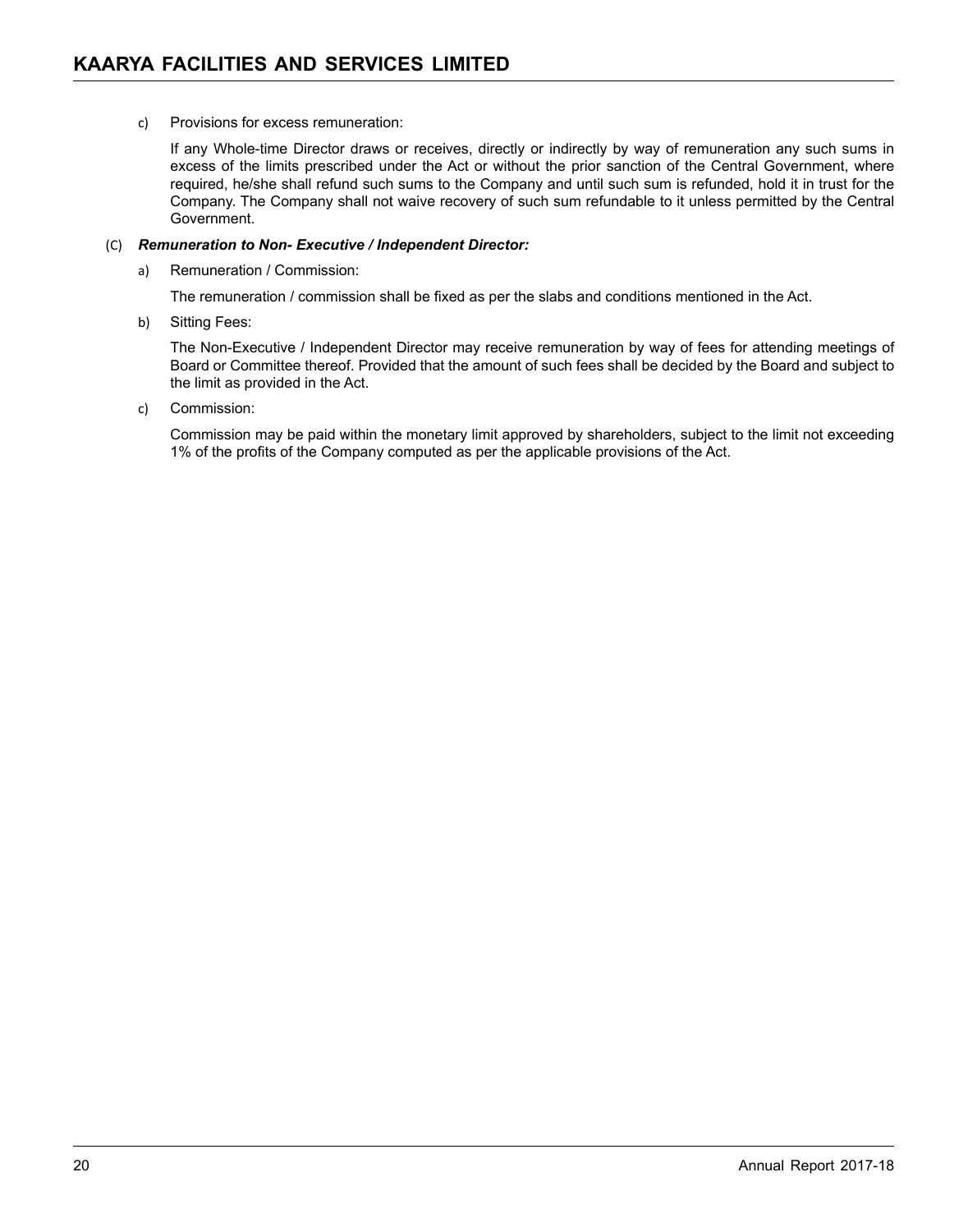# **ANNEXURE IV**

#### **SECRETARIAL AUDIT REPORT**

For the Financial Year Ended 31st March, 2018

#### *[Pursuant to section 204(1) of the Companies Act, 2013 and Rule No.9 of the Companies (Appointment and Remuneration of Managerial Personnel) Rules, 2014]*

To,

The Members

#### KAARYA FACILITIES AND SERVICES LIMITED

We have conducted the Secretarial Audit of the compliance of applicable statutory provisions and the adherence to good corporate practices by Kaarya Facilities And Services Limited (hereinafter called the Company). Secretarial Audit was conducted in a manner that provided us a reasonable basis for evaluating the corporate conducts/statutory compliances and expressing our opinion thereon.

Based on our verification of the Company's books, papers, minute books, forms and returns filed and other records maintained by the Company and also the information provided by the Company, its officers, agents and authorized representatives during the conduct of secretarial audit, We hereby report that in our opinion, the Company has, during the audit period covering the financial year ended on 31<sup>st</sup> March, 2018 complied with the statutory provisions listed hereunder and also that the company has proper Board processes and compliance-mechanism in place to the extent, in the manner and subject to the reporting made hereinafter:

We have examined the books, papers, minute books, forms and returns filed and other records maintained by the Company for the financial year ended on 31st March, 2018 according to the provisions of:

- (i) The Companies Act, 2013 (the Act) and the Rules made thereunder.
- (ii) The Securities Contracts (Regulation) Act, 1956 ('SCRA') and the rules made thereunder;
- (iii) The Depositories Act, 1996 and the Regulations and Bye-laws framed thereunder;
- (iv) Foreign Exchange Management Act, 1999 and the rules and regulations made thereunder to the extent of Foreign Direct Investment, Overseas Direct Investment and External Commercial Borrowings.
- (v) The following Regulations and Guidelines prescribed under the Securities and Exchange Board of India Act, 1992 ('SEBI Act'):
	- a) The Securities and Exchange Board of India (Substantial Acquisition of Shares and Takeovers) Regulations, 2011;
	- b) The Securities and Exchange Board of India (Prohibition of Insider Trading) Regulations, 1992;
	- c) The Securities and Exchange Board of India (Listing Obligations & Disclosure Requirements) Regulations, 2015;
	- d) The Securities and Exchange Board of India (Issue of Capital and Disclosure Requirements) Regulations, 2009;
	- e) The Securities and Exchange Board of India (Employee Stock Option Scheme and Employee Stock Purchase Scheme) Guidelines, 1999; - **Not applicable to the Company during the Audit Period.**
	- f) The Securities and Exchange Board of India (Issue and Listing of Debt Securities) Regulations, 2008; *Not applicable to the Company during the Audit Period.*
	- g) The Securities and Exchange Board of India (Registrars to an Issue and Share Transfer Agents) Regulations, 1993 regarding the Companies Act and dealing with client;
	- h) The Securities and Exchange Board of India (Delisting of Equity Shares) Regulations, 2009; *Not applicable to the Company during the Audit Period* and
	- i) The Securities and Exchange Board of India (Buyback of Securities) Regulations, 1998; *Not applicable to the Company during the Audit Period.*
- (vi) Other laws applicable to the company:
	- i. Employees Provident Fund and Miscellaneous Provisions Act, 1952
	- ii. Maharashtra Shops and Establishments Act, 1948
	- iii. The Minimum Wages Act, 1948
	- iv. The Income Tax Act, 1961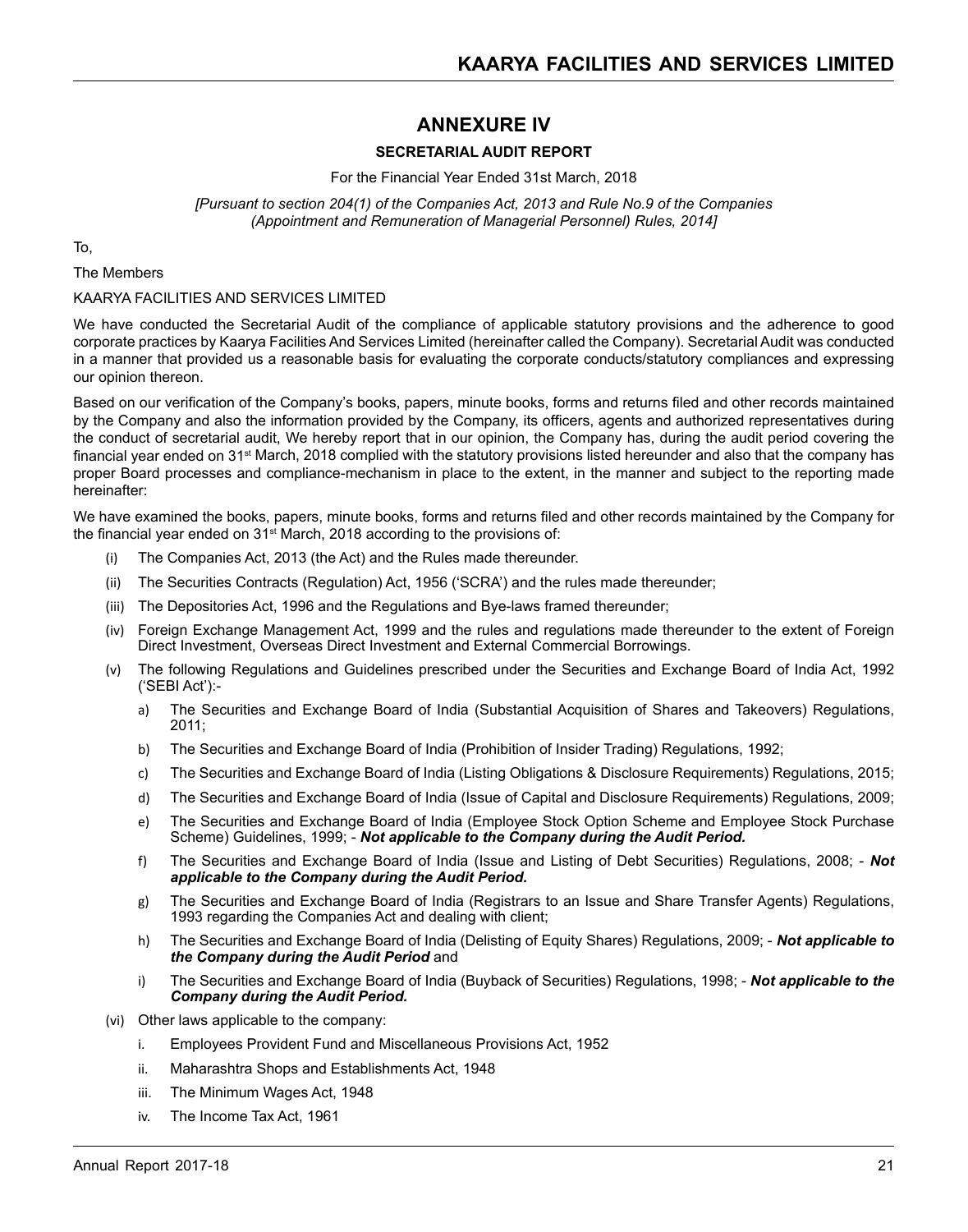We have also examined compliance with the applicable clauses of the following:

a) Secretarial Standards issued by The Institute of Company Secretaries of India.

During the period under review the Company has complied with the provisions of the Act, Rules, Regulations, Guidelines, Standards, etc.

We further report that -

- a) The Board of Directors of the Company is duly constituted with proper balance of Executive Directors, Non- Executive Directors and Independent Directors. The changes in the composition of the Board of Directors that took place during the period under review were carried out in compliance with the provision of the Act.
- b) Adequate notice is given to all directors to schedule the Board Meetings, agenda and detailed notes on agenda were sent at least seven days in advance and a system exists for seeking and obtaining further information and clarifications on the agenda items before the meeting and for meaningful participation at the meeting.

We further report that there are adequate systems and processes in the Company commensurate with the size and operations of the Company to monitor and ensure compliance with applicable laws, rules, regulations and guidelines.

Place : Mumbai For & on behalf of the state of the state of the state of the state of the state of the state of the state of the state of the state of the state of the state of the state of the state of the state of the st

Date : 17<sup>th</sup> August, 2018 **SARK & Associates** Company Secretaries Sd/- Sumit Khanna (Partner) CP No. 9304 Membership No. 22135

**Note:** This report is to be read with our letter of even date which is annexed as Annexure 'A' and forms an integral part of this report.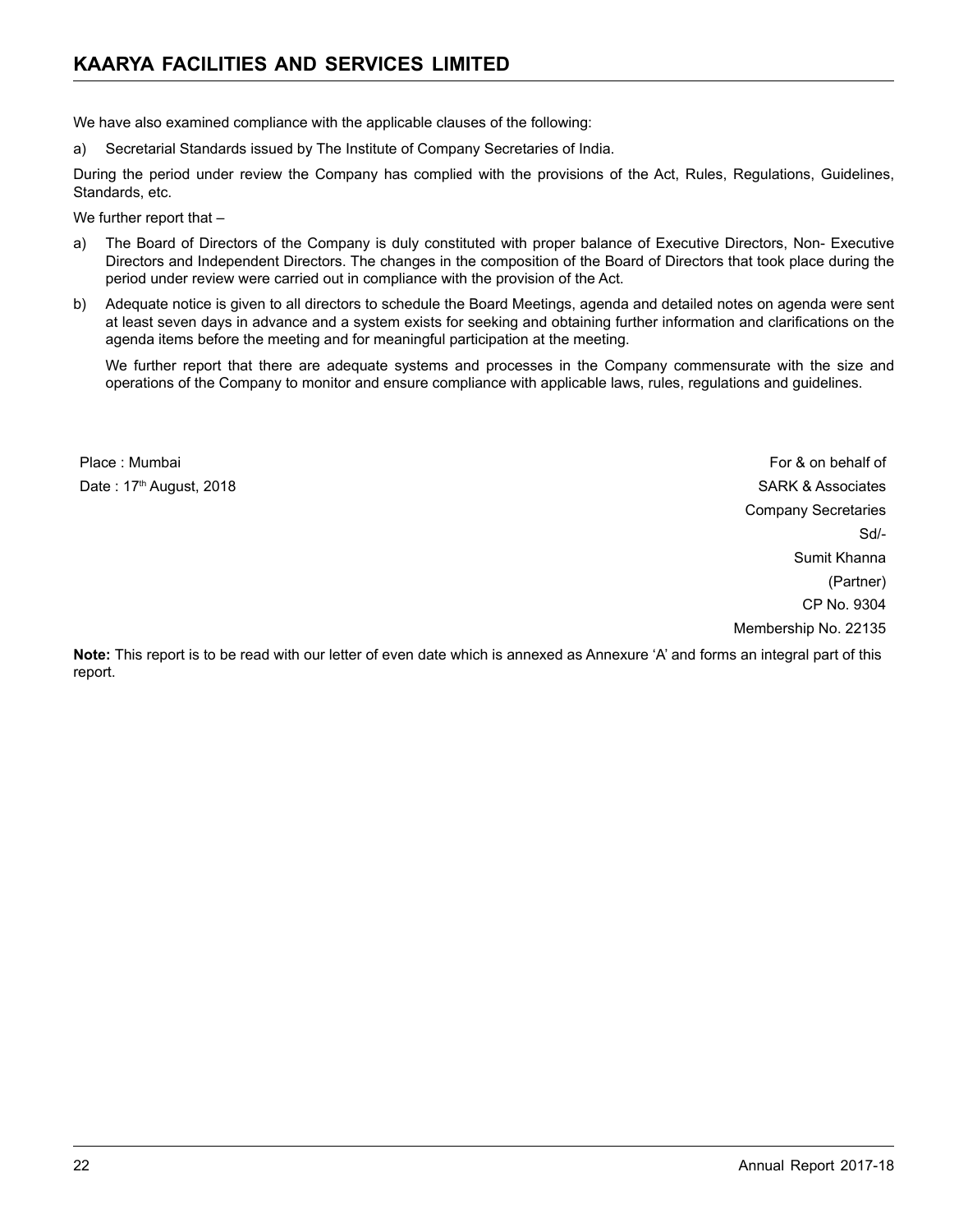# **ANNEXURE "A"**

To The Members Kaarya Facilities And Services Limited Office 217, Gemstar Commercial Complex, Ramchandra Lane Extn Road, Kanchpada, Malad (West), Mumbai – 400 064

Our report of even date is to be read along with this letter.

- 1. Maintenance of secretarial record is the responsibility of the management of the Company. Our responsibility is to express an opinion on these secretarial records based on our audit.
- 2. We have followed the audit practices and processes as were appropriate to obtain reasonable assurance about the correctness of the contents of the secretarial records. The verification was done on test basis to ensure that correct facts are reflected in secretarial records. We believe that the processes and practices, we followed provide a reasonable basis for our opinion.
- 3. We have not verified the correctness and appropriateness of financial records and Books of Accounts of the Company.
- 4. Wherever required, we have obtained the Management representation about the compliance of laws, rules and regulations and happening of events etc.
- 5. The compliance of the provisions of corporate and other applicable laws, rules, regulations, standards is the responsibility of management. Our examination was limited to the verification of procedures on test basis.
- 6. The secretarial audit report is neither an assurance as to the future viability of the Company nor of the efficacy or effectiveness with which the management has conducted the affairs of the Company.

Place : Mumbai For & on behalf of the state of the state of the state of the state of the state of the state of the state of the state of the state of the state of the state of the state of the state of the state of the st Date : 17<sup>th</sup> August, 2018 **SARK & Associates** Company Secretaries Sd/- Sumit Khanna (Partner) CP No. 9304 Membership No. 22135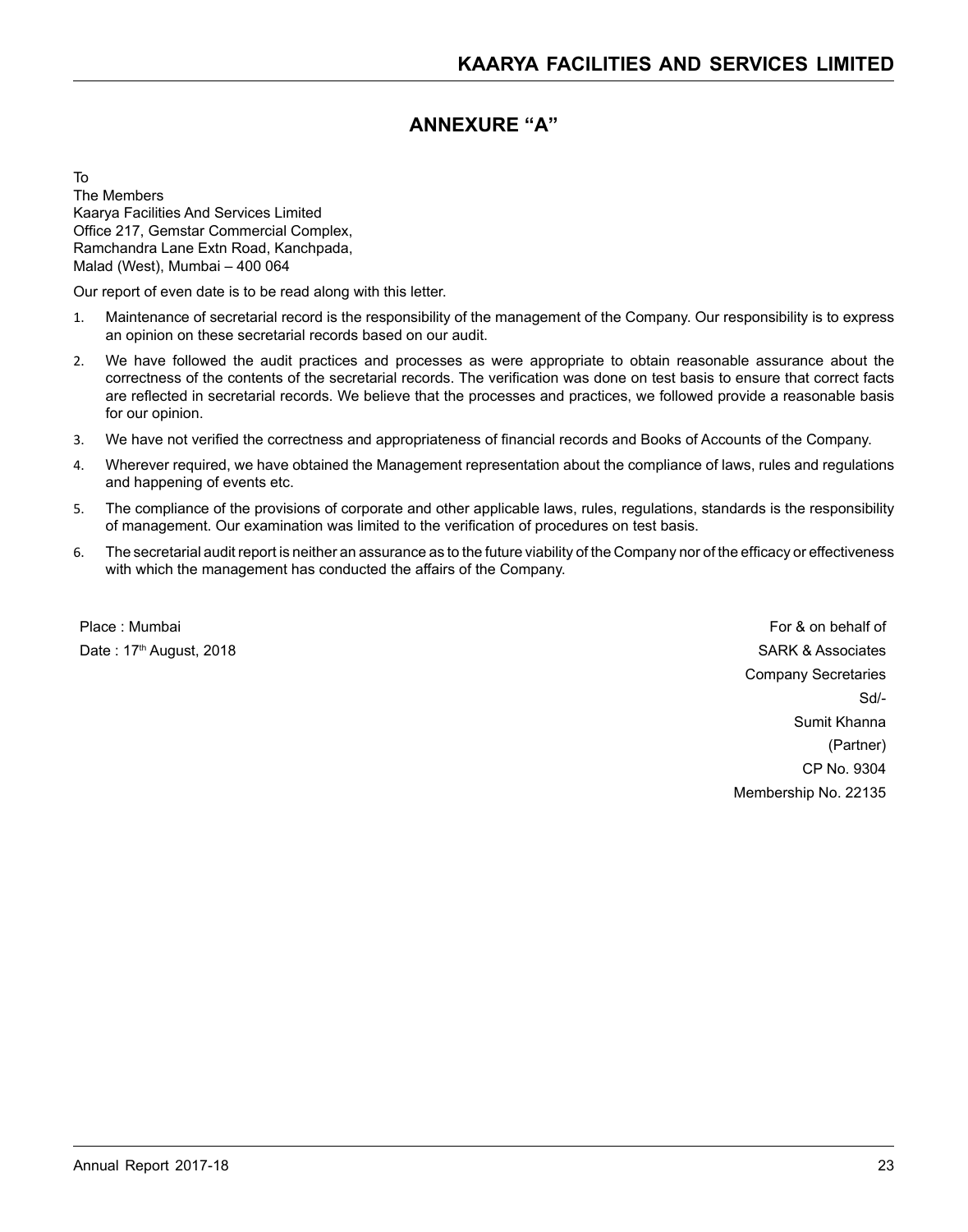# **CORPORATE GOVERNANCE REPORT**

(Pursuant to Regulation 34(3) read with Schedule V of the SEBI (Listing

Obligations and Disclosure Requirements) Regulations, 2015)

#### **A brief statement on Company's Philosophy on Code of Governance**

Your Company's philosophy on Corporate Governance is aimed at optimizing the balance between stakeholders' interest and corporate goals through the efficient conduct of its business and meeting their obligation in a manner that is guided by trusteeship, transparency, accountability and integrity. It provides the fundamental systems, processes and principles that promote objective decision making, performance based management and a corporate culture that is characterized integrity and fairness in all dealings.

Your Company practices the highest standards of corporate behaviour towards its stakeholders, people and our business partners and society at large. Kaarya endeavors its best to constantly comply with these aspects in letter and spirit, in addition to the statutory compliances as required under SEBI (Listing Obligations and Disclosure Requirement) Regulations, 2015 (SEBI LODR Regulations).

#### **COMPLIANCE WITH SEBI CODE OF CORPORATE GOVERNANCE**

#### **BOARD OF DIRECTORS**

The Board meets at regular intervals to discuss and decide on business strategies/policies and review the financial performance of the Company and its subsidiaries. Eighteen meetings of the Board of Directors were held during the year ended March 31, 2018 on 24.04.2017, 02.05.2017, 16.05.2017, 06.06.2017, 12.06.2017, 28.06.2017, 05.07.2017, 24.07.2017, 29.07.2017, 14.08.2017, 24.08.2017, 26.09.2017, 06.10.2017, 24.10.2017, 25.10.2017, 16.11.2017, 08.12.2017 and 20.02.2018. The interval between two meetings was well within the maximum period mentioned under Section 173 of the Companies Act, 2013 and Regulation 17(2) of the SEBI LODR Regulations.

Attendance of Directors at the Board Meetings & Annual General Meeting are as under:

| Name of the Director                                    | Category                                          | No. of Board meet-<br>ings attended during<br>the year 2017-18 | Whether attend last<br>AGM held on 29th<br>September, 2017 |
|---------------------------------------------------------|---------------------------------------------------|----------------------------------------------------------------|------------------------------------------------------------|
| Mr. Vineet Pandey                                       | Joint Managing Director (Executive Director)      | 18                                                             | Yes                                                        |
| Mr. Vishal Panchal                                      | Chairman & Managing Director (Executive Director) | 18                                                             | Yes                                                        |
| Ms. Smriti Chhabra                                      | Non-executive (Independent Director)              | 9                                                              | Yes                                                        |
| Mr. Gaurang Shah                                        | Non-executive (Independent Director)              |                                                                | Yes                                                        |
| Mr. Ganesh Vanmali                                      | Non-executive (Independent Director)              | 9                                                              | Yes                                                        |
| *Mr. Ankit Shah<br>Non-executive (Independent Director) |                                                   | 2                                                              | NA.                                                        |

*\*Mr. Ankit Shah was appointed w.e.f. 29th July, 2017 and resigned on 24th August, 2017.*

The Directors of the Company possess highest personal and professional ethics, integrity and values, and are committed to representing the long term interest of the stakeholders. As on 31st March, 2018, in compliance of Regulation 17 of the SEBI LODR Regulations the Company's Board comprises 5 (Five) Directors with considerable experience in their respective fields and out of these 3 (Three) Directors are Non-Executive Directors, Independent Directors including one woman director. The Chairman of the Board is an Executive Director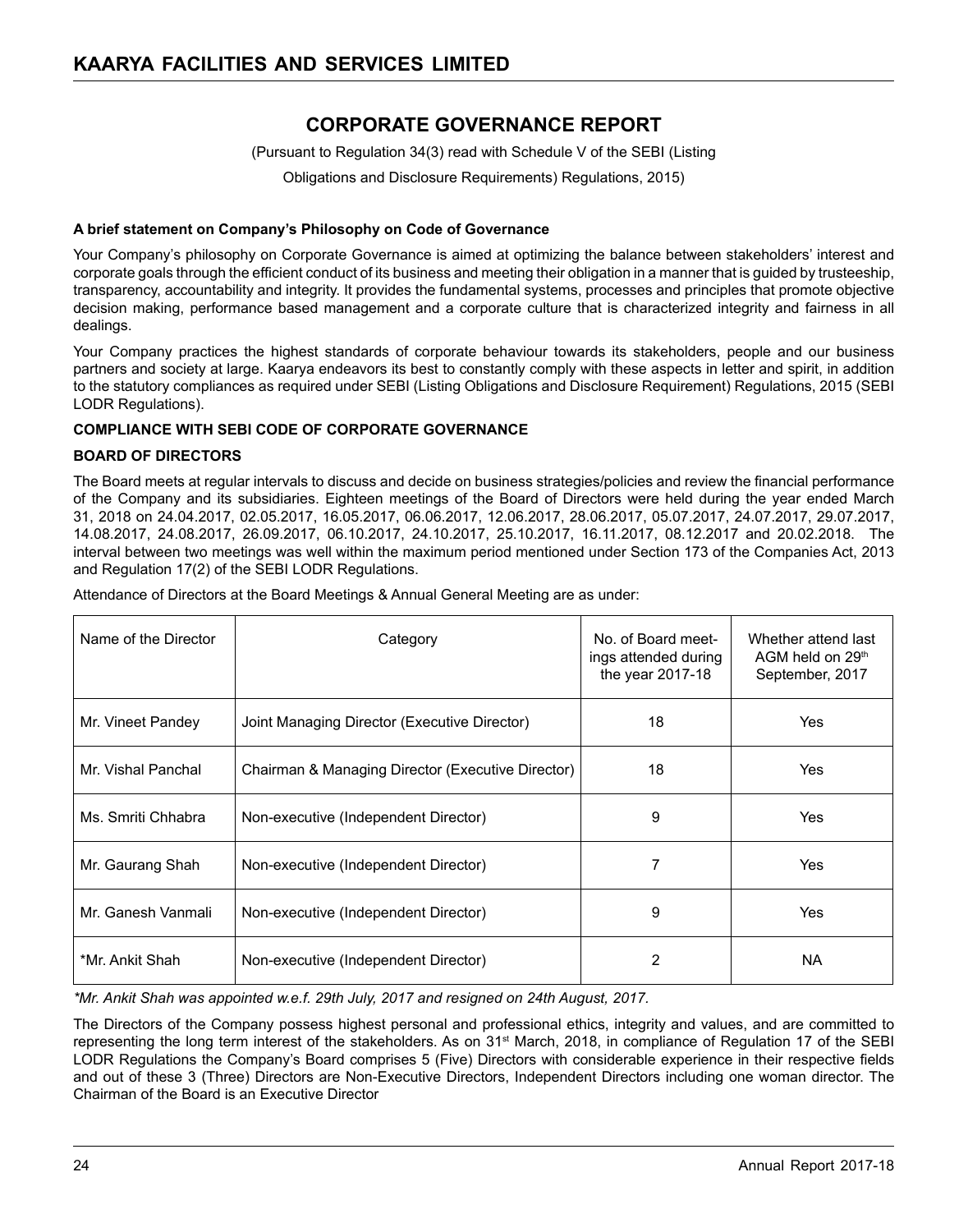|            | Composition and Category of Directors |                                 |                                    |                                                                       |                                                                                        |                                                                                        |
|------------|---------------------------------------|---------------------------------|------------------------------------|-----------------------------------------------------------------------|----------------------------------------------------------------------------------------|----------------------------------------------------------------------------------------|
| Sr.<br>No. | Name                                  | Designation                     | Category                           | Directorship in<br>other<br>compa-<br>nies (excluding<br>the company) | <b>Board</b><br>Com-<br>mittees<br>on<br>which member<br>(including<br>the<br>Company) | <b>Board Commit-</b><br>tees on which<br>Chairperson<br>(including)<br>the<br>Company) |
| 1.         | <b>Vineet Pandey</b>                  | Joint Managing Direc-<br>tor    | Executive<br>Promoter.<br>Director | 3                                                                     |                                                                                        | 0                                                                                      |
| 2.         | Vishal Panchal                        | Chairman & Managing<br>Director | Executive<br>Promoter,<br>Director | $\overline{2}$                                                        |                                                                                        | 0                                                                                      |
| 3.         | Smriti Chhabra                        | Independent Director            | Non - Executive Direc-<br>tor      | $\Omega$                                                              | 3                                                                                      | 0                                                                                      |
| 4.         | Ganesh Vanmali                        | Independent Director            | Non - Executive<br>Director        | 0                                                                     | $\Omega$                                                                               | 2                                                                                      |
| 5.         | Gaurang Shah                          | Independent Director            | Non - Executive Direc-<br>tor      | $\mathbf 0$                                                           |                                                                                        |                                                                                        |

Details of Composition, Category of Directors, their other Directorships, Committee memberships:

No Director is related to any other Director on the Board in terms of the definition of relative given under the Companies Act, 2013.

#### **Information placed before the Board**

The Company provides the information as set out in Regulation 17(7) read with Part A of Schedule II of SEBI LODR Regulations to the Board and the Board Committees to the extent it is applicable and relevant. Such information is submitted either as part of the agenda papers in advance of the respective meetings or by way of presentations and discussions during the meeting.

#### **Independent Directors Meeting**

Pursuant to the provisions of the Companies Act, 2013 and Regulation 25 of the SEBI LODR Regulations, the Board has carried out the annual performance evaluation of its own performance. During the year under review, the Independent Directors met on February 20, 2018, inter alia :

- a. to review the performance of Non Independent Directors and the Board of Directors as a whole;
- b. to review the performance of the Chairperson of the Board, taking into account the views of the Executive and Non Executive Directors.
- c. access the quality, quantity and timelines of flow of information between the management and the Board that is necessary for the Board to effectively and reasonably perform its duties. The Directors expressed their satisfaction with the evaluation process.

#### **Familiarization programme for Independent Directors**

The Company has familiarized its Independent Directors with the Company, their roles, rights, responsibilities in the Company, nature of the industry in which the Company operates, business model of the Company, etc. Further, on an ongoing basis as a part of Agenda of Board/Committee Meetings, presentations are regularly made to the Independent Directors on various matters inter-alia covering the company's and its subsidiaries/joint venture businesses and operations, industry and regulatory updates, strategy, finance, risk management framework, roles, rights, responsibilities of the Independent Directors under various and other relevant matters.

The details of familiarization programme and terms and conditions for appointment of Independent Directors are available on website of the Company www.kaarya.co.in

#### **Details of Shareholdings held by Non-Executive Directors are as follows:**

| Name of Director | <b>Equity Shares held</b> |
|------------------|---------------------------|
| Vineet Pandey    | 1295815                   |
| Vishal Panchal   | 1295815                   |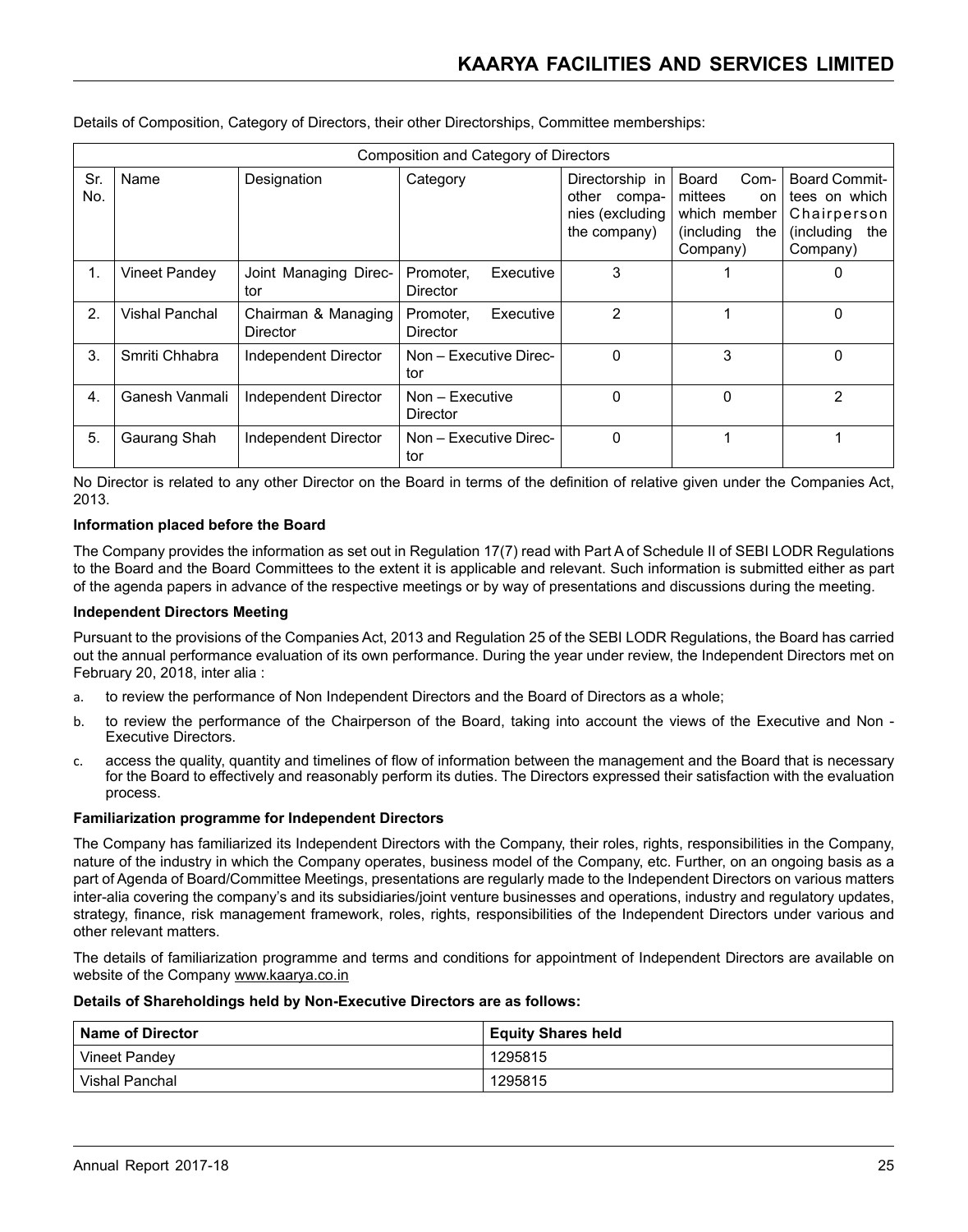#### **AUDIT COMMITTEE**

The Company has a qualified and independent Audit Committee with all its members being Non-Executive Directors, to oversee the accounting and financial governance of the Company. The Committee acts as a link between the management, statutory auditors and the Board of Directors. The Audit Committee met 2 (Two) times during the year 2017-2018 on 16.11.2017 and 20.02.2018, as committee constituted on  $24<sup>th</sup>$  August, 2017. Details of Committee meetings held during the year ended  $31<sup>st</sup>$ March, 2018 and attendance of members are as under:

| Sr. No. | Name                 | Designation       | Category                             | No. of Meetings |          |
|---------|----------------------|-------------------|--------------------------------------|-----------------|----------|
|         |                      |                   |                                      | Held            | Attended |
|         | Ganesh Vanmali       | Chairman & Member | Non-Executive (Independent Director) |                 |          |
|         | Smriti Chhabra       | Member            | Non-Executive (Independent Director) |                 |          |
|         | <b>Vineet Pandey</b> | Member            | Non-Executive (Independent Director) |                 |          |

The role and terms of reference of the Audit Committee covers the areas mentioned in Part C of Schedule II read with Regulation 18 of the SEBI (LODR) Regulations and Section 177 of the Companies Act, 2013, as amended from time to time, which inter alia includes:

- 1. the recommendation for appointment, remuneration and terms of appointment of auditors of the company;
- 2. review and monitor the auditor's independence and performance, and effectiveness of audit process;
- 3. examination of the financial statement and the auditors' report thereon;
- 4. approval or any subsequent modification of transactions of the company with related parties;
- 5. scrutiny of inter-corporate loans and investments;
- 6. valuation of undertakings or assets of the company, wherever it is necessary;
- 7. evaluation of internal financial controls and risk management systems;
- 8. monitoring the end use of funds raised through public offers and related matters.

#### **NOMINATION AND REMUNERATION COMMITTEE**

The Company has constituted Nomination and Remuneration Committee at the Board level with the powers and roles that are in accordance with Section 178 of the Companies Act, 2013 and Regulation 19 of the SEBI (LODR) Regulations. During the year under review, the Committee met 2 (Two) times on 16.11.2017 and 20.02.2018, as Committee constituted on 24<sup>th</sup> August, 2018. Details of attendance by the Committee members are as under:

| Sr. No. | Name           | Designation       | Category                             | No. of Meetings |          |
|---------|----------------|-------------------|--------------------------------------|-----------------|----------|
|         |                |                   |                                      | Held            | Attended |
|         | Ganesh Vanmali | Chairman & Member | Non-Executive (Independent Director) |                 |          |
|         | Gaurang Shah   | Member            | Non-Executive (Independent Director) |                 |          |
|         | Smriti Chhabra | Member            | Non-Executive (Independent Director) |                 |          |

The terms of reference of the Committee:

- 1. Formulation of the criteria for determining qualifications, positive attributes and independence of a director and recommend to the Board a policy, relating to the remuneration of the directors, key managerial personnel and other employees;
- 2. Formulation of criteria for evaluation of performance of Independent Directors and the Board;
- 3. Devising a policy on Board diversity;
- 4. Identifying persons who are qualified to become directors and who may be appointed in senior management in accordance with the criteria laid down, and recommend to the Board their appointment and removal. The Company shall disclose the remuneration policy and the evaluation criteria in its Annual Report.
- 5. Whether to extend or continue the term of appointment of the independent director, on the basis of the report of performance evaluation of independent directors.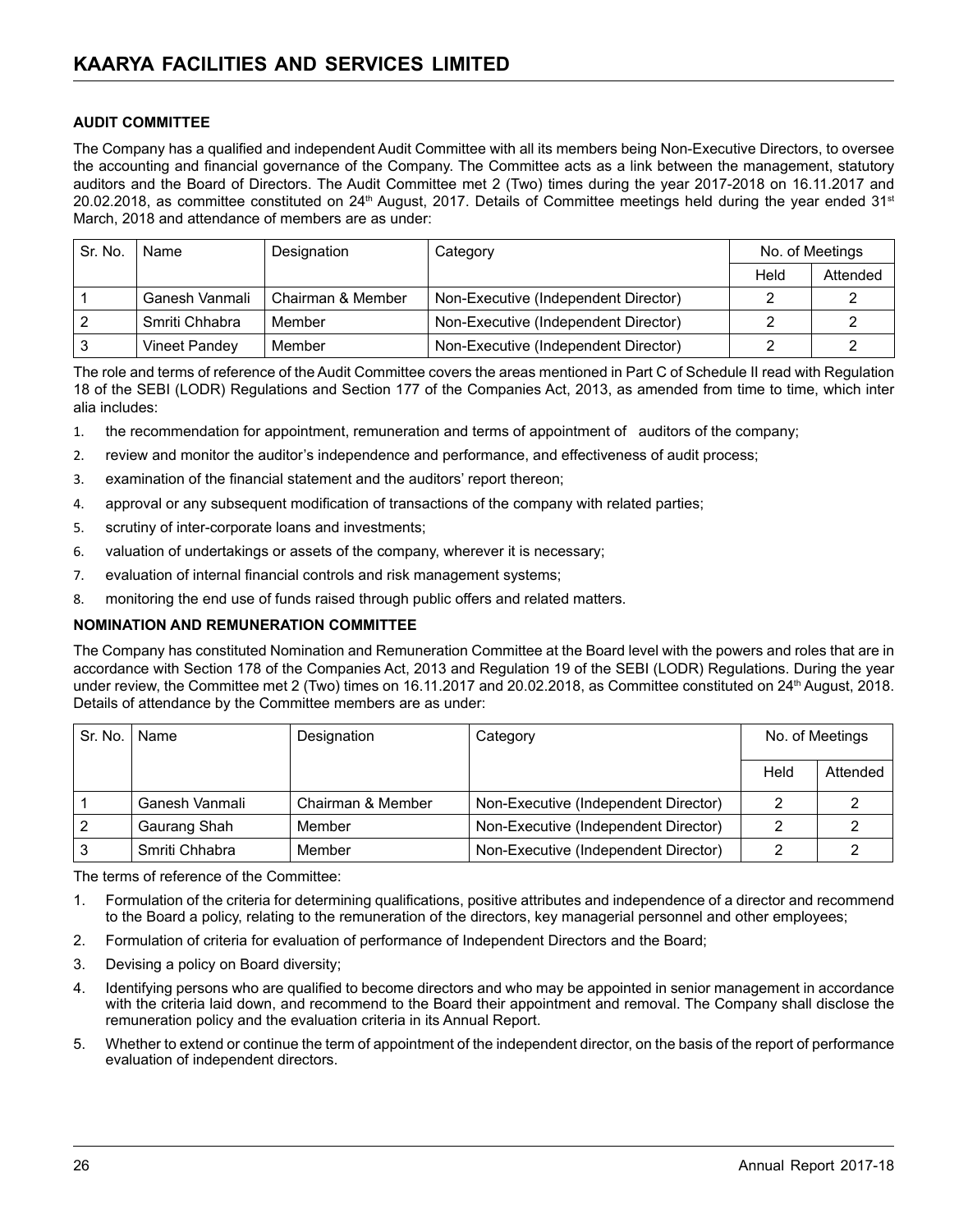Performance Evaluation of Independent Directors:

The Performance Evaluation of Independent Directors was done by the entire Board of Directors excluding the director being evaluated. The evaluation questionnaire form in respect of each independent director was filled up by the directors. The independent directors were evaluated on the basis of criteria such as skills, knowledge, discharge of duties, level of participation in the meetings etc.

#### Nomination & Remuneration Policy

The Company has a credible and transparent policy in determining and accounting for the remuneration of Directors. The remuneration policy is aimed at attracting and retaining high calibre talent. Executive Directors are entitled for the remuneration by way of salary and commission not to exceed limits prescribed under the

Companies Act, 2013 read with Schedule V of the said Act. The Joint Managing Directors is appointed for a period of 5 years w.e.f. 25<sup>th</sup> July, 2016. The details of remuneration paid to Managing Director during the year ended 31st March, 2018, have been provided under Notes on Accounts. Remuneration to Directors as given in Schedule V of Part C Except for drawing remuneration, none of the Directors have any other materially significant related party transactions, pecuniary relationship or transaction with the Company.

No compensation is paid to Non-Executive Directors except sitting fees. No sitting fee is paid to the Executive Director for attending the board meetings.

#### **STAKEHOLDERS RELATIONSHIP COMMITTEE**

In accordance with Section 178 of Companies Act, 2013 and Regulation 20 of the SEBI (LODR) Regulations, the Company has constituted Stakeholders Relationship Committee to consider transfer of shares and resolve the grievances of security holders of the company including complaints related to transfer of shares, non - receipt of dividends, interest, non-receipt of balance sheet etc. During the year under review, the Committee met 2 (Two) times, on 16.11.2017 and 20.02.2018, as Committee Constituted on 24<sup>th</sup> August, 2017 details of attendance by the Committee members are as under:

| Sr. No. | Name           | Designation       | Category                             | No. of Meetings |          |
|---------|----------------|-------------------|--------------------------------------|-----------------|----------|
|         |                |                   |                                      | Held            | Attended |
|         | Gaurang Shah   | Chairman & Member | Non-Executive (Independent Director) |                 |          |
|         | Smriti Chhabra | Member            | Non-Executive (Independent Director) |                 |          |
| 3       | Vishal Panchal | Member            | <b>Executive Director</b>            |                 |          |

Ms. Vidhi Patel – Company Secretary is the Compliance Officer of the Company resigned appointed w.e.f. 14th August, 2017.

During the year ended March 31, 2018 the Company has not received any complaint from investors. Status of Investor complaints received during the year under review is as follows:

| Particulars       | Pending as on 1st April, | Received during the | Disposed during the | Pending as on 31st |
|-------------------|--------------------------|---------------------|---------------------|--------------------|
|                   | 2017                     | vear                | vear                | March, 2018        |
| No. of Complaints | NΑ                       | Nil                 | Nil                 | Nil                |

#### **RISK MANAGEMENT COMMITTEE**

Pursuant to Regulation 21 (5) of the SEBI (LODR) Regulations, it is not mandatory for the Company to constitute Risk Management Committee. The Company has formulated and adopted Risk Management Policy to ensure sustainable business growth with stability and to promote a pro-active approach in reporting, evaluating and resolving risks associated with the business. The Risk Management Policy is available on the website of the Company www.kaarya.co.in.

#### **SUBSIDIARY COMPANY**

During the year under review, the Company has no any subsidiary company.

#### **DISCLOSURES**

The Board reviews the risk assessment and minimization procedure from time to time. The risk management issues are discussed in detail in the report of Management Discussion and Analysis. The Management Discussion and Analysis Report is prepared in accordance with the requirements laid out in Schedule V of the SEBI (LODR) Regulations.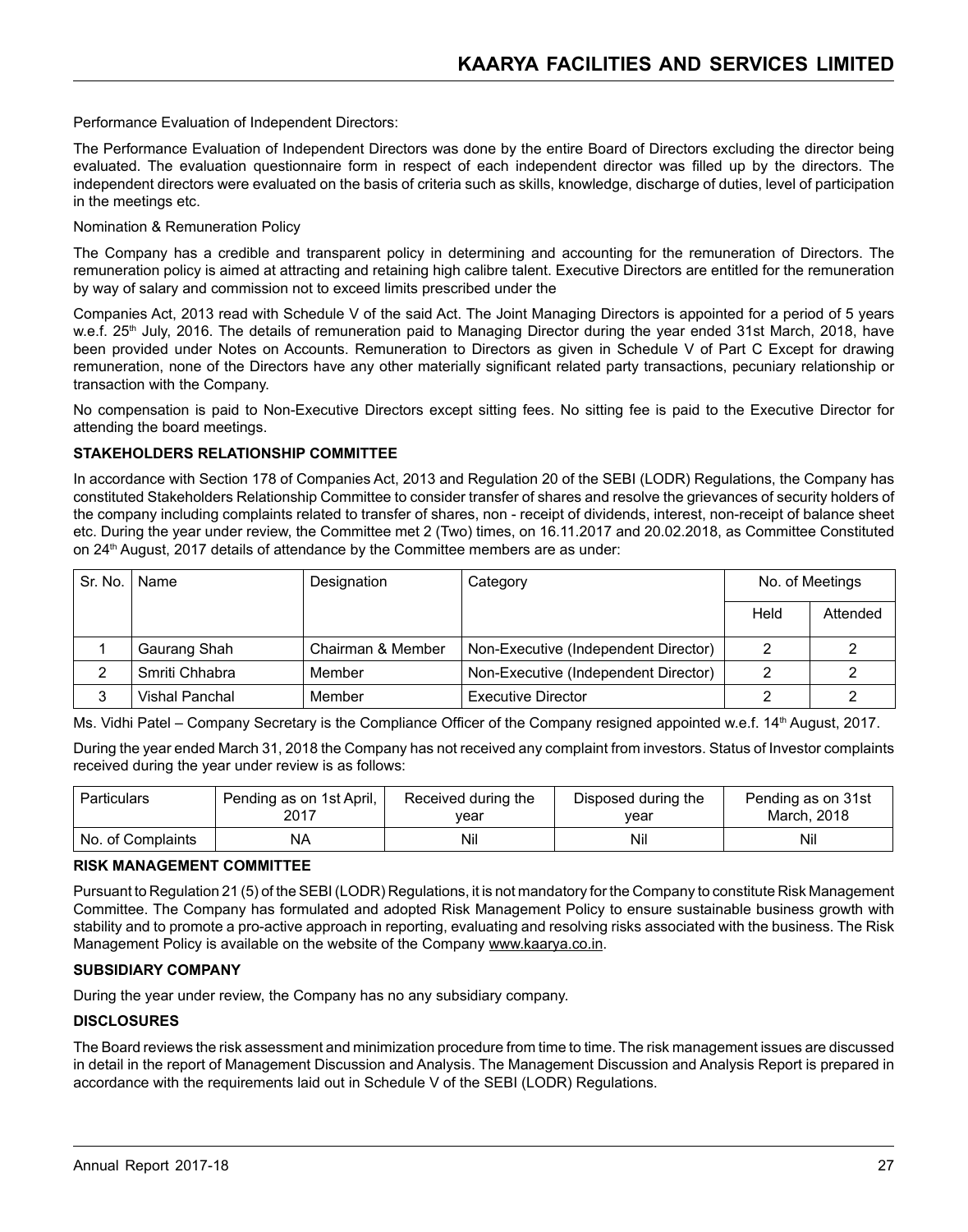#### **ELECTRONIC SERVICE OF DOCUMENTS TO MEMBERS AT THE REGISTERED EMAIL ADDRESS**

As a responsible corporate citizen, your Company has been continuously supporting the "Green Initiatives "taken by the Ministry of Corporate Affairs, Government of India (MCA) and Securities and Exchange Board of India (SEBI). Accordingly, in respect of members who have registered their email addresses, the Company have been dispatching all documents vide electronic form.

In accordance with Rule 18 of the Companies (Management and Administration) Rules, 2014 notified under the Companies Act, 2013, the Companies may give Notice of the General Meetings through electronic mode. Further, the said Rules provides that advance opportunity should be given at least once in a financial year to the members for registering their email address and changes therein, as may be applicable.

Further Rule 11 of the Companies (Accounts) Rules, 2014 notified under the Companies Act, 2013 provides that in case of listed companies, financial statements may be sent by electronic mode to such members whose shareholding is in dematerialized form and whose email Ids are registered with the Depository for communication purposes. As regards members whose shareholding is held in physical form, the financial statements may be sent in electronic mode to those members who have positively consented in writing for receiving by electronic mode.

In view of the above, the Company shall send all documents to members like General Meeting Notices (including AGM), Annual Reports comprising Audited Financial Statements, Directors' Report, Auditors' Report and any other future communication (hereinafter referred as "documents") in electronic form, in lieu of physical form, to all those members, whose email address is registered with Depository Participant (DP)/Registrars & Share Transfer Agents (RTA) (hereinafter "registered email address') and made available to us, which has been deemed to be the member's registered email address for serving the aforesaid documents.

To enable the servicing of documents electronically to the registered email address, we request the members to keep their email addresses validated/updated from time to time. We wish to reiterate that members holding shares in electronic form are requested to please inform any changes in their registered e-mail address to their DP from time to time.

Please note that the Annual Report of the Company will also be available on the Company's website www.kaarya.co.in for viewing/downloading. However, in case you do desire to receive the Annual Report in physical form, you are requested to inform us by sending an email to info@kaarya.co.in indicating your decision. You will be entitled to receive a copy of the annual report at free of cost. Physical copies of the Annual Report will also be available at our Registered Office in Mumbai for inspection during office hours. Physical copies will be sent to those shareholders who do not have valid e-mail address.

#### **MANAGING DIRECTOR AND CFO CERTIFICATION**

Certificate on Financial Statements from Mr. Vineet Pandey, Joint Managing Director and Mr. Jitendra Adhyaru, Chief Financial Officer of the Company in terms of Regulation 17(8) of the SEBI (LODR) Regulations entered into with the BSE Limited was placed before the Board of Directors of the Company at their meeting held on 29<sup>th</sup> May, 2018.

#### **COMPANY SECRETARY'S CERTIFICATE ON CORPORATE GOVERNANCE**

Certificate from M/s. SARK & Associates, Company Secretaries in terms of Part E of Schedule V of the SEBI (LODR) Regulations is attached and forms part of this report.

#### **OTHER DISCLOSURES**

#### **Materially significant related party transactions**

The Company has not entered into any transaction with related parties for the year under review as per the provisions of Section 188 of the Companies Act, 2013.

There were no materially significant related party transactions i.e. transactions of the Company of material nature, with its Promoters, Directors or the Management, their subsidiaries or relatives etc. that may have potential conflict with the interest of the Company at large. There are no material pecuniary transactions with any Non-Executive as well as Independent Directors of the Company that requires a separate disclosure. Pursuant to Regulation 23 of the SEBI (LODR) Regulations the Company has formulated policy on Materiality of Related Party Transactions and the same is available on website of the Company www. kaarya.co.in.

#### **DETAILS OF NON-COMPLIANCE**

The Company has complied with the requirements of the SEBI (LODR) Regulations as well as the regulations/guidelines prescribed by the Securities and Exchange Board of India. There has been no instance of non-compliance by the Company or no penalties were imposed on the Company by the BSE Limited or SEBI or any other statutory authority on any matter related to capital market during the last three years.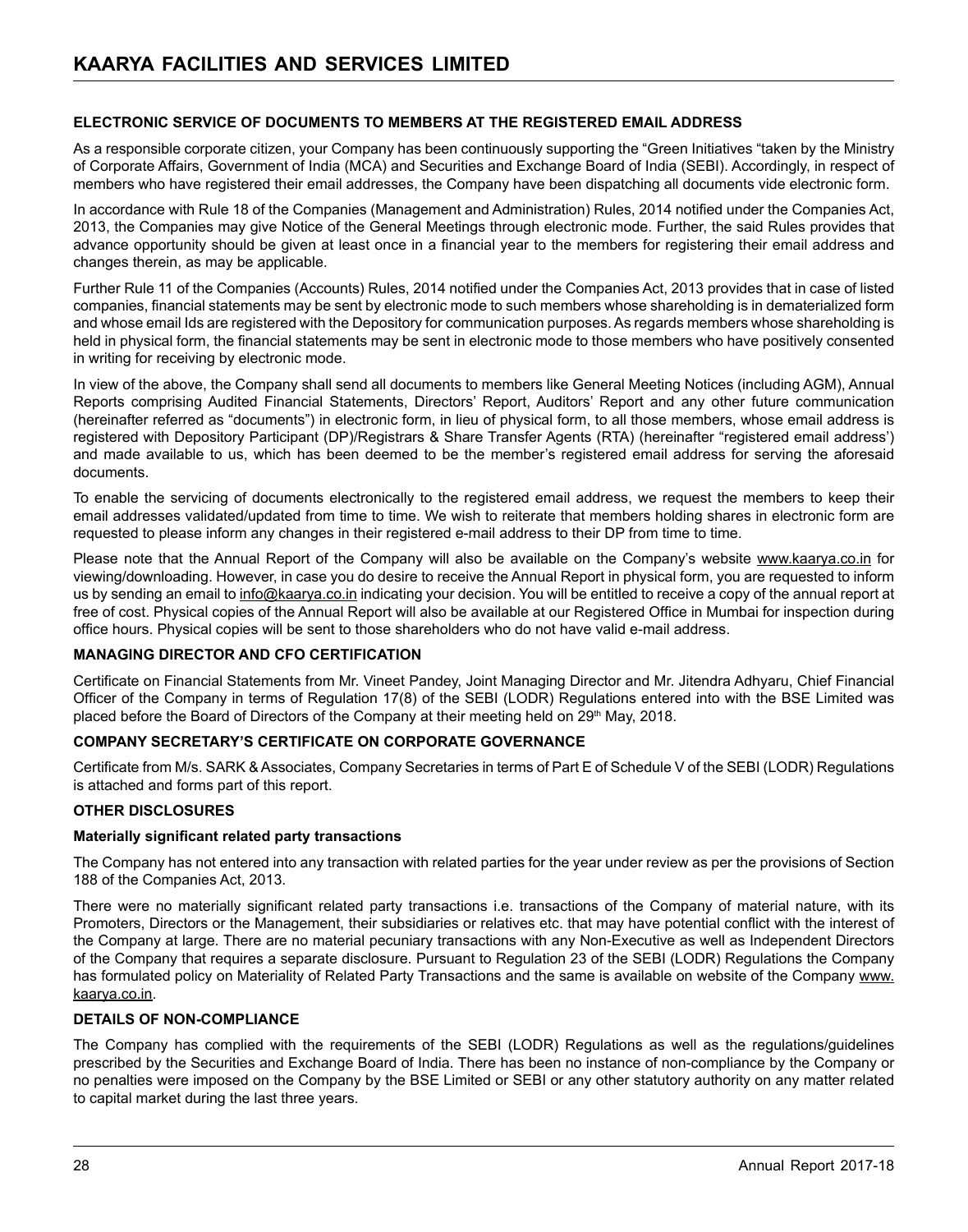#### **WHISTLE BLOWER POLICY/VIGIL MECHANISM**

Your Company's Whistle Blower Policy is in line with the provisions of the Sub-section 9 and 10 of Section 177 of the Companies Act and Regulation 22 of the SEBI LODR Regulations. The Company has adopted a Whistle Blower Policy to provide appropriate avenues to the employees to bring to the attention of the management any issue which is perceived to be in violation of illegal, unethical behaviour or in conflict with the fundamental business principles of the Company. The employees are encouraged to raise any of their concerns by way of whistle blowing and none of the employees have been denied access to the Audit Committee. All cases registered under the Code of Business Principles and the Whistle Blower Policy of the Company, are reported to the members of Audit Committee for their review. The Whistle Blower Policy is available on the website of the Company www.kaarya.co.in.

#### **DISCLOSURES WITH RESPECT TO DEMAT SUSPENSE ACCOUNT /UNCLAIMED SUSPENSE ACCOUNT**

The Company does not have any shares lying in its Demat Suspense Account / Unclaimed Suspense Account. All mandatory requirements as per Chapter IV of the Listing Regulations have been complied with by the Company.

#### **GENERAL BODY MEETINGS**

#### **Location and time of last three AGMs held**

| Year ended 31st March | Date of AGM | Time of AGM | <b>Venue</b>                                                                                         |
|-----------------------|-------------|-------------|------------------------------------------------------------------------------------------------------|
| 2017                  | 29.09.2017  | 12.00 P.M.  | Office 217, Gemstar Commercial Complex, Ramchandra Lane<br>Extn. Road, Malad (West), Mumbai - 400064 |
| 2016                  | 30.09.2016  | $4.00$ P.M. | Office 217, Gemstar Commercial Complex, Ramchandra Lane<br>Extn. Road, Malad (West), Mumbai - 400064 |
| 2015                  | 30.09.2015  | 4.30 P.M.   | Office 217, Gemstar Commercial Complex, Ramchandra Lane<br>Extn. Road, Malad (West), Mumbai - 400064 |

#### **Means of communications**

Quarterly/annual results are published in Free Press Journal & Nav Shakti. All vital information relating to the Company viz. financial results, annual reports, shareholding patterns, press releases, information on new developments and business opportunities are available on the Company's website www.kaarya.co.in and the copies of the same are also sent to BSE Ltd. Shareholders information forms part of the Annual Report.

#### **GENERAL SHAREHOLDER INFORMATION**

| AGM: Date, Time and Venue                                        | Wednesday, 26 <sup>th</sup> September, 2018 at 4.00 p.m. at Office 217,<br>Gemstar Commercial Complex, Ramchandra Lane Extn. Road,<br>Malad (West), Mumbai - 400064    |
|------------------------------------------------------------------|------------------------------------------------------------------------------------------------------------------------------------------------------------------------|
| Financial Year 1 <sup>st</sup> April to 31 <sup>st</sup> March   |                                                                                                                                                                        |
| Financial reporting for the quarter ending September 30,<br>2018 | On or before November 14, 2018                                                                                                                                         |
| Financial reporting for the year ending March 31, 2019           | On or before May 30, 2019                                                                                                                                              |
| Date of Book Closure                                             | 20th September, 2018 to 26th September, 2018 (both days in-<br>clusive)                                                                                                |
| Dividend Payment Date                                            | N.A.                                                                                                                                                                   |
| Listing on Stock Exchanges and<br>Address                        | <b>BSE Limited</b><br>PJ Towers, Dalal Street, Mumbai 400 001                                                                                                          |
| <b>Stock Code</b>                                                | Code - 540756                                                                                                                                                          |
| Listing fees                                                     | The Listing fees paid to the BSE for the financial year 2018-19                                                                                                        |
| Market Price data                                                | The Company's Shares are frequently traded                                                                                                                             |
| Registrar and Share transfer agents                              | Kaarvy Computershare Private Limited<br>Address: Karvy Selenium Tower B, Plot 31-32, Gachibowli,<br>Financial District, Nanakramguda, Hyderabad, Telangana -<br>500032 |
| Share Transfer System                                            | Entire Share Capital of the Company is in Demat Format.                                                                                                                |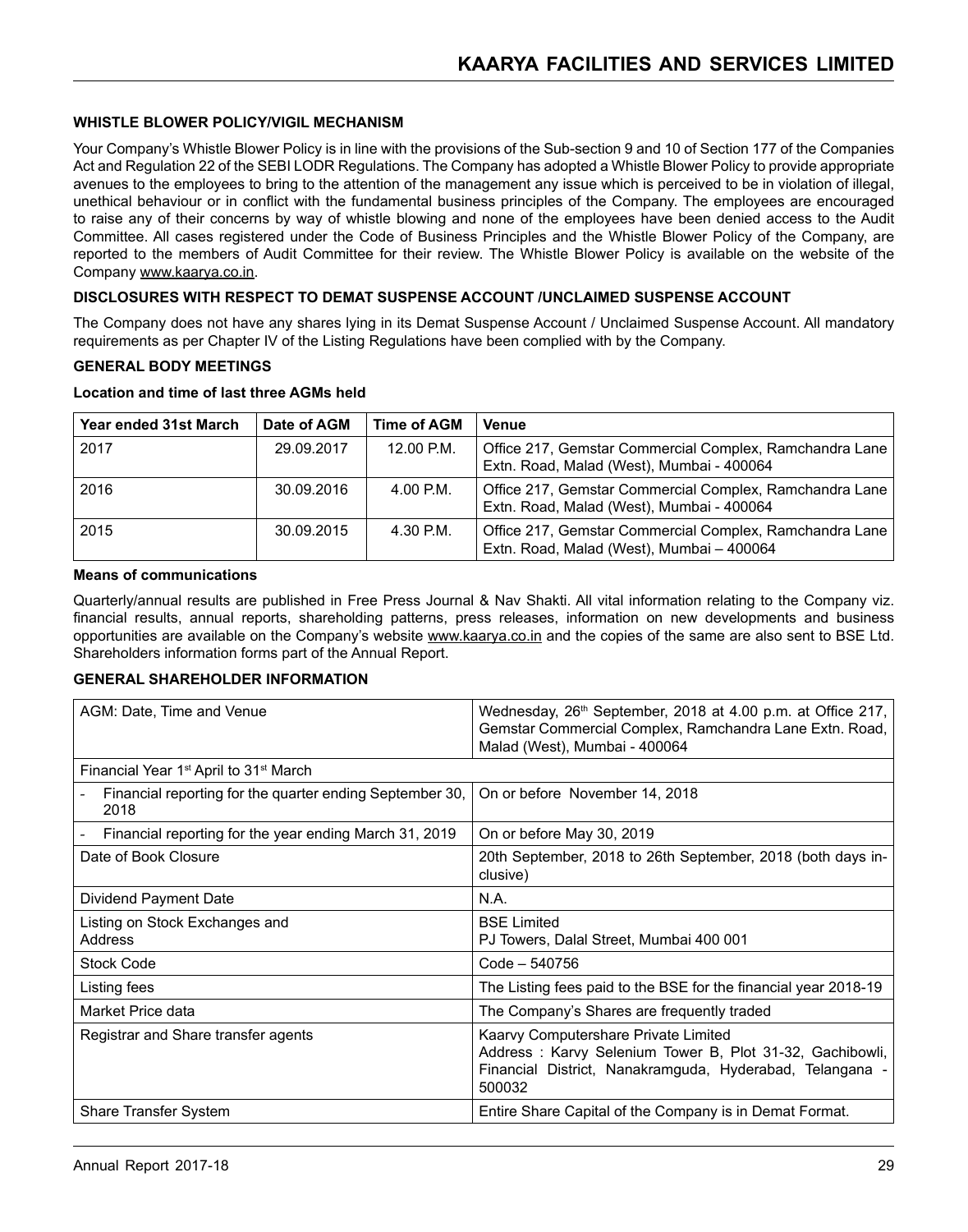| <b>SEBI Complaints Redress</b><br>System (SCORES)   | The investors' complaints are also being processed through the<br>centralized web base complaint redressal system. The salient<br>features of SCORES are availability of centralized data base<br>of the complaints, uploading online action taken reports by the<br>Company. Through SCORES the investors can view online, the<br>actions taken and current status of the complaints.                                                                                                                                                                            |
|-----------------------------------------------------|-------------------------------------------------------------------------------------------------------------------------------------------------------------------------------------------------------------------------------------------------------------------------------------------------------------------------------------------------------------------------------------------------------------------------------------------------------------------------------------------------------------------------------------------------------------------|
| Dematerialization of shares and<br>liquidity        | The Company's equity shares have been admitted in electronic/<br>dematerialized mode by both Central Depository Services (In-<br>dia) Limited and National Securities Depository Limited under<br>the International Securities Identification Number (ISIN) IN-<br>E282Y01016<br>This number is required to be mentioned in each correspon-<br>dence relating to the dematerialization of shares of the Com-<br>pany. As on 31st March, 2018, 46,75,129 equity shares rep-<br>resenting 100% of the company's total number of shares have<br>been dematerialized. |
| E-Voting facility to members                        | In compliance with provisions of Section 108 of the Companies<br>Act, 2013 and Rule 20 of the Companies (Management and<br>Administration) Rules, 2014 as amended from time to time, the<br>Company is pleased to provide members the facility to exer-<br>cise their right to vote at the Annual General Meeting (AGM) by<br>electronic means and the business may be transacted through<br>e-Voting Services provided by Karvy Computershare Private<br>Limited (Karvy).                                                                                        |
| <b>Plant Locations</b>                              | <b>NA</b>                                                                                                                                                                                                                                                                                                                                                                                                                                                                                                                                                         |
| Registered Office and Address<br>for correspondence | Kaarya Facilities And Services Limited<br>Office 217, Gemstar Commercial Complex, Ramchandra Lane<br>Extn. Road, Malad (West), Mumbai - 400064                                                                                                                                                                                                                                                                                                                                                                                                                    |

### **STOCK MARKET DATA**

The Monthly High and Low quotation of equity shares traded on BSE are as under :

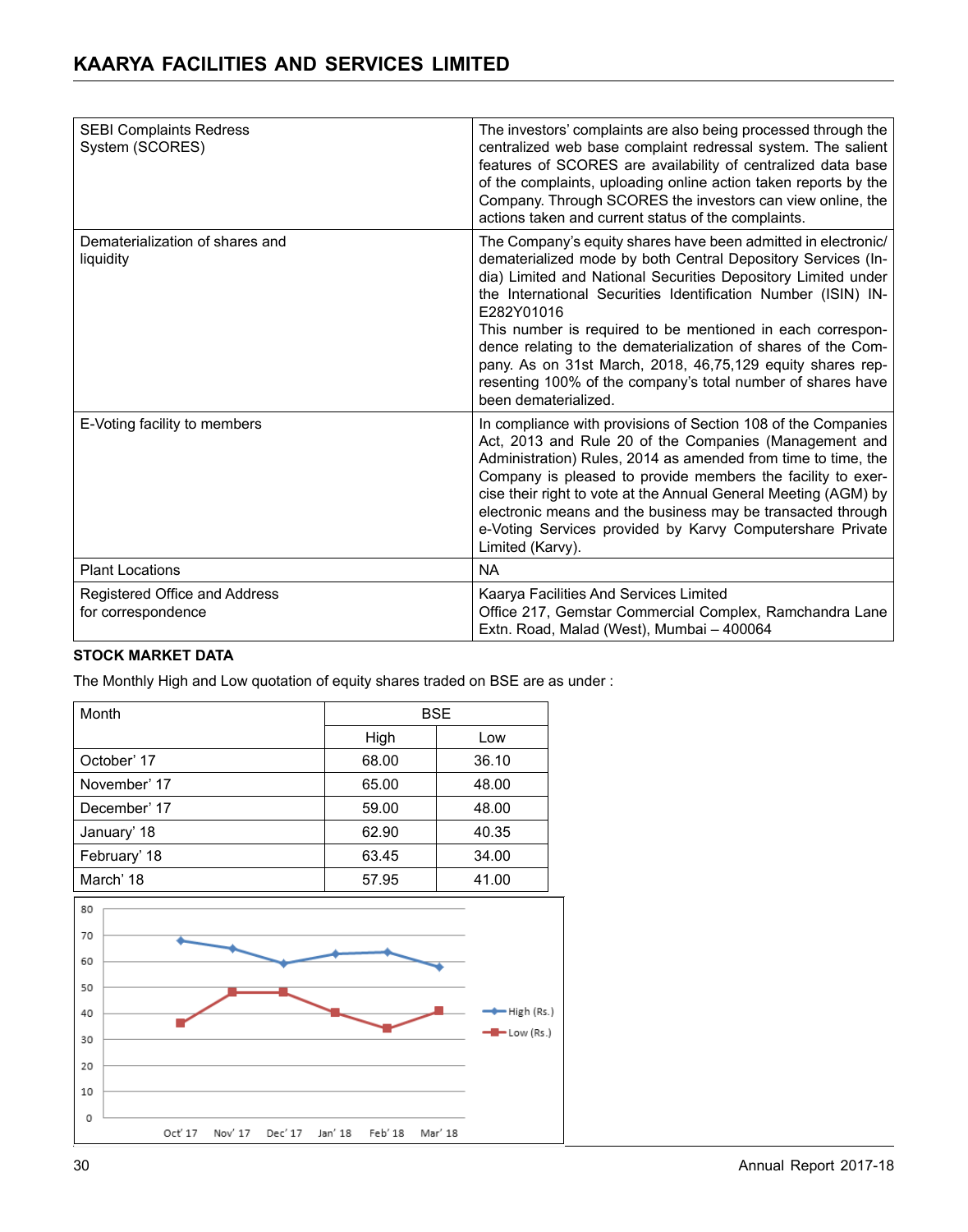#### **Distribution of Shareholding as on March 31, 2018**

| Distribution - As on March 31, 2018 |                     |            |               |            |  |  |  |
|-------------------------------------|---------------------|------------|---------------|------------|--|--|--|
| Range                               | <b>Shareholders</b> |            | <b>Shares</b> |            |  |  |  |
| <b>Amount</b>                       | <b>Numbers</b>      | % of Total |               | % of Total |  |  |  |
| 1-5000                              | 2                   | 1.42       | 1030          | 0.00       |  |  |  |
| 10001-20000                         | 4                   | 2.84       | 59660         | 0.13       |  |  |  |
| 20001-30000                         | 62                  | 43.97      | 1855320       | 3.97       |  |  |  |
| 30001-40000                         | 1                   | 0.71       | 39000         | 0.08       |  |  |  |
| 40001- 50000                        | $\overline{2}$      | 1.42       | 90360         | 0.19       |  |  |  |
| 50001-100000                        | 33                  | 23.40      | 2334830       | 4.99       |  |  |  |
| 100001& Above                       | 37                  | 26.24      | 42371090      | 90.63      |  |  |  |
| Total:                              | 141                 | 100.00     | 46751290      | 100.00     |  |  |  |

#### **Shareholding Pattern as on March 31, 2018**

| Category                        | No. of Shares held | <b>Percentage of Shareholding</b> |
|---------------------------------|--------------------|-----------------------------------|
| <b>Promoter's holding</b>       |                    |                                   |
| <b>Indian Promoters</b>         | 25,91,630          | 55.43                             |
| Foreign Promoters               |                    |                                   |
| <b>Non-Promoters Holding</b>    |                    |                                   |
| Foreign Institutional Investors |                    |                                   |
| <b>Bodies Corporate</b>         | 6,46,204           | 13.82                             |
| <b>Indian Public</b>            | 14,10,295          | 30.17                             |
| <b>Clearing Member</b>          | 9,000              | 0.19                              |
| Non-Resident Indians            | 18,000             | 0.39                              |
| <b>Total</b>                    | 46,75,129          | 100                               |

The Company has complied with the corporate governance requirements specified in Regulations 17 to 27 and clauses (b) to (i) of the Regulation 46(2) of SEBI (Listing Obligations and Disclosure Requirements), 2015.

#### **Discretionary Disclosures**

The Company is in compliance with all mandatory requirements of Listing Regulations. In addition, the Company has also adopted the following non mandatory requirements to the extent mentioned below:

- a. Shareholders' Rights: As the quarterly and half yearly financial results are published in the newspaper and are also posted on the Company's website, the same are not being sent separately to the shareholders.
- b. Audit Qualifications: The notes on accounts referred to in the Auditors' Report are self-explanatory and do not require further clarifications by the Board.
- c. Reporting of Internal Auditor: The Internal Auditors of the Company directly report to the Audit Committee.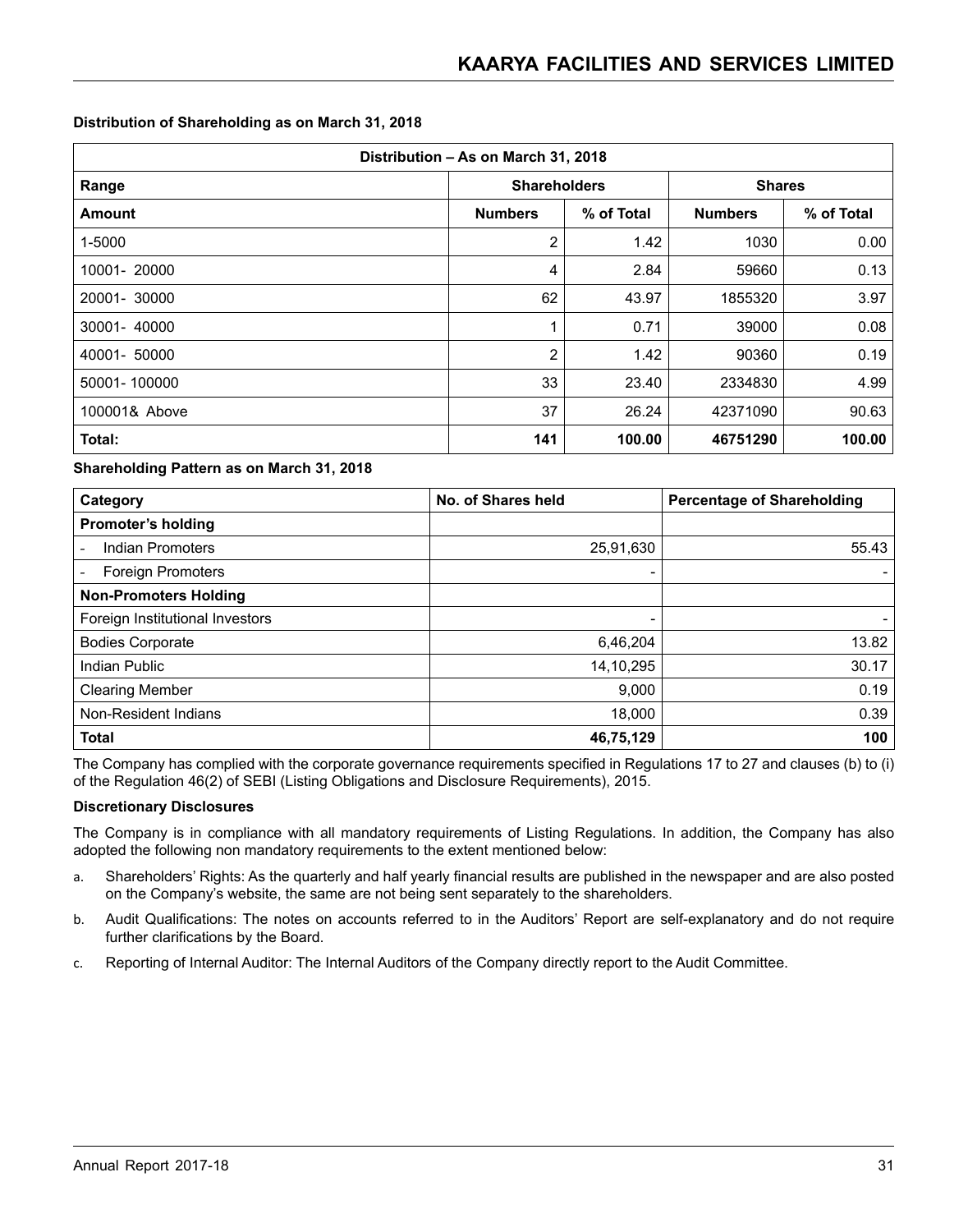## **MANAGING DIRECTOR/CFO CERTIFICATION**

#### **To, The Board of Directors, Kaarya Facilities And Services Limited**

We hereby certify that:

- 1. We have reviewed financial statements and the cash flow statement for the year ended 31st March, 2018 and that to the best of our knowledge and belief;
	- a. These statements do not contain any materially untrue statement or omit any material fact or contain statements that might be misleading.
	- b. These statements together present a true and fair view of the Company's affairs and are in compliance with existing accounting standards, applicable laws and regulations.
- 2. No transaction is entered into by the company during the year which is fraudulent, illegal or violative of the Company's Code
- 3. We accept responsibility for establishing and maintaining internal controls for financial reporting and that I have evaluated the effectiveness of the internal control systems of the Company pertaining to financial reporting and we have disclosed to the auditors and the Audit Committee, deficiencies in the design or operation of such internal controls, if any, of which we are aware and the steps and we have taken or propose to take to rectify these deficiencies.
- 4. We have indicated to the auditors and the Audit Committee:
	- a. Significant changes in internal control over financial reporting during the year.
	- b. Significant changes in accounting policies during the year and that the same have been disclosed in the notes to the financial statements; and
	- c. Instances of significant fraud of which we have become aware and the involvement therein, if any, of the management or an employee having a significant role in the Company's internal control system over financial reporting.

#### **For Kaarya Facilities And Services Limited**

**Place: Mumbai Date: 29/05/2018** 

**Sd/- Vineet Pandey (Joint Managing Director) DIN : 00687215**

**Sd/- Jitendra Adhyaru (CFO)**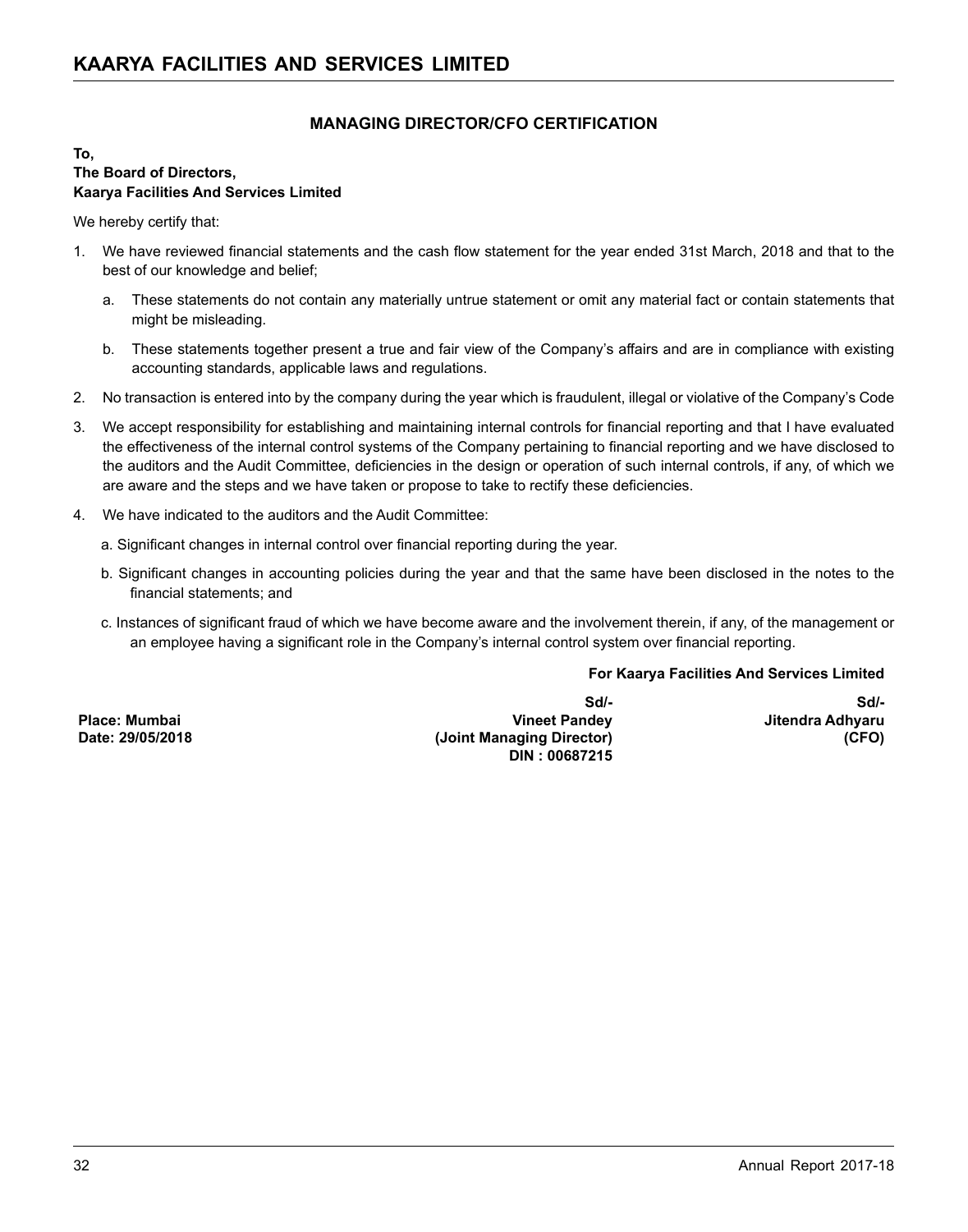#### **Declaration regarding compliance by Board Members and Senior Management Personnel with the Company's Code of Business Conduct & Ethics**

This is to certify that the Company has laid down Code of Business Conduct & Ethics for all Board Members and Senior Management Personnel of the Company and the copies of the same are uploaded on the website of the Company – www.kaarya.co.in Further certified that the Members of the Board of Directors and Senior Management Personnel have affirmed having complied with the Code applicable to them during the year ended 31st March, 2018.

For Kaarya Facilities And Services Limited

Sd/- Place: Mumbai Vineet Pandey Date : August 17, 2018 **Date : August 17, 2018 Joint Managing Director** 

# **AUDITORS CERTIFICATE ON CORPORATE GOVERNANCE**

#### **To**

#### **The Members,**

#### **Kaarya Facilities And Services Limited.**

We have examined the compliance of conditions of Corporate Governance by Kaarya Facilities And Services Limited. ("the Company"), for the year ended on 31st March, 2018, as stipulated in:

• Regulations 17 to 27 and Clauses (b) to (i) of Regulation 46(2) and para C and D of Schedule V of the SEBI (Listing Obligations and Disclosure Requirements) Regulations, 2015 ("the Listing Regulations").

The compliance of conditions of Corporate Governance is the responsibility of the Management. Our examination was limited to the procedures and implementation thereof, adopted by the Company for ensuring compliance with the conditions of the Corporate Governance. It is neither an audit nor an expression of opinion on the financial statements of the Company.

In our opinion, and to the best of our information and according to the explanations given to us and the representation made by the management, we certify that the Company has complied with the conditions of Corporate Governance as stipulated in the Regulations 17 to 27, 46 (2)(b) to (i) and para C, D & E of Schedule V of Chapter IV of SEBI (Listing Obligations and Disclosure Requirements) Regulations 2015 (LODR).

We further state that such compliance is neither an assurance as to the future viability of the Company nor the efficiency or effectiveness with which the management has conducted the affairs of the Company.

This certificate is issued solely for the purposes of complying with the aforesaid Regulations and may not be suitable for any other purpose.

#### **For SARK & Associates Company Secretaries**

Sd/- **Sumit Khanna Partner Membership No. 22135 CP No. 9304**

**Mumbai Date: 17/08/2018**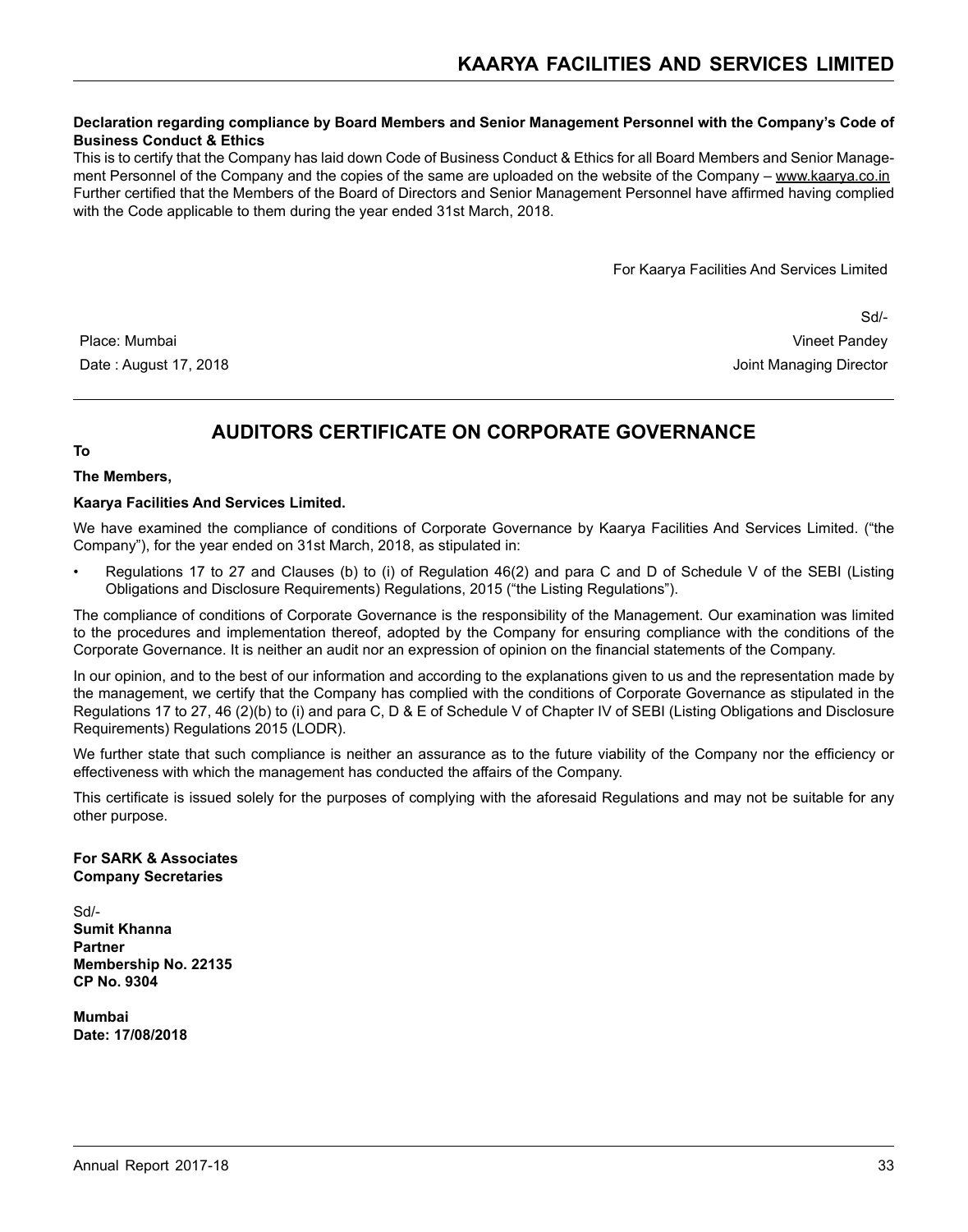# **MANAGEMENT DISCUSSION AND ANALYSIS REPORT**

#### **Back ground**

Kaarya is facilities and Service Management Company providing services into Property Management / Facilities Management End to End Management of Real Estate Assets for commercial and residential properties, Facilities / Property Operations & Maintenance, On Site Facility Management / Property Management Team. Various Specialized Services in Housekeeping, Engineering Services, Workplace Solutions viz. Reception, Mail, Help Desk Office Help, Floor Assistants F & B Service Pest Control, Facade, Gardening Specialized Cleaning.

Facility management services refers to the use of third-party service providers for the maintenance of the building facility or outsourcing the management of entire facilities to an organization for the professional delivery of services. It comprises of hard services or building operation and maintenance and soft services or support services, and energy management services. Hard services include electrical, electro-mechanical, mechanical, water management and energy management. Soft services include housekeeping, security, catering, transportation, and horticulture and landscaping. It is gaining huge acceptance among the customers in Commercial sector as it helps the companies in the hassle-free management of its facilities in a professional manner.

#### **Indian Scenario**

India facility management market to cross \$ 100 billion by 2023. Anticipated growth in the market can be attributed to an increase in construction activities across commercial as well as residential sector. Moreover, various initiatives by Government to provide housing for all citizens and development of smart cities in India are further expected to positively influence India facility management market in the coming years. Furthermore, rising population across tier 1 cities and continuing growth in IT/ITeS and banking sectors would further steer India facility management market during the forecast period. The market is dominated by unorganized players.

"The swiftly growing services sector is creating huge potential for FM services, which is anticipated to grow at a CAGR of around 17 per cent during 2015-2020 and reach to approximately \$19.4 billion by 2020," the report by Global Infrastructure Facilities and Project Managers Association (GIFPMA) said. The report pointed out that various factors such as boom in real estate, increasing awareness levels, growth in retail and hospitality sectors are the major drivers of this sector.

"In light of the immense growth potential that the sector promises, many players, including foreign players, have dotted the Indian market... India's service sector is the fastest growing part of its economy," the study said. As per the report, the overall services sector held 33.3 per cent of GDP (at current prices) in 1950-51 and it grew to 64.8 per cent in 2012-13. Commenting on the findings, GIFPMA President Amit Raual said: "Companies are increasingly concerned about the skills of the manpower provided by them with changing needs of the customer... It was also found that the qualification and the minimum salary of the manpower vary with the type of service to be offered."

#### **Indian Services Sector**

The Services sector, with a share of 55.2% in India's Gross Value Added (GVA), continued to be the key driver of India's economic growth contributing almost 72.5% of GVA growth in 2017-18, as stated in the Economic Survey 2017-18 tabled in the Parliament by the Union Minister for Finance and Corporate Affairs, Arun Jaitley. While the growth of Service Sector as a whole is expected to be at 8.3% in 2017-18, the growth in Services exports was 16.2% in H1 of 2017-18. The Government has taken many initiatives in the different Services which include digitization, e-visas, infrastructure status to Logistics, Start-up India, Schemes for the housing sector, etc. which could give a further fillip to the Services Sector.

India's services sector GVA grew at a CAGR of 6.93 per cent to US\$ 1,266.1 billion in FY18E from US\$ 846.8 billion in FY12. In terms of overall GDP India ranks 5th in 2017 and in terms of services GVA India ranked 13th as of 2015. Growth rate of financial, real estate and professional services is expected to reach 11.07 per cent in FY18. Trade, hotels, transport, communication and services related to broadcasting are expected to grow at 11.88 per cent in FY18.

#### **Operating Results of the Company**

The financial statements have been prepared in compliance with the requirements of the Companies Act 2013 and Accounting Standards (AS) notified by the companies (Accounting Standards) Rules, 2006. The salient features of the company performance are:-

- Total Sales of Rs. 10,93,95,118/-
- Net profit of Rs. 80,50,623/-

•Earnings per share for the year of Rs 1.72 of Rs. 10/share which was Rs. 1.42(Diluted) previous year.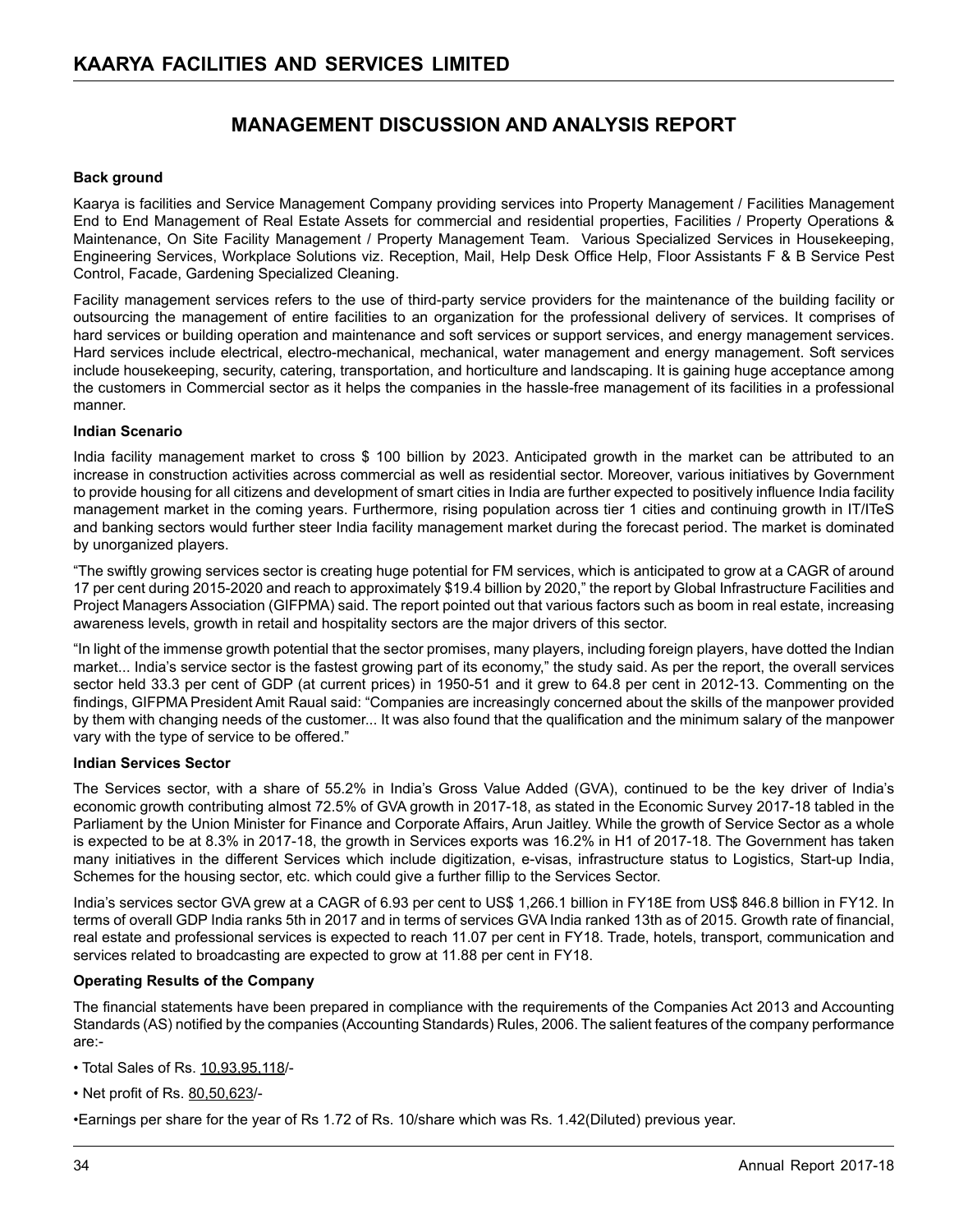With a net worth of Rs. 9,52,44,545/- as on March 31, 2018, Kaarya Facilities And Services Limited.

#### **Internal Control System**

Your company maintains an internal control system in different areas like purchases, billing for the jobs etc. Moreover there are internal auditors who make consistent monitoring to have proper and sufficient care for maintenance of adequate accounting records required for safeguarding the assets of the company and for preventing and detecting fraud and other irregularities.

#### **Threats and Opportunities**

INDUSTRY CHALLENGES Lack of availability of technical and non-technical manpower is one of the biggest challenges the industry is facing currently. The lack of qualified staff has increased the lead times in mobilizing resources/staff after a project has been successfully contracted. Increase in inflation and labour cost have forced many customers to replace long-term contracts with medium-term ones. Many customers find it easier to maintain medium- and short-term contracts rather than long-term ones as the latter will lead to price rise.

The next big factor posing as a deterrent is competition. Since the market is riddled with low cost unorganized service providers, pricing and margins come under pressure as these unorganized players provide services at low rates, essentially scuttling the competition from large organized players. However, many international property management companies have entered into this market and achieved phenomenal growth rates over the last five years. As the construction sector is witnessing an increase in investments across vertical markets, this sector is expected to witness more competition from new entrants, majorly from the US and UK, in the future. Joint ventures (JV) are being viewed as a disincentive factor, due to high entry barriers. JVs would make it easier for the market players to provide easy access to the customer network, increase manpower strength, widen their service portfolio, and expand their geographic footprints to increase brand visibility. Very few new or existing FM companies are looking at entering or expanding into this market by partnering or acquiring a local company.

GROWTH OPPORTUNITIES The outlook of FM services in India is shaping up to be highly optimistic mainly due to the growing maturity of end users and the need for improved safety, comfort and professional maintenance of assets. Presence of Global and Indian MNCs across various end-user sectors is mainly driving the market for FM services in India as they are the potential customers due to their increased awareness levels, exposure to facilities and willingness to invest. The IT sectors are more concerned about personalized and specialized services utilizing both hard and soft services due to the recent boom and increase in investments in the Indian IT/ITeS/BPO and finance/banking sectors. Increase in investments from emerging sectors such as health-care, retail and infrastructure sector are expected to further push this market to a higher growth curve in the life cycle.

#### **Disclosure by the Management**

Your board has not received any disclosure by the management relating to any material, financial and commercial transactions where any of the managerial staff has personal interest that may have a potential conflict with the interest of the company at large.

#### **Cautionary Statement**

Statements in the Management Discussion and Analysis, describing the Company's objective, projections and estimates, are forward looking statements and progressive within the meaning of applicable security laws and regulations. Actual results may vary from those expressed or implied, depending upon economic conditions, Government Polices and other incidental/ related factors. This MD&A provides analysis of the operating performance of the company's two business segments, as well as a discussion of cash flows, the impact of risks and outlook for the business, Additional information about the company. This discussion and analysis is the responsibility of management. The Board of Directors carries out its responsibilities for review of this disclosure principally through its Audit Committee, comprised exclusively of independent directors. The Audit Committee has reviewed and approved this disclosure and it has also been approved by the Board of directors.

The management of the company is presenting herein the overview, opportunities and threats, initiatives by the Company and overall strategy of the company and its outlook for the future. This outlook is based on management's own assessment and it may vary due to future economic and other future developments in the country.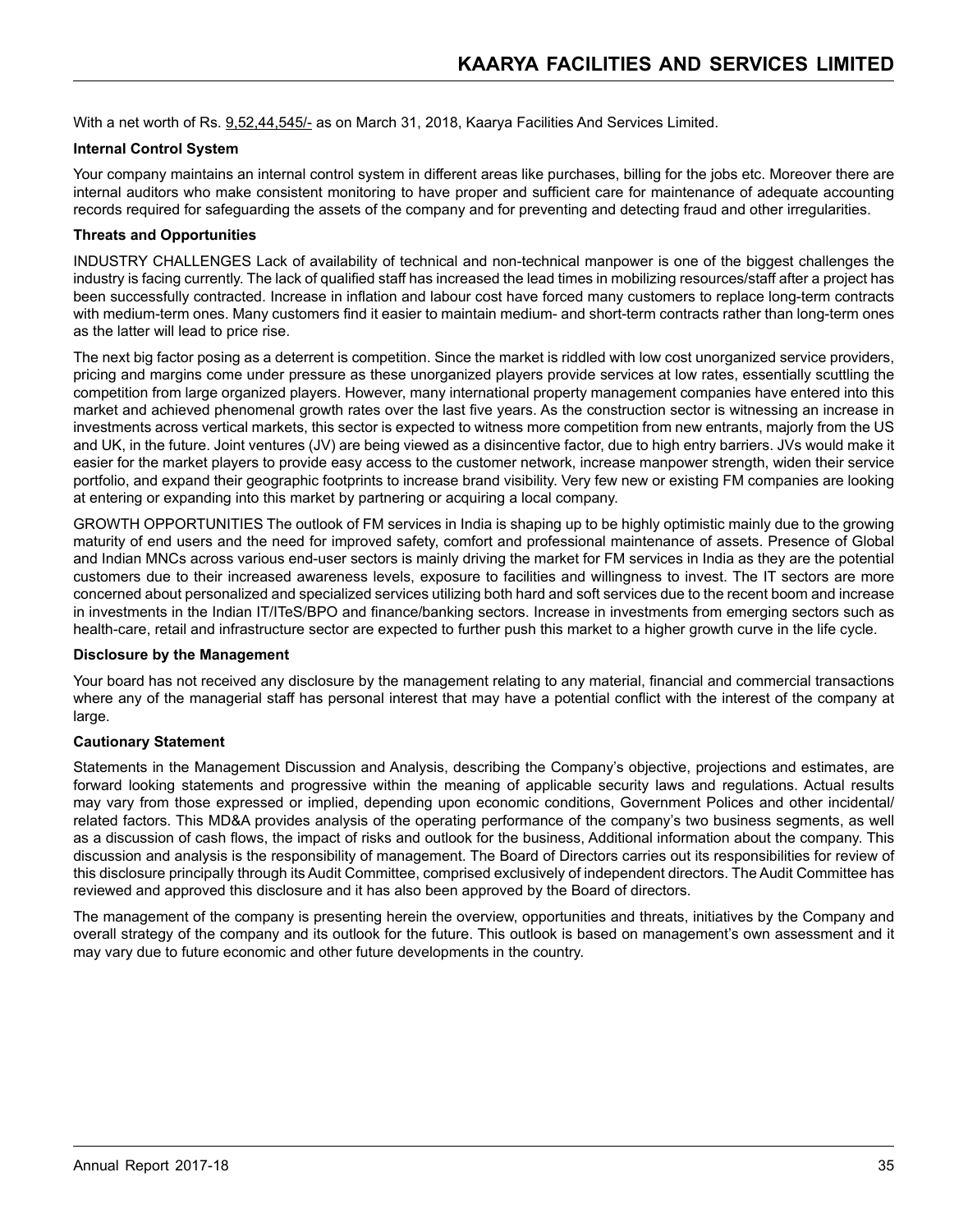# **INDEPENDENT AUDITOR'S REPORT**

#### **TO THE MEMBERS OF KARYA FACILITIES AND SERVICES LIMITED**

#### **Report on the Financial Statements**

1. We have audited the accompanying financial statements of Kaarya Facilities and Services Limited ("the company"), which comprise the Balance sheet at March 31, 2018, the statement of Profit and Loss for the year then ended and a summary of significant accounting policies and other explanatory information.

#### **Management's Responsibility for the Financial Statements**

2. The Company's Board of Director's is responsible for the matters stated in section 134(5) of the Companies Act, 2013 ("the Act") with respect to the preparation of these financial statements that give a true and fair view of the financial position, financial performance of the Company in accordance with the accounting principles generally accepted in ia, including the Accounting Standards specified under section 133 of the Act, read with rule 7 of the Companies (Accounts) Rules 2014.

 This responsibility also includes maintenance of adequate accounting records in accordance with the provisions of the Act for safeguarding of the assets of the Company and for preventing and detecting frauds and other irregularities; selection and application of appropriate implementation and maintenance of accounting policies; making judgments and estimates that are reasonable and prudent; and design, implementation and maintenance of adequate internal financial controls, that were operating effectively for ensuring the accuracy and completeness of the accounting records, relevant to the preparation and presentation of the financial statement that give a true and fair view and are free from material misstatement, whether due to fraud or error.

#### **Auditors' Responsibility**

- 3. Our responsibility is to express an opinion on these financial statements based on our audit.
- 4. We have taken into account the provisions of the Act, the accounting and auditing standards and matters which are required to be included in the audit report under the provisions of the act and the rules made there under.
- 5. We conducted our audit in accordance with the Standards on Auditing specified under section 143(10) of the Act and other applicable authoritative pronouncements issued by the Institute of Chartered Accountants of ia. Those standards and pronouncements require that we comply with ethical requirements and plan and perform the audit to obtain reasonable assurance about whether the financial statements are free from material misstatement.
- 6. An Audit involves performing procedures to obtain audit evidence about the amounts and disclosures in the financial statements. The procedures selected depend on the auditors' judgment, including the assessment of the risks of material misstatement of the financial statements, whether due to fraud or error. In making those risk assessments, the auditor considers internal financial control relevant to the Company's preparation of the financial statements that give a true and fair view, in order to design audit procedures that are appropriate in the circumstances. An audit also includes evaluating the appropriateness of the accounting policies used and the reasonableness of the accounting estimates made by the Company's Directors, as well as evaluating the overall presentation of the financial statements.
- 7. We believe that the audit evidence we have obtained is sufficient and appropriate to provide a basis for our audit opinion on the financial statements.

#### **Opinion**

8. In our opinion and to the best of our information and according to the explanations given to us, the aforesaid financial statements give the information required by the Act in the manner so required *except that the Provident Fund of Rs 5,403,476 is still outstanding and not paid as on the date of audit report to the government treasury,* give a true and fair view in conformity with the accounting principles generally accepted in India, of the state of affairs of the Company as at March 31, 2018, and its Profit for the year ended on that date.

#### **Report on Other Legal & regulatory Requirements**

As required by the Companies (Auditor's Report) Order, 2016 ("the Order"), issued by the Central Government of India in terms of sub-section (11) of section 143 of the Companies Act, 2013, we give in the Annexure B statement on the matters specified in paragraphs 3 and 4 of the Order, to the extent applicable.

- 1. As required by Section 143(3) of the Act, we report that:
- a) We have sought and obtained all the information and explanations which to the best of our knowledge and belief were necessary for the purposes of our audit.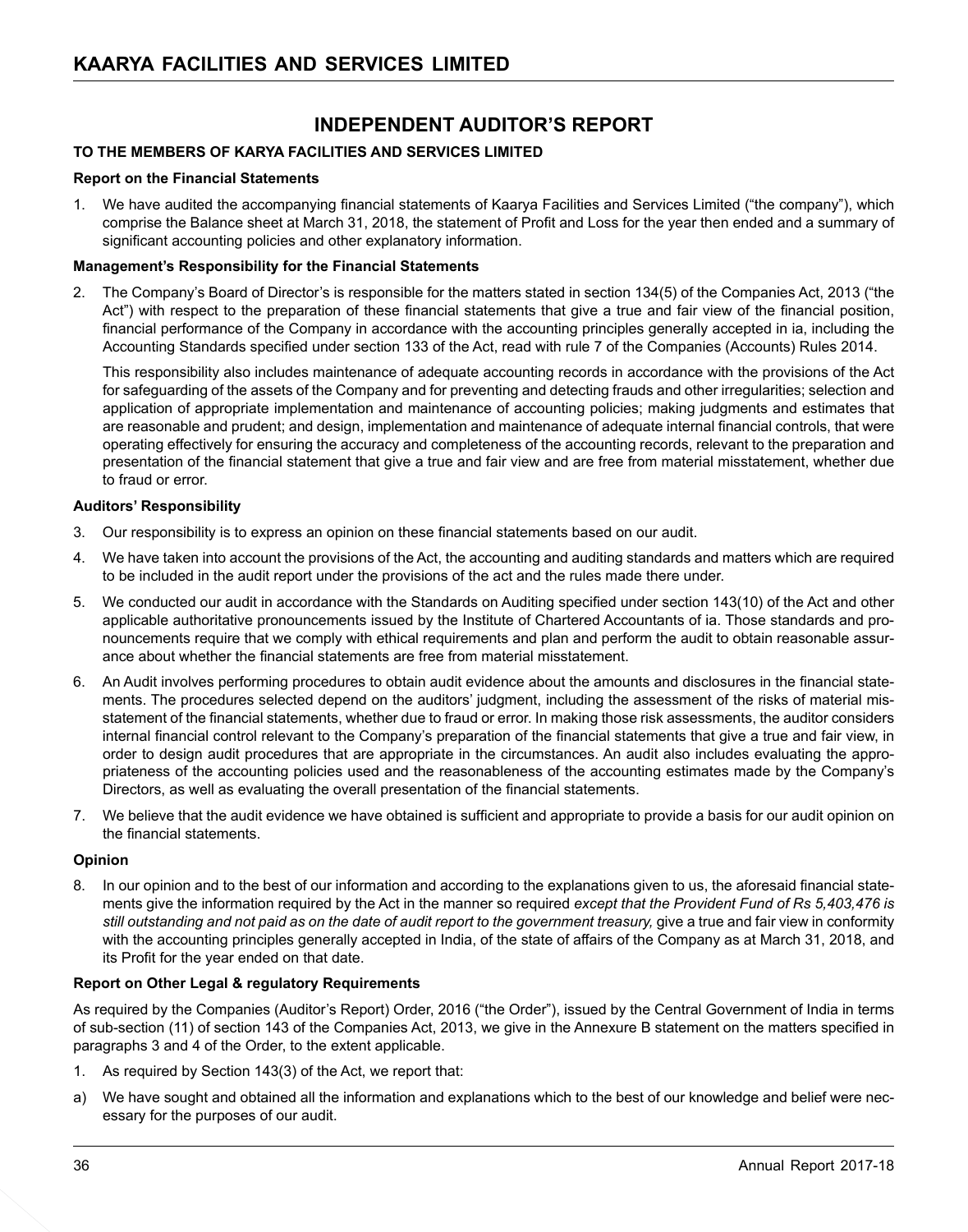- b) In our opinion, proper books of account as required by law have been kept by the Company so far as it appears from our examination of those books.
- c) The Balance sheet, the Statement of Profit and Loss with by this report are in agreement with the books of account.
- d) In our opinion, the aforesaid financial statements comply with the Accounting Standards specified under Section 133 of the Act, read with Rule 7 of the Companies (Accounts) Rules, 2014.
- e) On the basis of the written representations received from the directors as on 31st March, 2018 taken on record by the Board of Directors, none of the directors is disqualified as on 31st March, 2018 from being appointed as a director in terms of Section 164 (2) of the Act.
- f) With respect to the adequacy of the internal financial controls over financial reporting of the Company and the operating effectiveness of such controls, refer to our separate Report in "Annexure A
- g) With respect to the other matters to be included in the Auditor's Report in accordance with Rule 11 of the Companies (Audit and Auditors) Rules, 2014, in our opinion and to the best of our information and according to the explanations given to us:
	- i. The Company does not have any pending litigations on its financial position in its financial statements.
	- ii. The Company does not have any long-term contracts including derivative contracts for which there were any material foreseeable losses.
	- iii. There were no amounts which were required to be transferred to the Investor Education and Protection Fund by the Company.
	- iv. The reporting on disclosures relating to specified bank notes is not applicable to the Company for the year ended March 31, 2018

**For Aniket Kulkarni & Associates Chartered Accountants**

**Aniket Kulkarni Proprietor Membership No – 127246 FRN No – 130521W**

**Date: 29th May 2018 Place: Mumbai**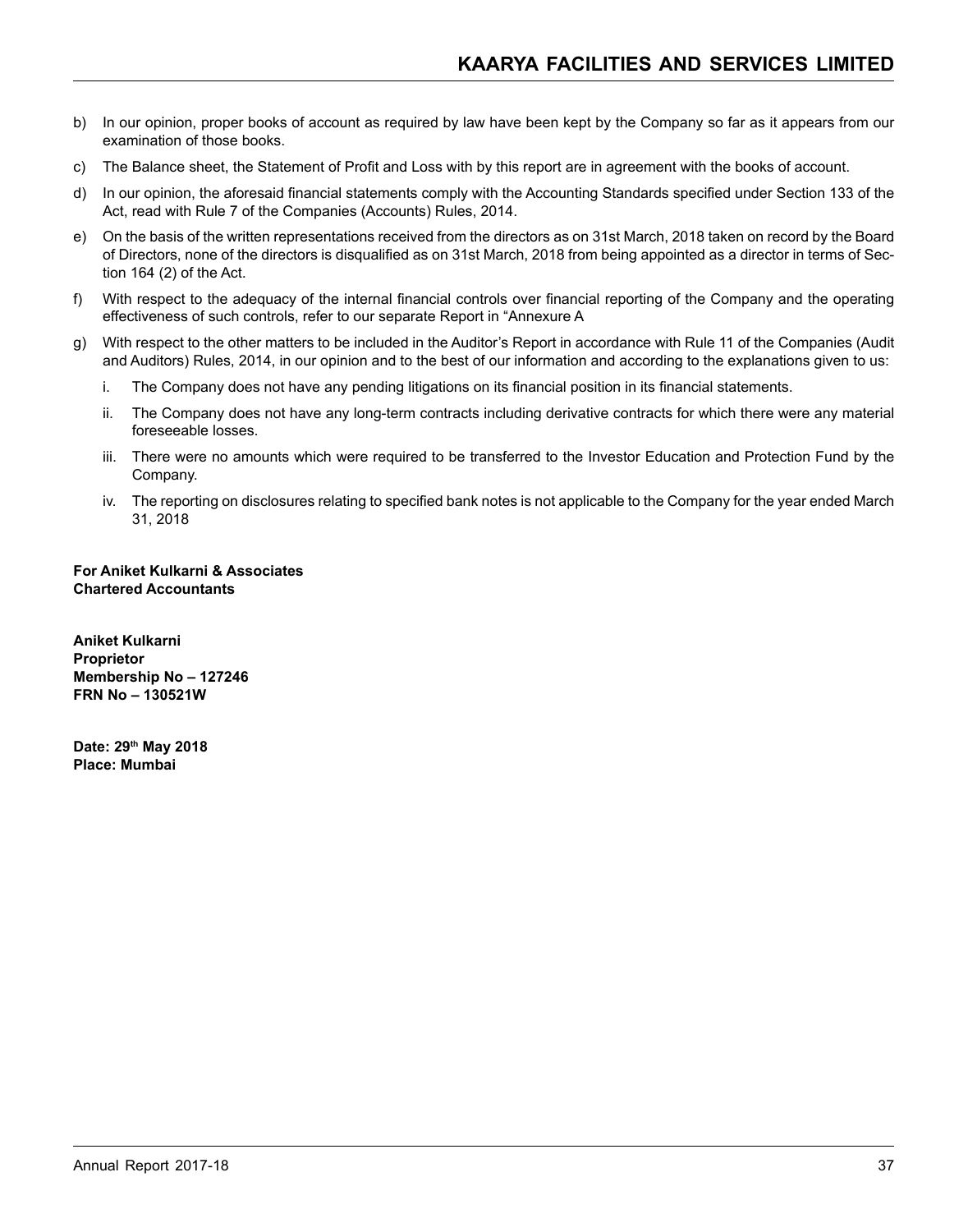| Sr.          | <b>PARTICULARS</b>                                    | <b>Note</b>    | As at 31/03/2018 |                 | As at 31/03/2017 |             |
|--------------|-------------------------------------------------------|----------------|------------------|-----------------|------------------|-------------|
| No.          |                                                       | No.            | Rs.              | Rs.             | Rs.              | Rs.         |
| $\mathbf{L}$ | <b>EQUITY AND LIABILITIES</b>                         |                |                  |                 |                  |             |
| 1.           | <b>Shareholders' funds</b>                            |                |                  |                 |                  |             |
|              | (a) Share Capital                                     | $\mathbf 1$    | 4,67,51,290      |                 | 10,74,410        |             |
|              | (b) Reserves and Surplus                              | $\overline{2}$ | 4,84,93,255      |                 | 1,89,38,332      |             |
|              | (c) Money received against share warrants             |                |                  |                 |                  |             |
|              |                                                       |                |                  | 9,52,44,545     |                  | 2,00,12,742 |
| 2.           | Share application money pending allotment             |                |                  |                 |                  |             |
|              | (To the extent not refundable)                        |                |                  |                 |                  |             |
| 3.           | Non- current liabilities                              |                |                  |                 |                  |             |
|              | (a) Long-term borrowings                              | 3              | 8,87,662         |                 | 37,73,016        |             |
|              | (b) Deferred Tax liabilities (Net)                    | 4              |                  |                 |                  |             |
|              | (c) Other Long term liabilities                       |                |                  |                 |                  |             |
|              | (d) Long-term Provisions                              |                |                  |                 |                  |             |
|              |                                                       |                |                  | 8,87,662        |                  | 37,73,016   |
| 4.           | <b>Current Liabilities</b>                            |                |                  |                 |                  |             |
|              | (a) Short term borrowings                             | 5              | 1,75,54,835      |                 | 2,38,12,389      |             |
|              | (b) Trade payables                                    | 6              | 69,25,685        |                 | 19,63,336        |             |
|              | Other current liabilities<br>(c)                      | $\overline{7}$ | 78,97,023        |                 | 1, 15, 77, 064   |             |
|              | (d) Short term provisions                             | 8              | 31,38,129        |                 | 50,53,253        |             |
|              |                                                       |                |                  | 3,55,15,672     |                  | 4,24,06,041 |
|              | <b>TOTAL</b>                                          |                |                  | 13, 16, 47, 879 |                  | 6,61,91,799 |
| Ш            | <b>ASSETS</b>                                         |                |                  |                 |                  |             |
| 1.           | <b>Non-current assets</b>                             |                |                  |                 |                  |             |
|              | (a) Fixed assets                                      | 9              |                  |                 |                  |             |
|              | Tangible assets<br>(i)                                |                | 2,18,94,854      |                 | 1,31,03,879      |             |
|              | Intangible assets<br>(ii)                             |                |                  |                 |                  |             |
|              | (iii) Capital work-in-progress                        |                | 1,00,86,769      |                 |                  |             |
|              | (iv) Intangible assets under development              |                |                  |                 |                  |             |
|              | (b) Non-current investments                           |                |                  |                 | 1,77,465         |             |
|              | (c) Deferred tax assets (net)                         | 4              | 1,87,248         |                 | 3,93,873         |             |
|              | (d) Long-term loans and advances                      | 10             | 3,34,000         |                 | 3,70,000         |             |
|              | (e) Other non-current assets                          | 10A            | 1,25,31,543      |                 |                  |             |
|              |                                                       |                |                  | 4,50,34,414     |                  | 1,40,45,217 |
| 2.           | <b>Current assets</b>                                 |                |                  |                 |                  |             |
|              | (a) Current investments                               | 11             |                  |                 |                  |             |
|              | (b) Inventories                                       |                | 2,68,24,162      |                 | 20,36,786        |             |
|              | (c) Trade receivables                                 | 12             | 3,77,89,112      |                 | 3,89,35,032      |             |
|              | (d) Cash and Bank Balances, Cash Equivalent           | 13             | 51,36,221        |                 | 28,92,987        |             |
|              | Short-term loans and advances<br>(e)                  | 14             | 1,68,63,971      |                 | 82,81,777        |             |
|              | Other current assets<br>(f)                           |                |                  |                 |                  |             |
|              |                                                       |                |                  | 8,66,13,466     |                  | 5,21,46,582 |
|              | <b>TOTAL</b>                                          |                |                  | 13, 16, 47, 879 |                  | 6,61,91,799 |
|              |                                                       |                |                  |                 |                  |             |
|              | Significant accounting policies and notes to accounts | 21             |                  |                 |                  |             |

# **BALANCE SHEET AS AT 31ST MARCH 2018**

**Chartered Accountants**

SD/- SD/- SD/- **Aniket Kulkarni Vineet Pandey Vishal Panchal Proprietor Membership no - 127246 FRN No - 130521W Date: 29th May 2018**

**For Aniket Kulkarni & Associates For Kaarya Facilities & Services Limited**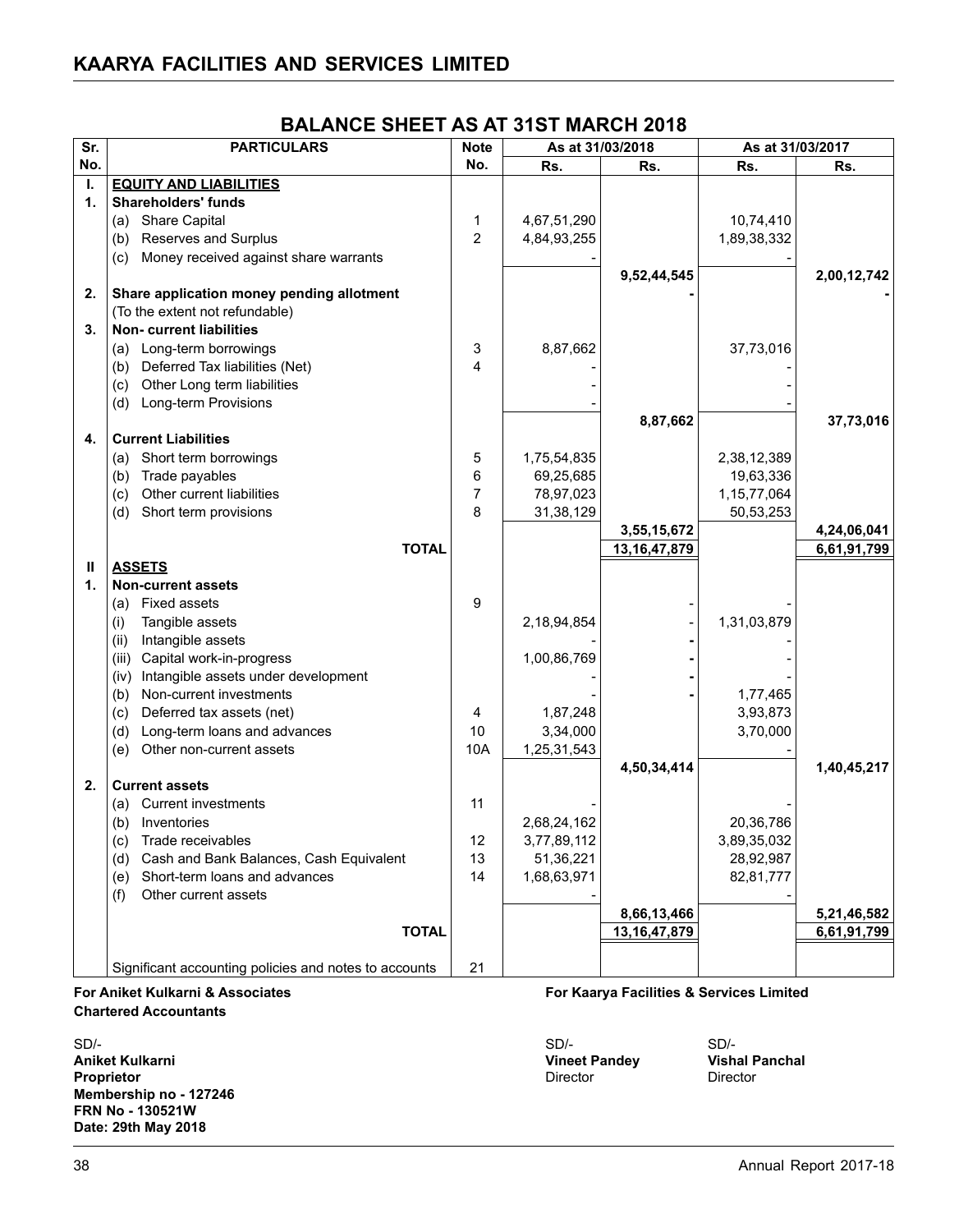| Sr.<br>No.   | <b>PARTICULARS</b>                                                      | <b>Note</b><br>No. |              | For the Year Ended<br>31-03-2018 |              | For the Year Ended<br>31-03-2017 |  |
|--------------|-------------------------------------------------------------------------|--------------------|--------------|----------------------------------|--------------|----------------------------------|--|
|              |                                                                         |                    | Rs.          | Rs.                              | Rs.          | Rs.                              |  |
| T            | Revenue from operations: (Net Of Taxes)                                 |                    |              |                                  |              |                                  |  |
|              | Sale of Products                                                        |                    | 19,87,430    |                                  |              |                                  |  |
|              | Sale of Services                                                        | 15                 | 10,73,43,689 |                                  | 10,58,73,368 |                                  |  |
|              | <b>Other Operating Revenues</b>                                         |                    |              | 10,93,31,119                     |              | 10,58,73,368                     |  |
| $\mathbf{H}$ | <b>Other Income</b>                                                     | 16                 |              | 63,999                           |              | 8,35,048                         |  |
| Ш            | Total Revenue (I + II)                                                  |                    |              | 10,93,95,118                     |              | 10,67,08,416                     |  |
| IV           | <b>Expenses</b>                                                         |                    |              |                                  |              |                                  |  |
|              | <b>Cost Of Material Consumed</b>                                        | 17                 | 1,53,69,645  |                                  | 1,95,29,544  |                                  |  |
|              | <b>Employee Benefits Expenses</b>                                       | 18                 | 6,27,47,924  |                                  | 6,37,54,025  |                                  |  |
|              | <b>Finance Costs</b>                                                    | 19                 | 30,74,693    |                                  | 40,68,196    |                                  |  |
|              | Depreciation And Amortization Expenses                                  | 9                  | 44,60,636    |                                  | 29,68,465    |                                  |  |
|              | <b>Other Expenses</b>                                                   | 20                 | 1,25,53,842  |                                  | 64,92,089    |                                  |  |
|              | <b>Total Expenses</b>                                                   |                    |              | 9,82,06,740                      |              | 9,68,12,319                      |  |
| V            | Profit before exceptional and extraordinary items<br>and tax (III-IV)   |                    |              | 1,11,88,377                      |              | 98,96,096                        |  |
| VI           | <b>Exceptional Items</b>                                                |                    |              |                                  |              |                                  |  |
| VII.         | Profit before extraordinary items and tax (V-VI)                        |                    |              | 1,11,88,377                      |              | 98,96,096                        |  |
| VIII         | <b>Extraordinary items</b>                                              |                    |              |                                  |              |                                  |  |
| IX           | Profit before tax (VII-VIII)                                            |                    |              | 1,11,88,377                      |              | 98,96,096                        |  |
| X            | Tax expense:                                                            |                    |              |                                  |              |                                  |  |
|              | (1) Current tax                                                         |                    | 29,31,129    |                                  | 34,06,068    |                                  |  |
|              | (2) Deferred tax                                                        |                    | 2,06,625     |                                  | (1,53,381)   |                                  |  |
|              |                                                                         |                    |              | 31, 37, 754                      |              | 32,52,687                        |  |
| XI           | Profit for the period from continuing operations<br>$(IX - X)$          |                    |              | 80,50,623                        |              | 66,43,409                        |  |
| XII          | Profit/(Loss) for the period from discontinuing<br>operations           |                    |              |                                  |              |                                  |  |
| XIII         | <b>Income Tax For Prior Period</b>                                      |                    |              |                                  |              |                                  |  |
| XIV          | Profit/(Loss) from discontinuing operations (after<br>$tax)$ (XII-XIII) |                    |              |                                  |              |                                  |  |
| XV           | Profit/(Loss) for the period (XI + XIV)                                 |                    |              | 80,50,623                        |              | 66,43,409                        |  |
| XVI          | Earnings per equity share:                                              |                    |              |                                  |              |                                  |  |
|              | $(1)$ Basic                                                             |                    |              | 1.72                             |              | 132.87                           |  |
|              | (2) Diluted                                                             |                    |              | 1.72                             |              | 1.42                             |  |
|              | See accompanying notes to the financial statements                      | 21                 |              |                                  |              |                                  |  |

#### **Chartered Accountants**

SD/- SD/- SD/- **Aniket Kulkarni Vineet Pandey Vishal Panchal Proprietor** Director Director Director Director Director Director Director Director **Membership no - 127246 FRN No - 130521W Date: 29th May 2018**

#### **For Aniket Kulkarni & Associates For Kaarya Facilities & Services Limited**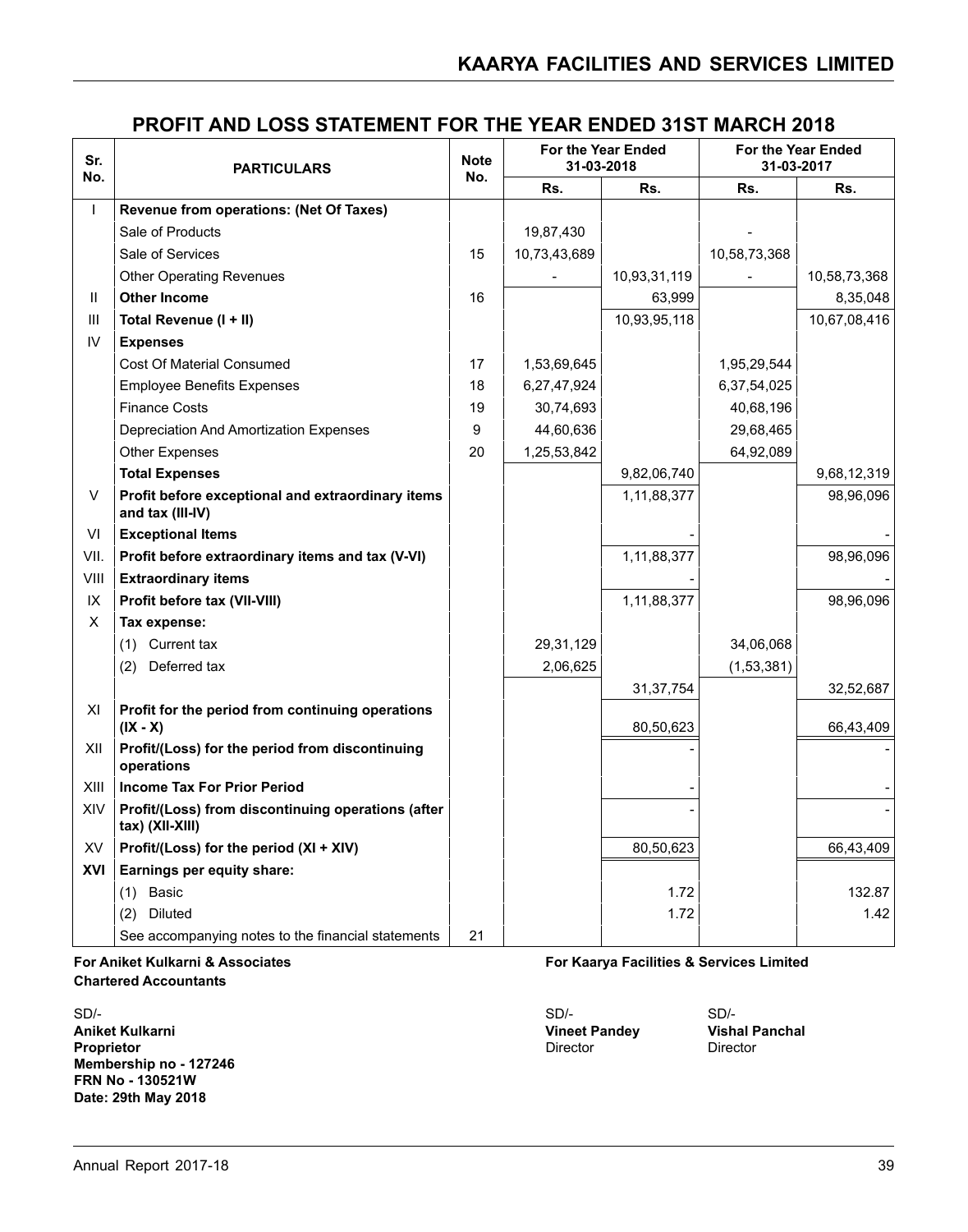|                                                           | As at 31-03-2018 |               | As at 31-03-2017 |               |  |
|-----------------------------------------------------------|------------------|---------------|------------------|---------------|--|
| <b>Particulars</b>                                        | <b>Rupees</b>    | <b>Rupees</b> | <b>Rupees</b>    | <b>Rupees</b> |  |
| <b>NOTE '1'</b>                                           |                  |               |                  |               |  |
| <b>SHARE CAPITAL</b>                                      |                  |               |                  |               |  |
| - Authorised                                              |                  |               |                  |               |  |
| 50,00,000 Equity Shares of Rs. 10/- each                  |                  | 5,00,00,000   |                  | 15,00,000     |  |
| [Previous Year: 150000 Equity Shares of Rs.10/- each]     |                  |               |                  |               |  |
| - Issued, Subscribed and Paid up                          |                  |               |                  |               |  |
| *46,75,129 Equity Shares of Rs.10/- each fully paid-up.   |                  | 4,67,51,290   |                  | 10,74,410     |  |
| [Previous Year: 1,07,441 Equity Shares of Rs.10/- each]   |                  |               |                  |               |  |
| <b>TOTAL</b>                                              |                  | 4,67,51,290   |                  | 10,74,410     |  |
|                                                           |                  |               |                  |               |  |
| - Reconciliation of Shares:                               | <b>Nos</b>       | Ant(Rs)       | <b>Nos</b>       | Ant(Rs)       |  |
|                                                           |                  |               |                  |               |  |
| Opening Share Capital                                     |                  | 10,74,410     |                  | 10,74,410     |  |
| Add: Shares issuued During the year                       |                  | 2,54,19,040   |                  |               |  |
| Add: Rights/Bonus Shares Issued                           |                  | 2,02,57,840   |                  |               |  |
| Total                                                     |                  | 4,67,51,290   |                  | 10,74,410     |  |
| Less: Buy back of Shares                                  |                  |               |                  |               |  |
| Less Reduction in Capital                                 |                  |               |                  |               |  |
| <b>Closing Share Capital</b>                              |                  | 4,67,51,290   |                  | 10,74,410     |  |
| - List of Share holders having 5% or more Shares (In Nos) |                  |               |                  |               |  |
| <b>Name Of Shareholders</b>                               | In Nos           | In $%$        | In Nos           | In $%$        |  |
| <b>Vineet Pandey</b>                                      | 12,95,815        | 27.72         | 51,070           | 47.53         |  |
| <b>Vishal Panchal</b>                                     | 12,95,815        | 27.72         | 51,071           | 47.53         |  |

|                                            |               | As at 31-03-2018 |               | As at 31-03-2017 |  |
|--------------------------------------------|---------------|------------------|---------------|------------------|--|
| <b>Particulars</b>                         | <b>Rupees</b> | <b>Rupees</b>    | <b>Rupees</b> | <b>Rupees</b>    |  |
| NOTE '2'                                   |               |                  |               |                  |  |
| <b>RESERVES AND SURPLUS</b>                |               |                  |               |                  |  |
| <b>Share Premium</b>                       |               |                  |               |                  |  |
| <b>Opening Balance</b>                     |               | 81,45,588        |               | 81,45,588        |  |
| Add: Received on Issue of Shres            |               | 5,52,47,120      |               |                  |  |
| Less: Utilised for bonus issue             |               | (1, 14, 73, 088) |               |                  |  |
| Less: Issue Expenses on Issuance of shares |               | (1,38,94,578)    |               |                  |  |
| <b>Closing Balance</b>                     | (A)           | 3,80,25,042      |               | 81,45,588        |  |
| <b>General Reserve</b>                     |               |                  |               |                  |  |
| As per Balance Sheet                       |               | 1,07,92,743      |               | 50,81,115        |  |
| Add: Profit During the Year                |               | 80,50,623        |               | 66,43,409        |  |
| Add/(Less): Appropriations/ Adjustment     |               | 14,49,600        |               | (9,31,780)       |  |
| Less: Bonus Issue                          |               | (98, 24, 752)    |               |                  |  |
| Less: Transfer to General Reserve          |               |                  |               |                  |  |
| <b>Closing Balance</b>                     | (B)           | 1,04,68,214      |               | 1,07,92,744      |  |
|                                            |               |                  |               |                  |  |
| <b>TOTAL</b>                               | $(A+B)$       | 4,84,93,255      |               | 1,89,38,332      |  |
|                                            |               |                  |               |                  |  |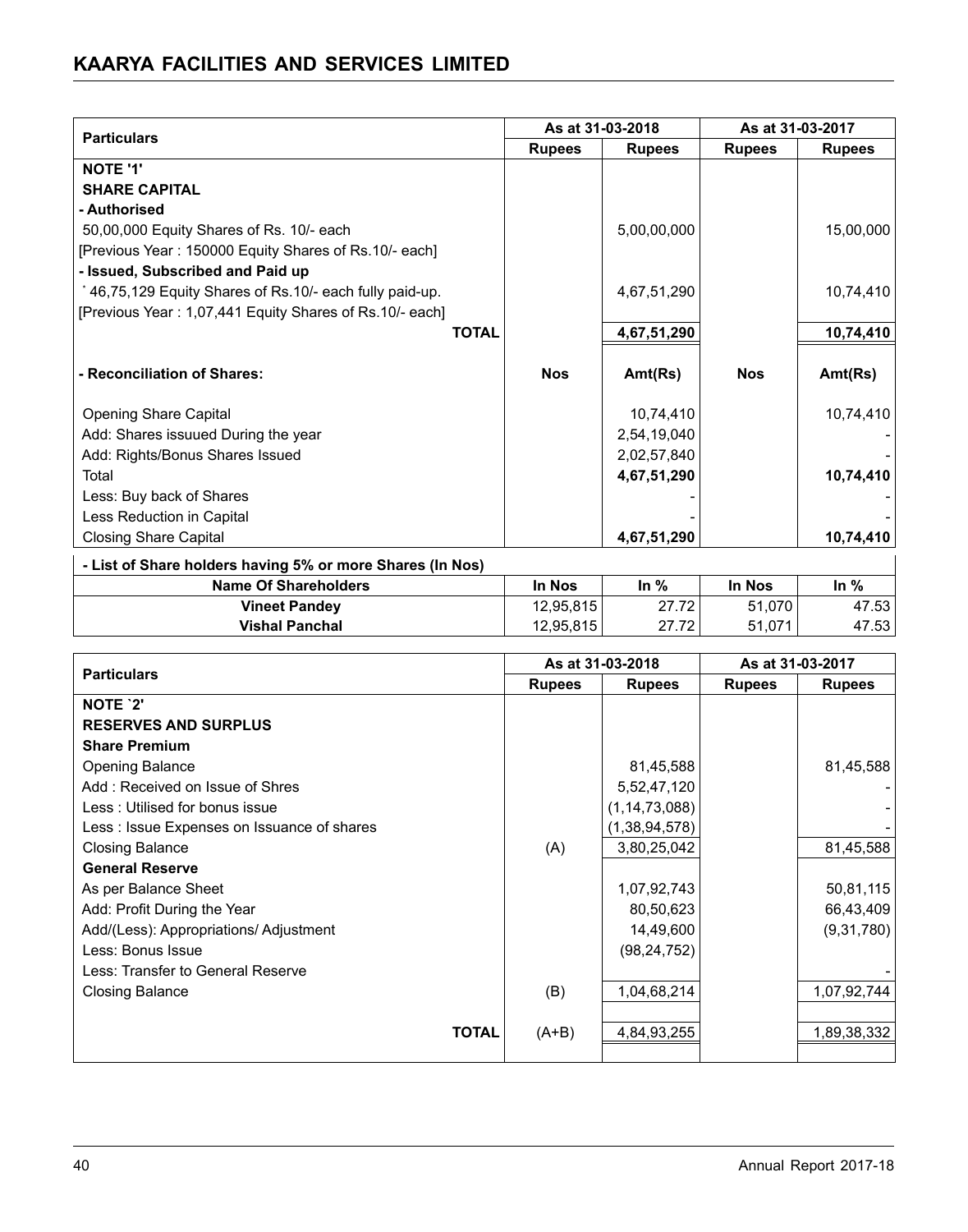| <b>Particulars</b>                    |               | As at 31-03-2018 | As at 31-03-2017 |               |
|---------------------------------------|---------------|------------------|------------------|---------------|
|                                       | <b>Rupees</b> | <b>Rupees</b>    | <b>Rupees</b>    | <b>Rupees</b> |
| NOTE '3'                              |               |                  |                  |               |
| <b>LONG TERM BORROWINGS</b>           |               |                  |                  |               |
| -Secured                              |               |                  |                  |               |
| <b>Term Loans</b>                     |               |                  |                  |               |
| From Bank                             |               | 8,87,662         |                  | 37,73,016     |
| <b>Loans and Advances from Others</b> |               |                  |                  |               |
| <b>TOTAL</b>                          |               | 8,87,662         |                  | 37,73,016     |
|                                       |               |                  |                  |               |

| <b>Particulars</b>            |               | As at 31-03-2018         | As at 31-03-2017 |                          |
|-------------------------------|---------------|--------------------------|------------------|--------------------------|
|                               | <b>Rupees</b> | <b>Rupees</b>            | <b>Rupees</b>    | <b>Rupees</b>            |
| <b>NOTE '4'</b>               |               |                          |                  |                          |
| <b>DEFERRED TAX LIABILITY</b> |               |                          |                  |                          |
| Deferred Tax Liabilities      |               | $\overline{\phantom{a}}$ |                  | $\overline{\phantom{0}}$ |
| Deferred Tax Assets           |               | 1,87,248                 |                  | (3,93,873)               |
| <b>TOTAL</b>                  |               | 1,87,248                 |                  | (3,93,873)               |
|                               |               |                          |                  |                          |

| <b>Particulars</b>                                                                   |               | As at 31-03-2018 | As at 31-03-2017 |               |
|--------------------------------------------------------------------------------------|---------------|------------------|------------------|---------------|
|                                                                                      | <b>Rupees</b> | <b>Rupees</b>    | <b>Rupees</b>    | <b>Rupees</b> |
| <b>NOTE '5'</b>                                                                      |               |                  |                  |               |
| <b>SHORT TERM BORROWINGS</b>                                                         |               |                  |                  |               |
| -Secured                                                                             |               |                  |                  |               |
| From Bank                                                                            |               | 1,63,12,043      |                  | 2,22,60,900   |
| (Secured by way of Hypothecation of Book Debts & Stock having<br>limit of Rs. 2 Cr.) |               |                  |                  |               |
| <b>Term Loans</b>                                                                    |               |                  |                  |               |
| From Bank                                                                            |               | 12,42,792        |                  |               |
| - Unsecured                                                                          |               |                  |                  |               |
| <b>Term Loans</b>                                                                    |               |                  |                  |               |
| <b>Loans and Advances from Others</b>                                                |               |                  |                  | 15,51,489     |
| <b>TOTAL</b>                                                                         |               | 1,75,54,835      |                  | 2,38,12,389   |
|                                                                                      |               |                  |                  |               |

| <b>Particulars</b>          |               | As at 31-03-2018 | As at 31-03-2017 |               |
|-----------------------------|---------------|------------------|------------------|---------------|
|                             | <b>Rupees</b> |                  | <b>Rupees</b>    | <b>Rupees</b> |
| <b>NOTE '6'</b>             |               |                  |                  |               |
| <b>TRADE PAYABLES</b>       |               |                  |                  |               |
| <b>Trade Payables</b>       |               |                  |                  |               |
| Trade Payables for Goods    |               | 3,18,530         |                  |               |
| Trade Payables for Expenses |               | 66,07,155        |                  | 19,63,336     |
| <b>TOTAL</b>                |               | 69,25,685        |                  | 19,63,336     |
|                             |               |                  |                  |               |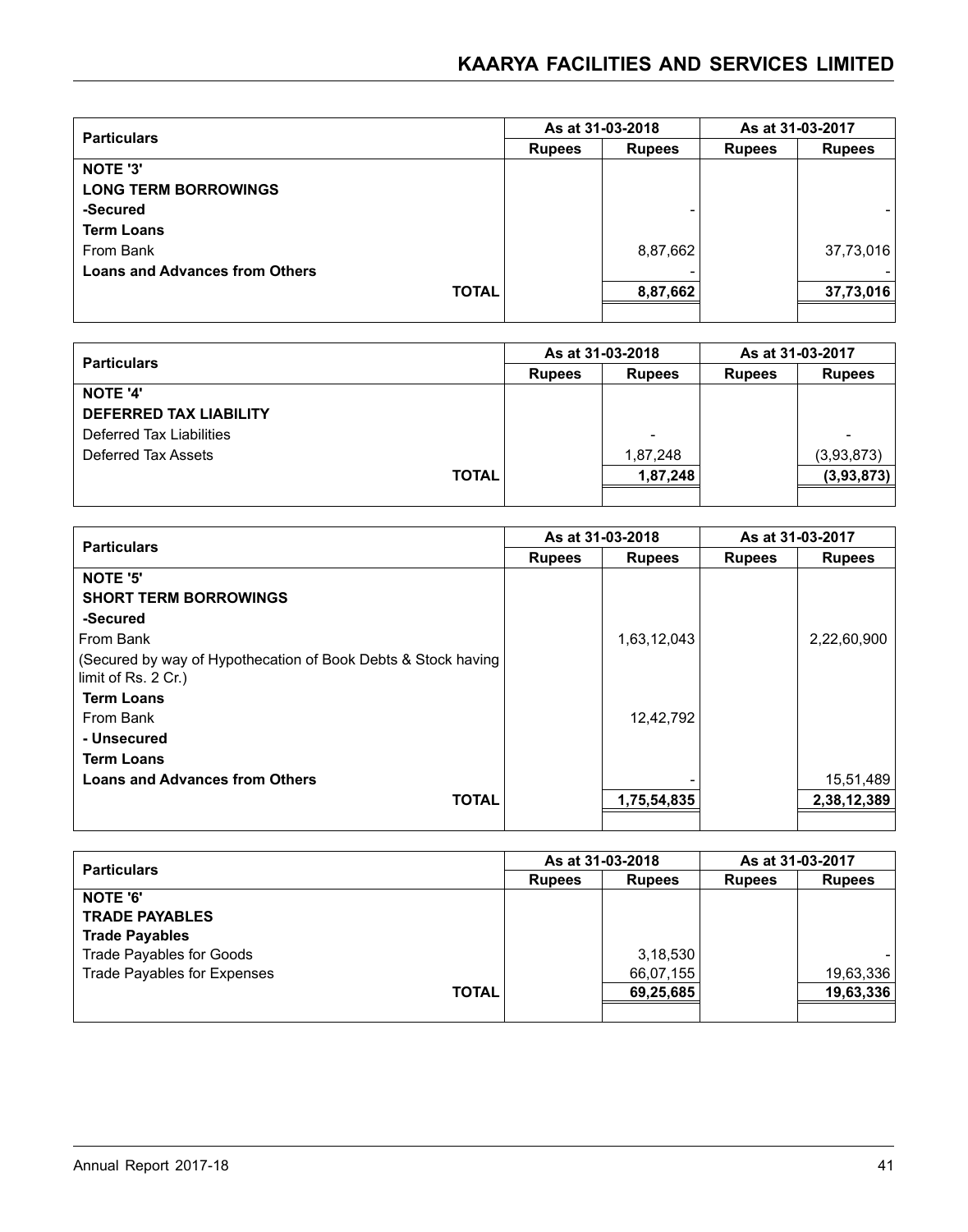| <b>Particulars</b>                     |               | As at 31-03-2018 | As at 31-03-2017 |               |
|----------------------------------------|---------------|------------------|------------------|---------------|
|                                        | <b>Rupees</b> |                  | <b>Rupees</b>    | <b>Rupees</b> |
| <b>NOTE '7'</b>                        |               |                  |                  |               |
| <b>OTHER CURRENT LIABILITIES</b>       |               |                  |                  |               |
| <b>Other Payables</b>                  |               |                  |                  |               |
| <b>Advance Received from Customers</b> |               |                  |                  | 26,66,250     |
| <b>For Statutory Dues</b>              |               | 78,97,023        |                  | 89,10,814     |
| <b>TOTAL</b>                           |               | 78,97,023        |                  | 1,15,77,064   |
|                                        |               |                  |                  |               |

| <b>Particulars</b>             |               | As at 31-03-2018         | As at 31-03-2017 |               |
|--------------------------------|---------------|--------------------------|------------------|---------------|
|                                | <b>Rupees</b> | <b>Rupees</b>            | <b>Rupees</b>    | <b>Rupees</b> |
| <b>NOTE '8'</b>                |               |                          |                  |               |
| <b>SHORT TERM PROVISIONS</b>   |               |                          |                  |               |
| Provision for Employee Benefit |               | $\overline{\phantom{0}}$ |                  | 5,79,281      |
| <b>Remunaration Payable</b>    |               |                          |                  | 10,14,905     |
| Provision for Taxation         |               | 29,31,129                |                  | 34,06,068     |
| Provision for Expenses         |               | 27,000                   |                  |               |
| Audit Fees Payable             |               | 1,80,000                 |                  | 52,999        |
| <b>TOTAL</b>                   |               | 31,38,129                |                  | 50,53,253     |
|                                |               |                          |                  |               |

|                | <b>NOTE '9' FIXED ASSETS</b>                |                             |                                       |                            |                                          |                                     |                                       |                      |                                   |                     |                     |
|----------------|---------------------------------------------|-----------------------------|---------------------------------------|----------------------------|------------------------------------------|-------------------------------------|---------------------------------------|----------------------|-----------------------------------|---------------------|---------------------|
|                |                                             |                             | <b>GROSS BLOCK</b>                    |                            |                                          |                                     |                                       | <b>DEPRECIATION</b>  |                                   | <b>NET BLOCK</b>    |                     |
| Sr.<br>No.     | <b>Description</b><br>of Assets             | Cost<br>as on<br>01.04.2017 | <b>Addition</b><br>during<br>the year | Adj.<br>during<br>the year | <b>Total cost</b><br>as at<br>31.03.2018 | Depreciation<br>as at<br>01.04.2017 | <b>Addition</b><br>during<br>the year | Depreciation<br>Adj. | Total<br>Dep. as<br>at 31.03.2018 | as at<br>31.03.2018 | as at<br>31.03.2017 |
|                | <b>Tangible Assets:</b>                     |                             |                                       |                            |                                          |                                     |                                       |                      |                                   |                     |                     |
|                | <b>PLANT AND MACHINERY</b>                  | 2,26,53,574                 | 49,63,475                             |                            | 2,76,17,049                              | 1,00,49,226                         | 25,79,439                             |                      | 1,26,28,665                       | 1,49,88,384         | 1,26,04,348         |
| $\overline{2}$ | <b>COMPUTER &amp;</b><br><b>PERIPHERALS</b> | 6,58,964                    |                                       |                            | 6,58,964                                 | 5,97,205                            | 38,001                                |                      | 6,35,206                          | 23,735              | 61,736              |
| 3              | <b>FURNITURE AND FIXTURES</b>               | 13,77,032                   |                                       |                            | 13,77,032                                | 9,77,987                            | 1,03,299                              |                      | 10,81,286                         | 2,95,745            | 3,99,044            |
| 4              | <b>OFFICE EQUIPMENT</b>                     | 2,75,062                    |                                       |                            | 2,75,062                                 | 2,43,323                            | 18,301                                |                      | 2,61,624                          | 13,438              | 31,739              |
| 5              | Intangible Assets:                          |                             |                                       |                            |                                          |                                     |                                       |                      |                                   |                     |                     |
|                | <b>SOFTWARES</b>                            | 6,85,564                    | 82,88,136                             |                            | 89,73,700                                | 6,78,552                            | 17,21,596                             |                      | 24,00,148                         | 65,73,552           | 7,012               |
|                | <b>Capital Work in Progess</b>              |                             | 1,00,86,769                           |                            | 1,00,86,769                              |                                     |                                       |                      |                                   | 1,00,86,769         |                     |
|                | <b>TOTAL RS.</b>                            | 2,56,50,196                 | 2,33,38,380                           |                            | 4,89,88,576                              | 1,25,46,293                         | 44,60,636                             |                      | 1,70,06,929                       | 3,19,81,623         | 1,31,03,879         |

**Note** : Depreciation is calculated as per WDV Method (details page no. 17)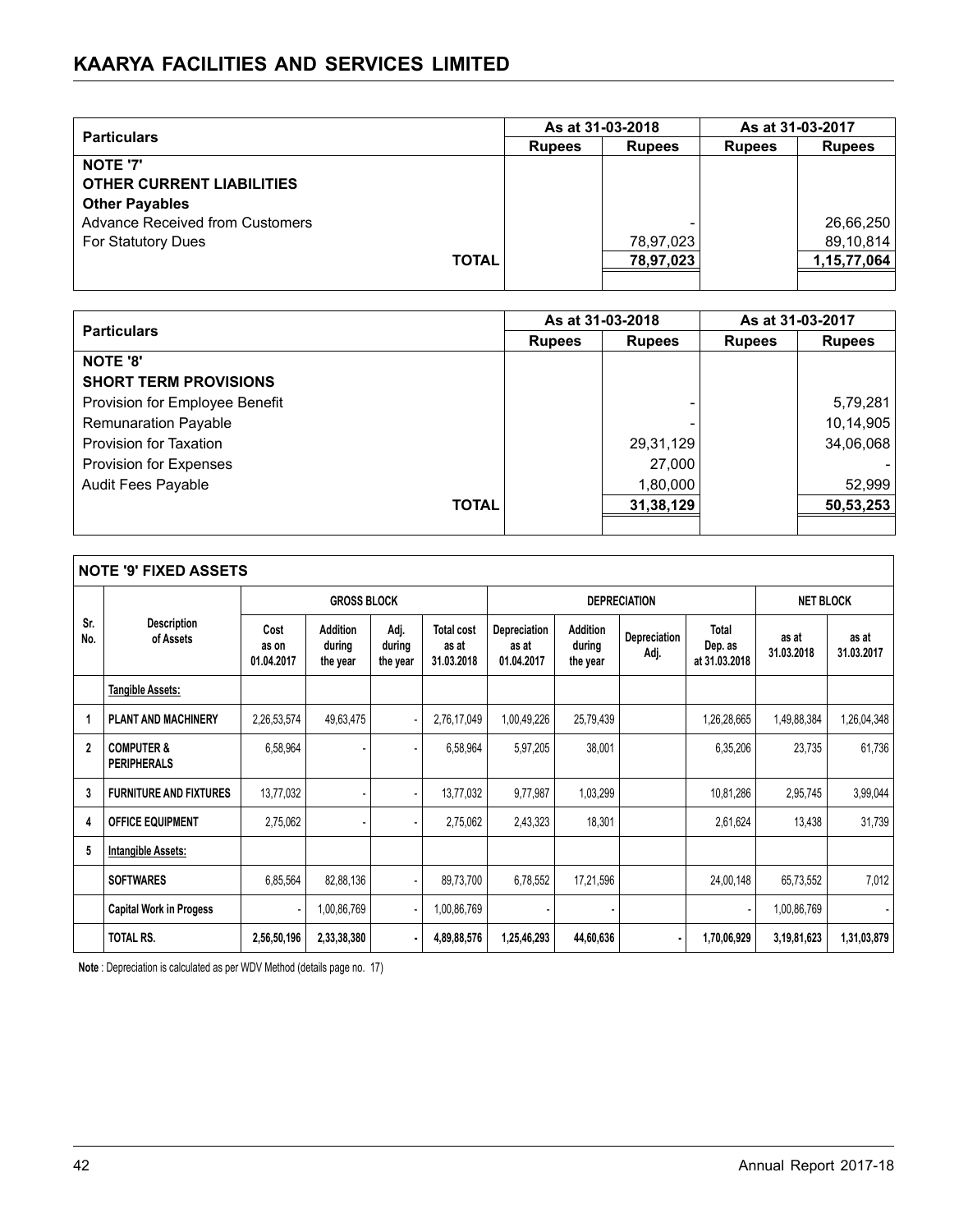| <b>Particulars</b>                  |              |               | As at 31-03-2018 | As at 31-03-2017 |               |  |
|-------------------------------------|--------------|---------------|------------------|------------------|---------------|--|
|                                     |              | <b>Rupees</b> | <b>Rupees</b>    | <b>Rupees</b>    | <b>Rupees</b> |  |
| <b>NOTE '10'</b>                    |              |               |                  |                  |               |  |
| <b>LONG TERM LOANS AND ADVANCES</b> |              |               |                  |                  |               |  |
| Secured Considered Good:            |              |               |                  |                  |               |  |
| Unsecured Considered Good:          |              |               |                  |                  |               |  |
| Deposits for Leasehold Premises     |              |               | 3,34,000         |                  | 3,70,000      |  |
|                                     | <b>TOTAL</b> |               | 3,34,000         |                  | 3,70,000      |  |
|                                     |              |               |                  |                  |               |  |

|                                                 |              | <b>Rupees</b> | <b>Rupees</b> | <b>Rupees</b> | <b>Rupees</b> |
|-------------------------------------------------|--------------|---------------|---------------|---------------|---------------|
| <b>NOTE '10A'</b>                               |              |               |               |               |               |
| <b>Other Non current Asset</b>                  |              |               |               |               |               |
| Security Deposit with Clients / Tender Deposits |              | 1,16,12,789   |               |               |               |
| <b>GST Refund Claim</b>                         |              | 89.940        |               |               |               |
| <b>TDS Receivable from Vendor</b>               |              | 8,28,814      |               |               |               |
|                                                 | <b>TOTAL</b> |               | 1,25,31,543   |               |               |
|                                                 |              |               |               |               |               |

| <b>Particulars</b>         |               | As at 31-03-2018 | As at 31-03-2017 |               |  |
|----------------------------|---------------|------------------|------------------|---------------|--|
|                            | <b>Rupees</b> | <b>Rupees</b>    | <b>Rupees</b>    | <b>Rupees</b> |  |
| <b>NOTE '11'</b>           |               |                  |                  |               |  |
| <b>CURRENT INVESTMENTS</b> |               |                  |                  |               |  |
|                            |               |                  |                  |               |  |
| <b>TOTAL</b>               |               |                  |                  |               |  |
|                            |               |                  |                  |               |  |

| <b>Particulars</b>                                                                                 | As at 31-03-2018 |               | As at 31-03-2017 |               |
|----------------------------------------------------------------------------------------------------|------------------|---------------|------------------|---------------|
|                                                                                                    | <b>Rupees</b>    | <b>Rupees</b> | <b>Rupees</b>    | <b>Rupees</b> |
| <b>NOTE '12'</b>                                                                                   |                  |               |                  |               |
| <b>TRADE RECEIVABLES</b>                                                                           |                  |               |                  |               |
| <b>Over Six Months</b>                                                                             |                  |               |                  |               |
| Good                                                                                               |                  | 46, 14, 142   |                  |               |
| Doubtful                                                                                           |                  |               |                  |               |
| <b>Below Six Months</b>                                                                            |                  |               |                  |               |
| Good                                                                                               |                  | 3,31,74,970   |                  | 3,89,35,032   |
| Doubtful                                                                                           |                  |               |                  |               |
| Less:                                                                                              |                  |               |                  |               |
| Provision for Doubtful Debts( Debts Due by Directors and Other<br>Related Parties To be disclosed) |                  |               |                  |               |
| <b>TOTAL</b>                                                                                       |                  | 3,77,89,112   |                  | 3,89,35,032   |
|                                                                                                    |                  |               |                  |               |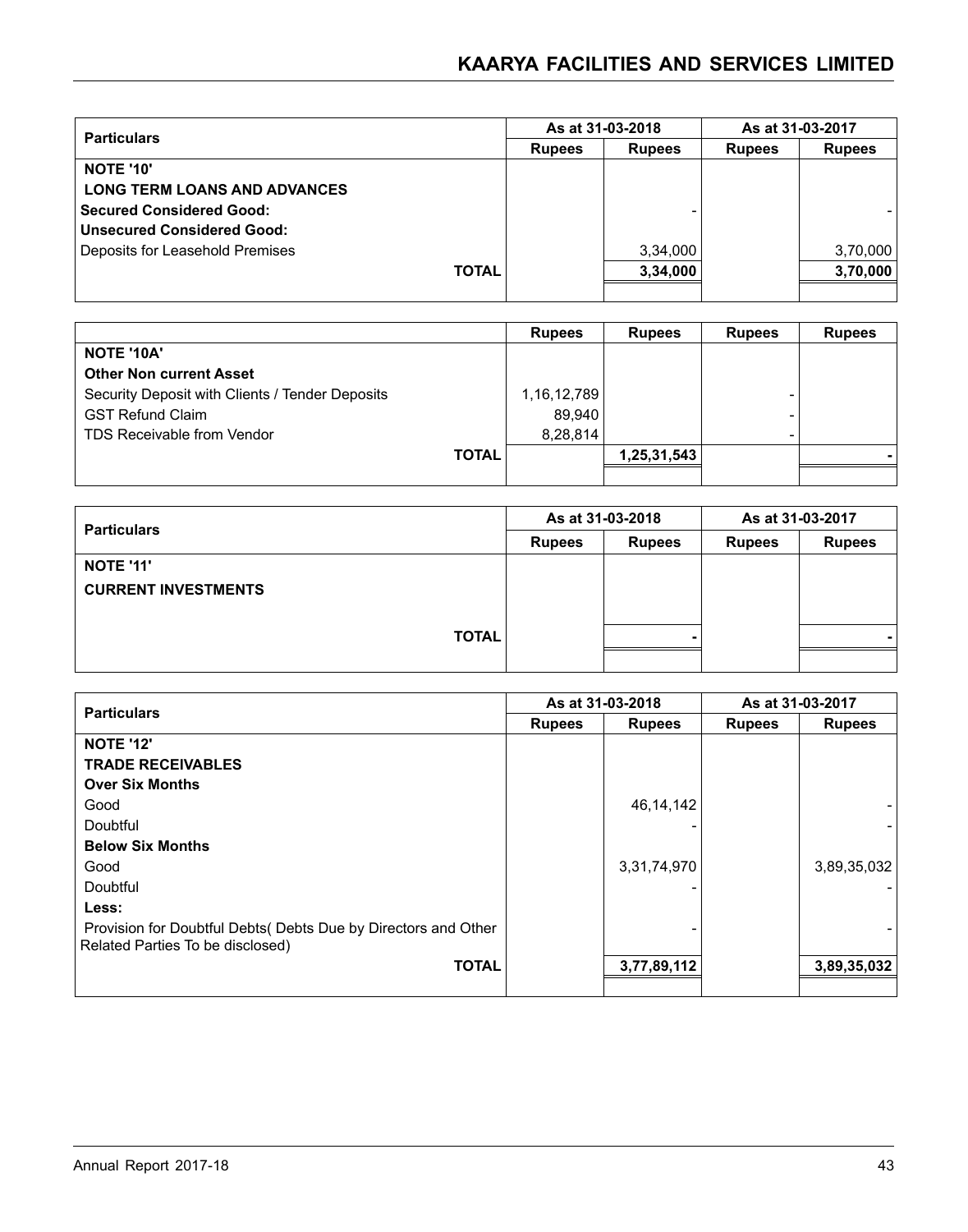| <b>Particulars</b>            |               | As at 31-03-2018 |               | As at 31-03-2017 |
|-------------------------------|---------------|------------------|---------------|------------------|
|                               | <b>Rupees</b> | <b>Rupees</b>    | <b>Rupees</b> | <b>Rupees</b>    |
| <b>NOTE '13'</b>              |               |                  |               |                  |
| <b>CASH AND BANK BALANCES</b> |               |                  |               |                  |
| -Cash and Cash Equivalents    |               |                  |               |                  |
| Cash balance                  |               | 15,77,705        |               | 6,27,385         |
| Banks balance                 |               | 1,50,777         |               | 3,26,128         |
| Fixed Deposit with Bank       |               | 34,07,739        |               | 19,28,474        |
| <b>Other Bank Balance</b>     |               |                  |               |                  |
| Escrow A/C                    |               |                  |               | 11,000           |
| <b>TOTAL</b>                  |               | 51,36,221        |               | 28,92,987        |
|                               |               |                  |               |                  |

|                                                                               | As at 31-03-2018 |               | As at 31-03-2017 |               |
|-------------------------------------------------------------------------------|------------------|---------------|------------------|---------------|
| <b>Particulars</b>                                                            | <b>Rupees</b>    | <b>Rupees</b> | <b>Rupees</b>    | <b>Rupees</b> |
| <b>NOTE '14'</b>                                                              |                  |               |                  |               |
| <b>SHORT TERM LOANS AND ADVANCES</b>                                          |                  |               |                  |               |
| Loans and advances to related parties (Secured/<br><b>Unsecured/Doubtful)</b> |                  |               |                  |               |
| <b>Loans and Advance to Directors</b>                                         |                  |               |                  |               |
| <b>Others</b>                                                                 |                  |               |                  |               |
| Advance/Loan against under salaries                                           | 39,73,363        |               | 29,01,588        |               |
| Loan to Employee                                                              | 13,01,913        |               | 12,51,675        |               |
| Imprest account                                                               | 73,41,403        |               | 5,45,000         |               |
| <b>Prepaid Expenses</b>                                                       | 28,808           |               | 13,383           |               |
| Uniform Consumable Stores                                                     | 4,53,643         |               | 6,04,857         |               |
| Tax deducted at source                                                        | 22,73,578        |               | 21,27,649        |               |
| Securities and Exchange Board of India                                        | 5,82,000.00      |               | 3,00,000         |               |
| Deposit with State Bank of India for Tender                                   |                  |               | 2,00,000         |               |
| <b>Others</b>                                                                 | 4,09,263         |               | 3,37,625         |               |
| Advance Tax                                                                   | 5,00,000         |               |                  |               |
|                                                                               |                  | 1,68,63,971   |                  | 82,81,777     |
| <b>TOTAL</b>                                                                  |                  | 1,68,63,971   |                  | 82,81,777     |
|                                                                               |                  |               |                  |               |

| <b>Particulars</b>            |                          | As at 31-03-2018 |                          | As at 31-03-2017 |
|-------------------------------|--------------------------|------------------|--------------------------|------------------|
|                               | <b>Rupees</b>            | <b>Rupees</b>    | <b>Rupees</b>            | <b>Rupees</b>    |
| <b>NOTE '15'</b>              |                          |                  |                          |                  |
| <b>REVENUE FROM OPERATION</b> |                          |                  |                          |                  |
| <b>Sale of Products</b>       |                          |                  |                          |                  |
| Gross Sales                   | 19,87,430                |                  |                          |                  |
| Less: Returns                 |                          |                  |                          |                  |
|                               |                          | 19,87,430        |                          |                  |
| <b>Service</b>                |                          |                  |                          |                  |
| <b>Gross Services</b>         | 10,73,43,689             |                  | 10,58,73,368             |                  |
| Less: Returns                 | $\overline{\phantom{a}}$ | 10,73,43,689     | $\overline{\phantom{0}}$ | 10,58,73,368     |
| <b>Net Service Provided</b>   |                          |                  |                          |                  |
| <b>TOTAL</b>                  |                          | 10,93,31,119     |                          | 10,58,73,368     |
|                               |                          |                  |                          |                  |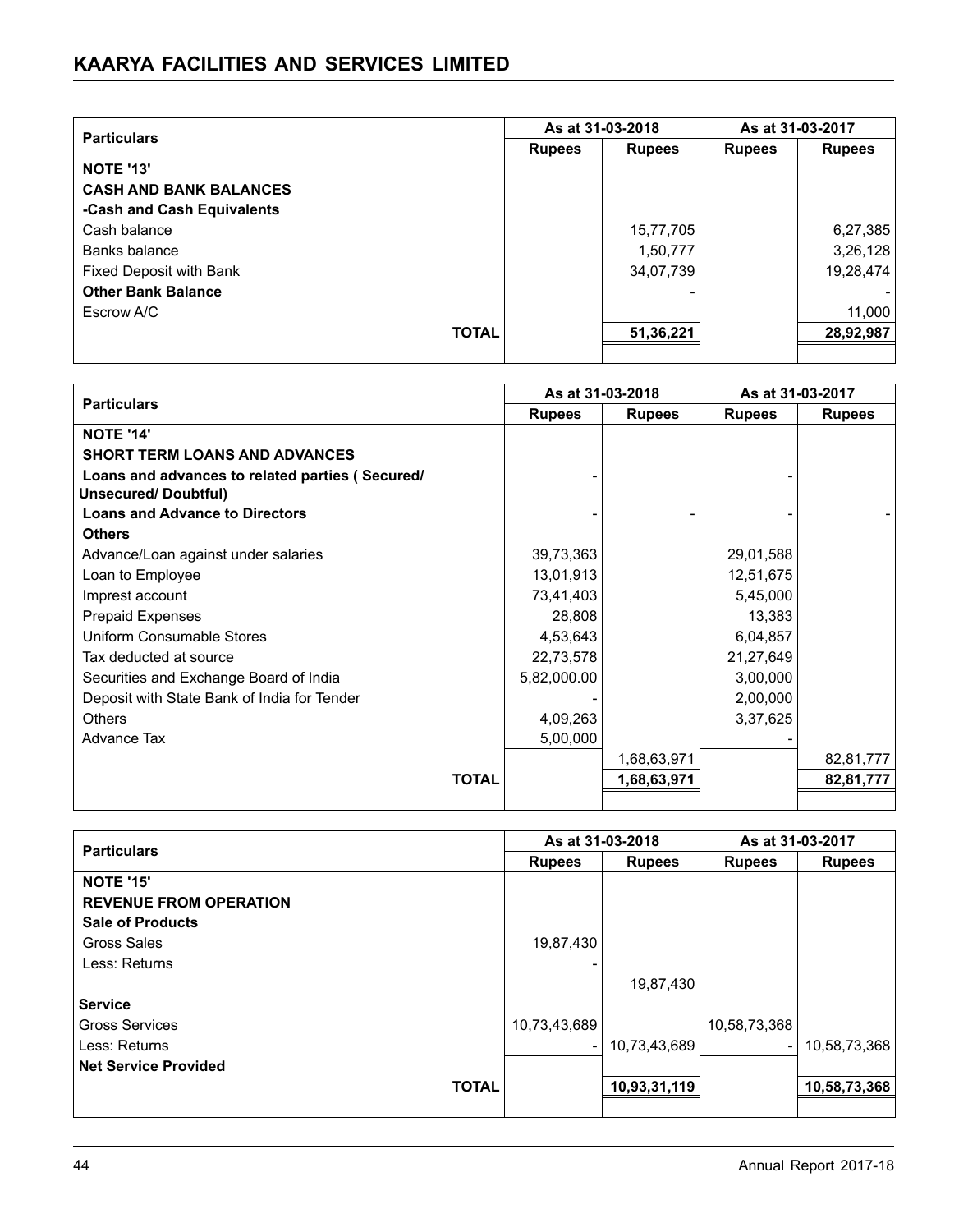|                                              |               | As at 31-03-2018 |               | As at 31-03-2017 |
|----------------------------------------------|---------------|------------------|---------------|------------------|
| <b>Particulars</b>                           | <b>Rupees</b> | <b>Rupees</b>    | <b>Rupees</b> | <b>Rupees</b>    |
| <b>NOTE '16'</b>                             |               |                  |               |                  |
| <b>OTHER INCOME</b>                          |               |                  |               |                  |
| Interest on income tax refund                |               | 63,999           |               | 75,010           |
| Interest on FD                               |               |                  |               | 1,35,181         |
| Other non-operating income (net of expenses) |               |                  |               | 6,24,857         |
| <b>TOTAL</b>                                 |               | 63,999           |               | 8,35,048         |
|                                              |               |                  |               |                  |

|                                  | As at 31-03-2018 |               | As at 31-03-2017 |               |
|----------------------------------|------------------|---------------|------------------|---------------|
| <b>Particulars</b>               | <b>Rupees</b>    | <b>Rupees</b> | <b>Rupees</b>    | <b>Rupees</b> |
| <b>NOTE '17'</b>                 |                  |               |                  |               |
| <b>COST OF MATERIAL CONSUMED</b> |                  |               |                  |               |
| Stock at Comencement             | 20,36,786        |               | 21,40,350        |               |
| Purchases                        | 3,89,80,855      |               | 1,90,19,207      |               |
| Uniform Expenses (Others)        | 11,76,166        |               | 4,06,773         |               |
| Less:- Stocks at Closed          | 2,68,24,162      |               | 20,36,786        |               |
| <b>TOTAL</b>                     |                  | 1,53,69,645   |                  | 1,95,29,544   |
|                                  |                  |               |                  |               |

| <b>Particulars</b>                                   |              | As at 31-03-2018 |               | As at 31-03-2017 |               |
|------------------------------------------------------|--------------|------------------|---------------|------------------|---------------|
|                                                      |              | <b>Rupees</b>    | <b>Rupees</b> | <b>Rupees</b>    | <b>Rupees</b> |
| <b>NOTE '18'</b>                                     |              |                  |               |                  |               |
| <b>EMPLOYEE BENEFITS EXPENSES</b>                    |              |                  |               |                  |               |
| Salaries, Wages & Bonus                              |              | 4,69,36,887      |               | 5,49,68,688      |               |
| <b>Administrative Salaries</b>                       |              | 95,57,281        |               | 55,02,364        |               |
| Contribution to P.F, E.S.I and Other Statutory Funds |              | 57, 53, 377      |               | 32,82,973        |               |
| Workmen and Staff Welfare Expenses                   |              | 5,00,379         | 6,27,47,924   |                  | 6,37,54,025   |
|                                                      | <b>TOTAL</b> |                  | 6,27,47,924   |                  | 6,37,54,025   |
|                                                      |              |                  |               |                  |               |

| <b>Particulars</b>                          |               | As at 31-03-2018 |               | As at 31-03-2017 |
|---------------------------------------------|---------------|------------------|---------------|------------------|
|                                             | <b>Rupees</b> | <b>Rupees</b>    | <b>Rupees</b> | <b>Rupees</b>    |
| <b>NOTE '19'</b>                            |               |                  |               |                  |
| <b>Interest Expense</b>                     |               |                  |               |                  |
| Interest on Term Loan                       | 3,58,278      |                  | 6,19,142      |                  |
| Interest on Cash Credit                     | 23,25,286     |                  | 31,45,479     |                  |
| Interest on Loan from Financial Institution |               |                  | 32,395        |                  |
| Interest on Bills of Exchange               |               | 26,83,564        | 36,000        | 38,33,016        |
| <b>Other Financial Costs</b>                |               |                  |               |                  |
| <b>Bank Charges</b>                         | 3,40,610      |                  | 1,49,686      |                  |
| <b>Factoring Expenses</b>                   |               |                  | 85,494        |                  |
| <b>ASBA Charges</b>                         | 50,519        | 3,91,129         |               | 2,35,180         |
|                                             |               |                  |               |                  |
| <b>TOTAL</b>                                |               | 30,74,693        |               | 40,68,196        |
|                                             |               |                  |               |                  |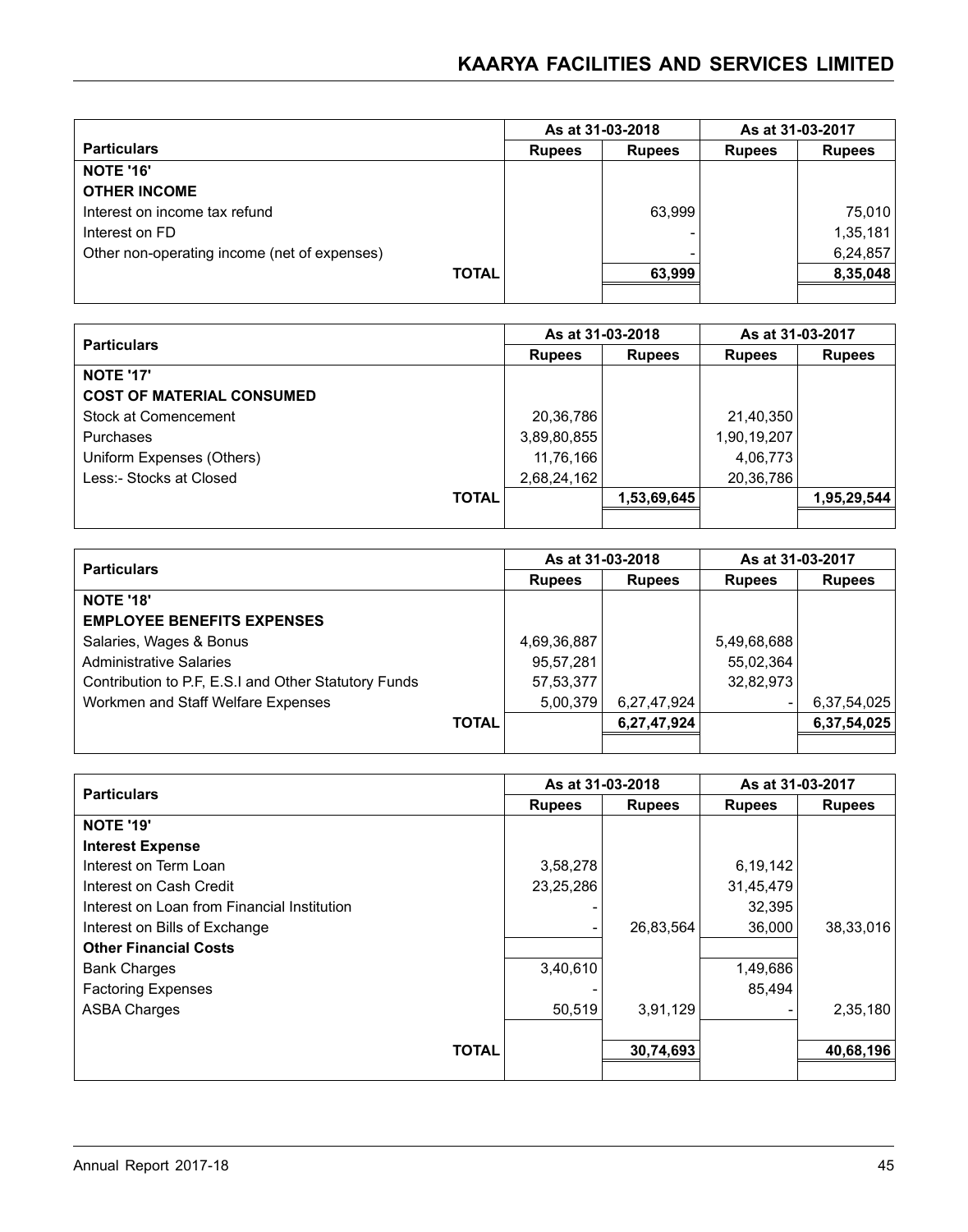|                                                   | As at 31-03-2018 |               | As at 31-03-2017 |               |
|---------------------------------------------------|------------------|---------------|------------------|---------------|
| <b>Particulars</b>                                | <b>Rupees</b>    | <b>Rupees</b> | <b>Rupees</b>    | <b>Rupees</b> |
| <b>NOTE '20'</b>                                  |                  |               |                  |               |
| <b>OTHER EXPENSES</b>                             |                  |               |                  |               |
| Advertising expenses                              | 1,58,840         |               |                  |               |
| <b>Remuneration to Auditor</b>                    |                  |               |                  |               |
| <b>Statutory Audit Fees</b>                       | 1,22,000         |               | 37,000           |               |
| <b>Tax Audit Fees</b>                             | 25,001           |               | 15,999           |               |
| <b>Other Matters</b>                              |                  |               |                  |               |
| <b>Business Pramotion Expenses</b>                | 24,994           |               | 82,753           |               |
| <b>Books &amp; Periodicals</b>                    | 676              |               |                  |               |
| <b>Courier Charges</b>                            | 3,320            |               |                  |               |
| Director's Remuneration                           | 58,60,534        |               | 15,12,500        |               |
| Discount / Rounding Off                           | 35,950           |               | 1,283            |               |
| <b>Electricity Expenses</b>                       | 1,41,180         |               | 1,20,060         |               |
| Hiring Charges-Air conditioner                    | 37,215           |               | 40,680           |               |
| <b>Hotel Stay Expense</b>                         | 32,750           |               |                  |               |
| Expense Billable to Client-Garbage/Conveyance etc | 10,84,755        |               | 4,09,279         |               |
| Insurance                                         | 2,20,803         |               | 63,835           |               |
| <b>IT Expenses</b>                                | 24,048           |               | 19,997           |               |
| Office Expenses                                   | 3,15,702         |               | 4,54,458         |               |
| <b>Printing &amp; Stationery Expenses</b>         | 3,80,279         |               | 2,22,278         |               |
| <b>Pest Control Expenses</b>                      | 11,000           |               | 12,900           |               |
| <b>Professional Fees</b>                          | 28,78,311        |               | 24,90,948        |               |
| Rent, Rates & Taxes                               | 6,04,696         |               | 6,51,592         |               |
| Registrar of company charges                      | 1,10,400         |               |                  |               |
| <b>Sitting Fees</b>                               |                  |               | 42,366           |               |
| Sundry Balance Write Off                          | 44,882           |               | 24,120           |               |
| Telephone and Internet Expenses                   | 2,00,807         |               | 2,55,438         |               |
| Tender fees                                       | 27,599           |               |                  |               |
| <b>Travelling Expenses</b>                        | 2,08,100         |               | 34,603           |               |
|                                                   |                  |               |                  |               |
|                                                   |                  | 1,25,53,842   |                  | 64,92,089     |
| <b>TOTAL</b>                                      |                  | 1,25,53,842   |                  | 64,92,089     |
|                                                   |                  |               |                  |               |

#### **NOTE '21' RELATED PARTY DISCLOSURES Related party transactions**

**(a) Details of related parties and nature of relationship:**

| Description of relationship                      |                               |                               |
|--------------------------------------------------|-------------------------------|-------------------------------|
| Entities over which key management personnel and | Kaarya Next Solution Pvt Ltd  | Kaarya Next Solution Pyt Ltd  |
| their relatives exercise significant influence   | Evetan Fintech Pyt Ltd        | Evetan Fintech Pyt Ltd        |
|                                                  | LMK Comtrade Pyt Ltd          | LMK Comtrade Pvt Ltd          |
| Key Managerial Personnel                         | Mr. Vineet Pandey - Director  | Mr. Vineet Pandey - Director  |
|                                                  | Mr. Vishal Panchal - Director | Mr. Vishal Panchal - Director |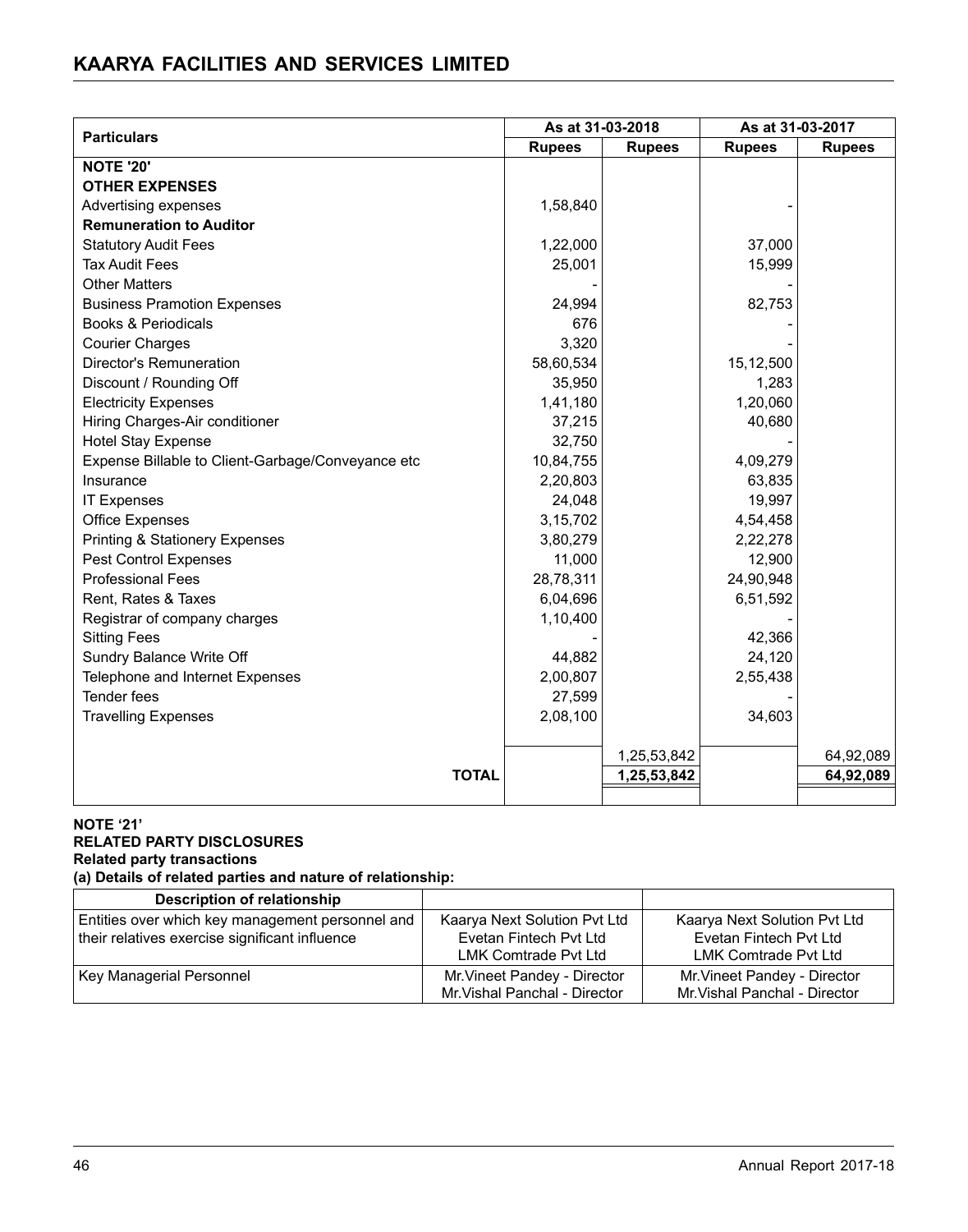#### **SIGNIFICANT ACCOUNTING POLICIES & NOTES ON ACCOUNTS**

#### **General Information**

Kaarya Facilities and Services Limited is a company domiciled and incorporated under the provision of the Indian Companies Act 2013. The Company is a leading Integrated Asset and Facilities Management Company. The services given by the company includes specialized Cleaning and Hygiene services, Housekeeping, Pantry, Mechanical, Electrical and Handyman services – repair and maintenance, Pest Control, landscaping, Guest House Management to Façade cleaning etc.

In this year the company has made an Initial Public Offer (IPO) 12<sup>th</sup> October'2017 for Rs 6,39,60,000/-. On 24<sup>th</sup> October' 2017 the Company has issued ordinary 1599000 shares at Rs 10 each valued at Rs 40 per share. The shares were issued at a premium of Rs 30 per share. *The share issue expenses have been written off by the company against securities premium. An IPO expense*  in normal course has to be expensed out in the year in which the expenses have been incurred but the company has written off against the share premium created during the year as per section 52(2)(c) of Companies Act'2013. The Company has got its shares listed on Bombay Stock Exchange. The structure of the shareholding pattern before and after IPO is as follows:-

| Category                    | <b>Nos. of Shares</b> |            |
|-----------------------------|-----------------------|------------|
|                             | <b>Pre Issue</b>      | Post issue |
| Promoter & Promoter Group   | 25,91,630             | 25,91,630  |
| Individual                  | 4,84,499              | 19,42,499  |
| <b>Bodies Corporates</b>    |                       | 57,000     |
| <b>Market Maker</b>         |                       | 81,000     |
| Non Resident Indians        |                       | 3,000      |
| <b>Total Nos. of Shares</b> | 30,76,129             | 46,75,129  |

The Company has also issued bonus shares in two rounds. 1<sup>st</sup> Round in the ratio of 12 Bonus Shares for every 1 share held on 26th May 2017 and in 2nd Round 50 Bonus Shares for every 100 share held on 05thJuly 2017. Therefore number of total bonus shares issued and allotted are as follows.

Bonus  $1<sup>st</sup>$  Round = 12,89,292 Shares

Bonus  $2^{nd}$  Round = 7.36.492 Shares

Total = 20,25,784 Shares

The addresses of its registered office and principal place of business are disclosed in the introduction to the annual report. Company's financial statements are presented in Indian Rupees, which is also its functional currency.

#### **Significant Accounting Policies**

#### 1. **Basis of preparation of Financial Statement**

 These financial statements have been prepared in accordance with the generally accepted accounting principles in India under the historical cost convention on accrual basis, unless otherwise stated. These financial statements have been prepared to comply in all material aspects with the accounting standards notified under Section 211(3C) [Companies (Accounting Standards) Rules, 2006, as amended] and other relevant provisions of the Companies Act, 2013. Accounting policies have been consistently applied except where a newly issued accounting standard is initially adopted or a revision to an existing accounting standard requires a change in the accounting policy hitherto in use. All assets and liabilities have been classified as current or non-current as per the Company's normal operating cycle and other criteria set out in the Schedule III to the Companies Act, 2013. Based on the nature of products and the time between the acquisition of assets for processing and their realization in cash and cash equivalents, the Company has ascertained its operating cycle as 12 months for the purpose of current – non - current classification of assets and liabilities.

#### 2. **Use of Estimates**

 The preparation of financial statements requires use of estimates and assumptions that affect the reported amount of assets and liabilities on the date of the financial statements and the reported amount of revenues and expenses during the reporting period. Differences between the actual results and the estimate are recognized in the period in which the same are known / materialized.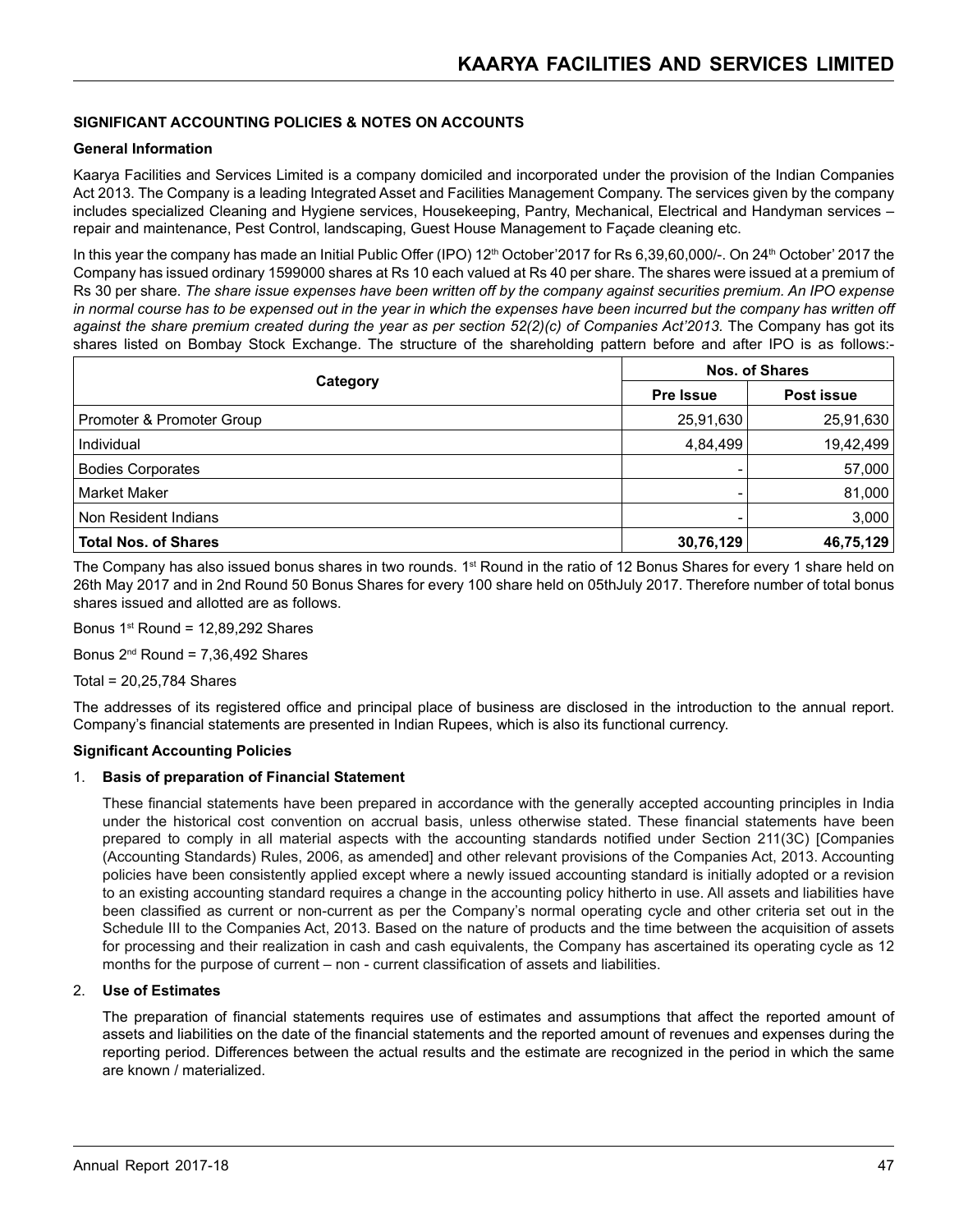#### 3. **Tangible & Intangible Assets and Depreciation**

 Tangible are stated at cost, net of recoverable taxes, trade discount and rebates less accumulated depreciation and impairment losses, if any. Such cost includes purchase price, borrowing cost and any cost directly attributable to bringing the assets to its working condition for its intended use, net charges on foreign exchange contracts and adjustments arising from exchange rate variations attributable to the assets. Subsequent costs are included in the asset's carrying amount or recognized as a separate asset, as appropriate, only when it is probable that future economic benefits associated with the item will flow to the entity and the cost can be measured reliably. Expenses incurred relating to project, net of income earned during the project development stage prior to its intended use, are considered as pre - operative expenses and disclosed under Capital Work - in - Progress.

*During the year the company has transferred its research and development expenditure for developing the software amounting to Rs 10,086,769 to Intangible Assets under capital work in progress. The company has made an agreement with One Point One Solutions Limited on 1st January 2018. The company needs to develop SAAS based application software, which is classified as Work in Progress. The Idea to develop software thrived with intention to reach high end premium clients in non-conventional manner. The Application will provide gateway to reach premium client with low cost*  which enables company to unleash the potential market and scale up its revenue. The Application is web based and mobile *based platform to manage Facility management requirements in a distributed scenario. The application will empower clients to place their facility management requirements (such as electrical or plumbing or carpentry or cleaning or civil jobs) which will be auto assigned to empaneled vendors in specified geographies.*

*With this SaaS platform, Client will be able to:*

- *1. List their facility management requirements*
- *2. Track status of job completions*
- *3. Approve job completions*
- *4. And process payments.*

*The Target user group will be Banks, large corporates, premium housing societies etc. The Application is expected to be*  functional by 31 October 2018 after parallel testing phase. As per the terms of the agreement the company needs to make *the payments to One Point One Solutions Limited at regular intervals as per Statement of Work. The company has paid Rs 10,086,769 till 31st March 2018.*

 Depreciation on TangibleAssets are provided using Written down Value method and depreciation is provided based on useful life of the assets as prescribed in Schedule II to the Companies Act, 2013. The residual values, useful lives and methods of depreciation of tangible assets are reviewed at each financial year end and adjusted prospectively, if appropriate. Gains or losses arising from de recognition of tangible assets are measured as the difference between the net disposal proceeds and the carrying amount of the asset and are recognized in the Statement of Profit and Loss when the asset is de recognized.

#### 4. **Finance Costs**

 Borrowing costs include exchange differences arising from foreign currency borrowings to the extent they are regarded as an adjustment to the interest cost. Borrowing costs that are directly attributable to the acquisition or construction of qualifying assets are capitalized as part of the cost of such assets. A qualifying asset is one that necessarily takes substantial period of time to get ready for its intended use. Interest income earned on the temporary investment of specific borrowings pending their expenditure on qualifying assets is deducted from the borrowing costs eligible for capitalization. All other borrowing costs are charged to the Statement of Profit and Loss for the period for which they are incurred.

#### 5. **Inventories**

 Items of inventories are measured at lower of cost and net realizable value after providing for obsolescence, if any, except in case of by-products which are valued at net realizable value. Cost of inventories comprises of cost of purchase, cost of conversion and other costs including manufacturing overheads net of recoverable taxes incurred in bringing them to their respective present location and condition. Cost of raw materials, chemicals, stores and spares, packing materials, trading and other products are determined on weighted average basis method

#### 6. **Impairment of tangible Assets and Intangible Assets.**

 The Company assesses at each reporting date as to whether there is any indication that any property, plant and equipment and intangible assets or group of assets, called cash generating units (CGU) may be impaired. If any such indication exists the recoverable amount of an asset or CGU is estimated to determine the extent of impairment, if any. When it is not possible to estimate the recoverable amount of an individual asset, the Company estimates the recoverable amount of the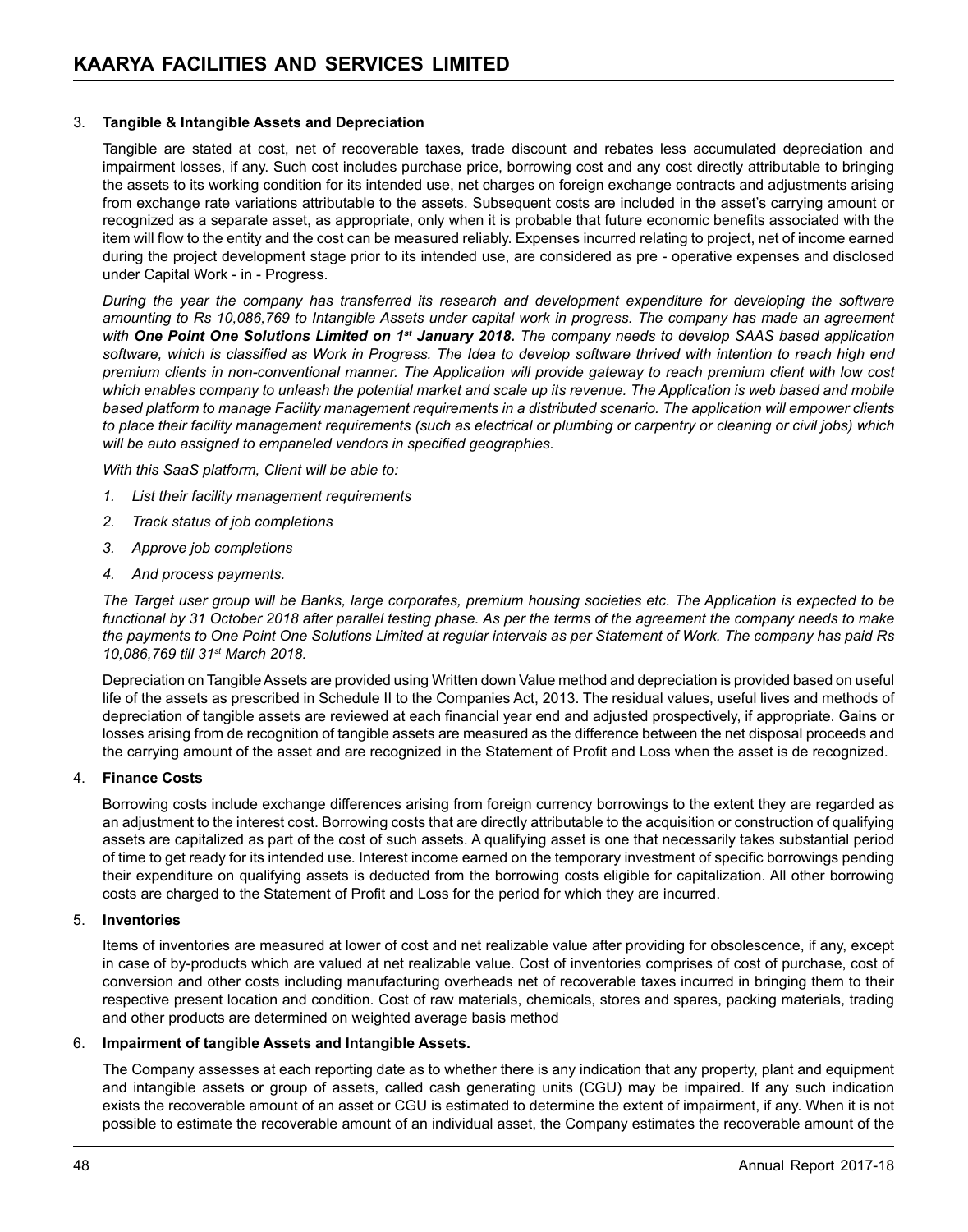CGU to which the asset belongs An impairment loss is recognized in the Statement of Profit and Loss to the extent, asset's carrying amount exceeds its recoverable amount. The recoverable amount is higher of an asset's fair value less cost of disposal and value in use. Value in use is based on the estimated future cash flows, discounted to their present value using pre-tax discount rate that reflects current market assessments of the time value of money and risk specific to the assets.

#### 7. **Investments**

 Investments are stated at cost of acquisition together with brokerage etc. but excluding dematerialization charges and security transaction tax. Provision for diminution in the value of long term investments are made only if such a decline is other than temporary.

#### 8. **Provisions and Contingent Liabilities**

 Provisions: Provisions are recognized when the Company has a present obligation (legal or constructive) as a result of a past event; it is probable that an outflow of resources embodying economic benefits will be required to settle the obligation and a reliable estimate can be made of the amount of the obligation. If the effect of the time value of money is material, provisions are discounted using a current pre-tax rate that reflects, when appropriate, the risks specific to the liability. When discounting is used, the increase in the provision due to the passage of time is recognized as a finance cost.

 Contingent Liabilities: Contingent liabilities are disclosed when there is a possible obligation arising from past events, the existence of which will be confirmed only by the occurrence or nonoccurrence of one or more uncertain future events not wholly within the control of the Company or a present obligation that arises from past events where it is either not probable that an outflow of resources will be required to settle or a reliable estimate of the amount cannot be made.

#### 9. **Employee Benefit Expenses**

 The Company pays gratuity to the employees whoever has completed five years of service with the Company at the time of resignation/superannuation. However the company has not made provision for Gratuity during the year

#### 10. **Tax Expenses**

 The tax expense for the period comprises current and deferred tax.

#### **Current Tax**

 Current tax assets and liabilities are measured at the amount expected to be recovered from or paid to the taxation authorities, based on tax rates and laws that are enacted or substantively enacted at the Balance sheet date.

#### **Deferred Tax**

 Deferred tax is recognized on temporary differences between the carrying amounts of assets and liabilities in the financial statements and the corresponding tax bases used in the computation of taxable profit. Deferred tax liabilities and assets are measured at the tax rates that are expected to apply in the period in which the liability is settled or the asset realized, based on tax rates (and tax laws) that have been enacted or substantively enacted by the end of the reporting period. The carrying amount of deferred tax liabilities and assets are reviewed at the end of each reporting period.

#### 11. **Foreign currencies transactions and translation.**

 Transactions in foreign currencies are recorded at the exchange rate prevailing on the date of transaction. Monetary assets and liabilities denominated in foreign currencies are translated at the functional currency closing rates of exchange at the reporting date. Exchange differences arising on settlement or translation of monetary items are recognized in Statement of Profit and Loss except to the extent of exchange differences which are regarded as an adjustment to interest costs on foreign currency borrowings that are directly attributable to the acquisition or construction of qualifying assets, are capitalized as cost of assets. Additionally, exchange gains or losses on foreign currency borrowings taken prior to April 1, 2016 which are related to the acquisition or construction of qualifying assets are adjusted in the carrying cost of such assets. Non-monetary items that are measured in terms of historical cost in a foreign currency are recorded using the exchange rates at the date of the transaction. Non-monetary items measured at fair value in a foreign currency are translated using the exchange rates at the date when the fair value was measured.

#### 12. **Revenue Recognition**

 Revenue from sale of goods is recognized when the significant risks and rewards of ownership have been transferred to the buyer, recovery of the consideration is probable, the associated cost can be estimated reliably, there is no continuing effective control or managerial involvement with the goods, and the amount of revenue can be measured reliably.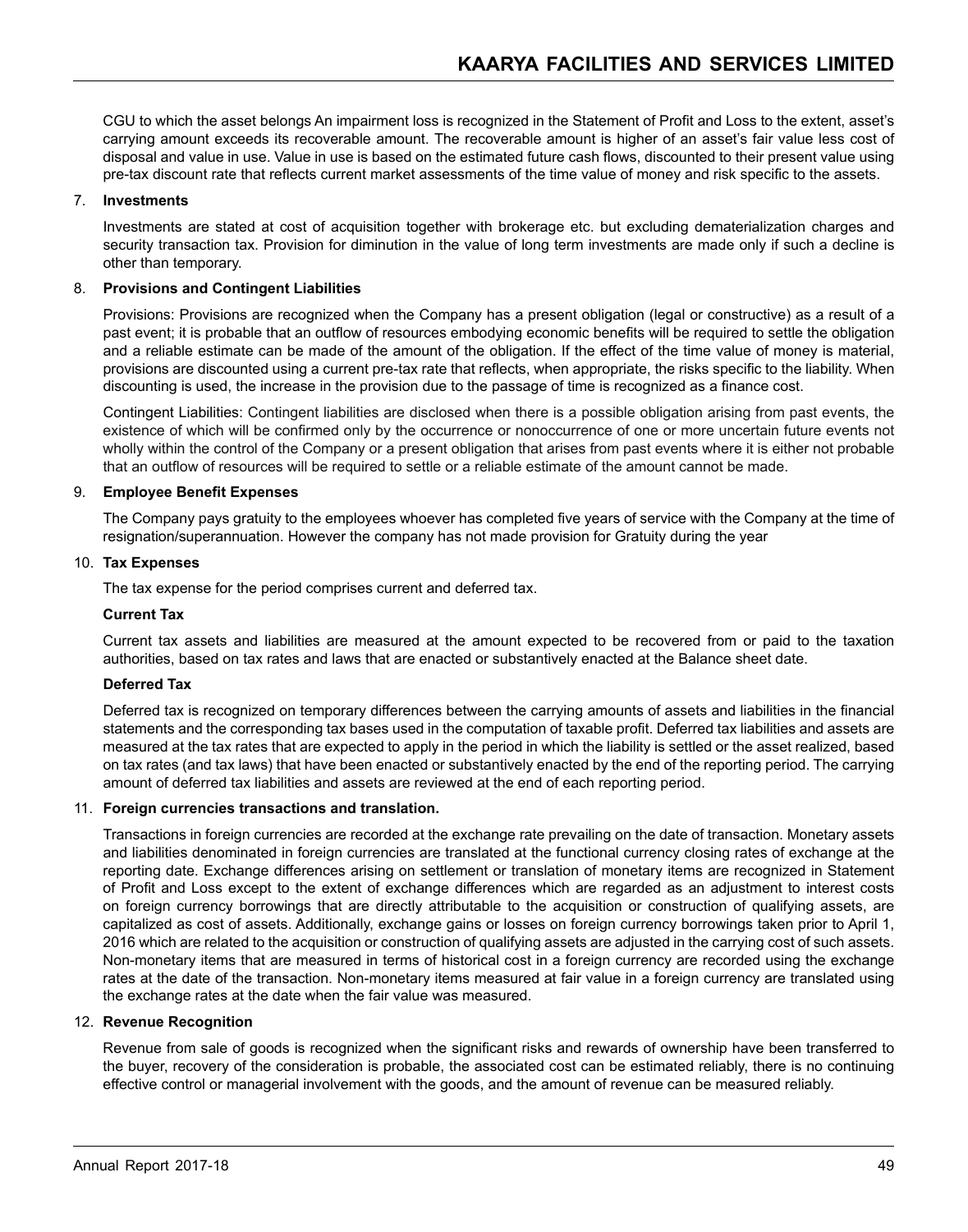Revenue from rendering of services is recognized when the performance of agreed contractual task has been completed. Revenue from operations includes sale of goods, services, service tax, excise duty and adjusted for discounts (net), and gain/loss on corresponding hedge contracts.

 Interest Income is recognized on a time proportion basis taking into account the amount outstanding and the rate applicable

 Dividend Income is recognized when the Company's right to receive the payment has been established.

#### 13. **Segment reporting**

 Identification of segments The Company`s operating businesses are organized and managed separately according to the nature of products, with each segment representing a strategic business unit that offers different products and serves different markets. The Company operates predominantly within the geographical limits of India and accordingly secondary segments have not been considered. Inter-segment transfers The Company accounts for intersegment sales and transfers at cost. Unallocated items include general corporate income and expense items which are not allocable to any business segment. Segment accounting policies The Company prepares its segment information in conformity with the accounting policies adopted for preparing and presenting the financial statements of the Company as a whole.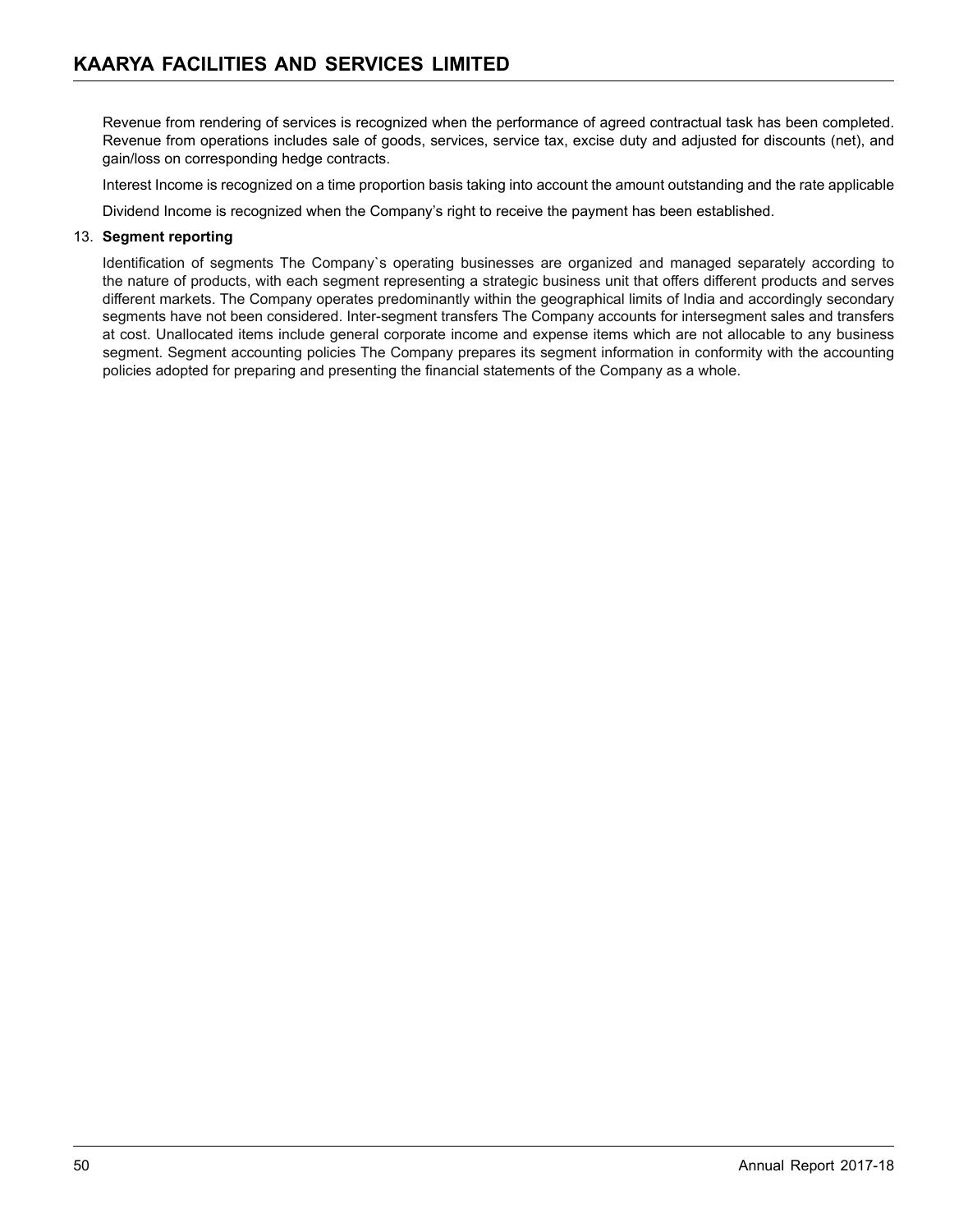|   | <b>Particulars</b>                                                       | For the year ended<br>31st March, 2018 |
|---|--------------------------------------------------------------------------|----------------------------------------|
|   |                                                                          | Amount in Rs.                          |
| A | <b>CASH FLOW FROM OPERATING ACTIVITIES</b>                               |                                        |
|   | (Profit/Loss) before exceptional items, prior period items and tax:      | 1,11,88,377                            |
|   | Adjustments for:                                                         |                                        |
|   | Depreciation and amortisation<br>44,60,636                               |                                        |
|   | Loss/(Profit) on disposal of fixed assets                                |                                        |
|   | Interest received<br>(63,999)                                            |                                        |
|   | Dividend Received                                                        |                                        |
|   | <b>Interest Expense</b><br>30,74,693                                     |                                        |
|   |                                                                          | 74,71,330                              |
|   | Operating Profit before working capital changes                          | 1,86,59,707                            |
|   | <b>Adjustments for:</b>                                                  |                                        |
|   | (Increase)/Decrease in Loans and Advances<br>36,000                      |                                        |
|   | (85, 82, 194)<br>(Increase)/Decrease in Short Term Loans and Advances    |                                        |
|   | (Increase)/Decrease in Trade receivables<br>11,45,920                    |                                        |
|   | (Increase)/Decrease in Inventories<br>(2,47,87,376)                      |                                        |
|   | (Increase)/Decrease in Other Non Current Assets<br>(1, 25, 31, 543)      |                                        |
|   | (Increase)/Decrease in Investments<br>1,77,465                           |                                        |
|   | 49,62,349<br>Increase/(Decrease) in Trade payables                       |                                        |
|   | Increase/(Decrease) in Other Liabilities and Provisions<br>(82, 36, 242) |                                        |
|   |                                                                          | (4,78,15,621)                          |
|   | Cash generated from Operations                                           | (2,91,55,914)                          |
|   | Less : Direct taxes paid                                                 | (29, 31, 129)                          |
|   | Net cash from Operating Activities (A)                                   | (2,62,24,785)                          |
|   | Prior Period Adjustments (Other than Taxation)                           |                                        |
|   | Net cash from Operating Activities (A)                                   | (2,62,24,785)                          |
| В | <b>CASH FLOW FROM INVESTING ACTIVITIES</b>                               |                                        |
|   | Purchase of fixed assets                                                 | (2,33,38,380)                          |
|   | Proceeds from sale of fixed assets                                       |                                        |
|   | Decrease / (Increase) in Deposits                                        |                                        |
|   | Interest received                                                        | 63,999                                 |
|   | Dividend received                                                        |                                        |
|   | Net Cash used in Investing Activities (B)                                | (2,32,74,381)                          |
| C | <b>CASH FLOW FROM FINANCING ACTIVITIES</b>                               |                                        |
|   | Receipt/(repayment) of Borrowings (net)                                  | (91, 42, 908)                          |
|   | <b>Interest Paid</b>                                                     | (30, 74, 693)                          |
|   | Proceeds from issue of Equity shares                                     | 6,39,60,000                            |
|   | Net cash used Financing Activities (C)                                   | 5, 17, 42, 400                         |
|   | Net increase in cash and cash equivalents (A+B+C)                        | 22,43,234                              |
|   | Cash and cash equivalents at the beginning of the year                   | 28,92,987                              |
|   | Cash and cash equivalents at the end of the year                         | 51,36,221                              |

# **Cash Flow Statement for the year ended 31st March 2018**

**Chartered Accountants**

**Aniket Kulkarni Vineet Pandey Vishal Panchal Proprietor** Director Director Director Director Director Director Director Director **Membership no - 127246 FRN No - 130521W Date: 29th May 2018**

**For Aniket Kulkarni & Associates For Kaarya Facilities & Services Limited**

SD/- SD/- SD/-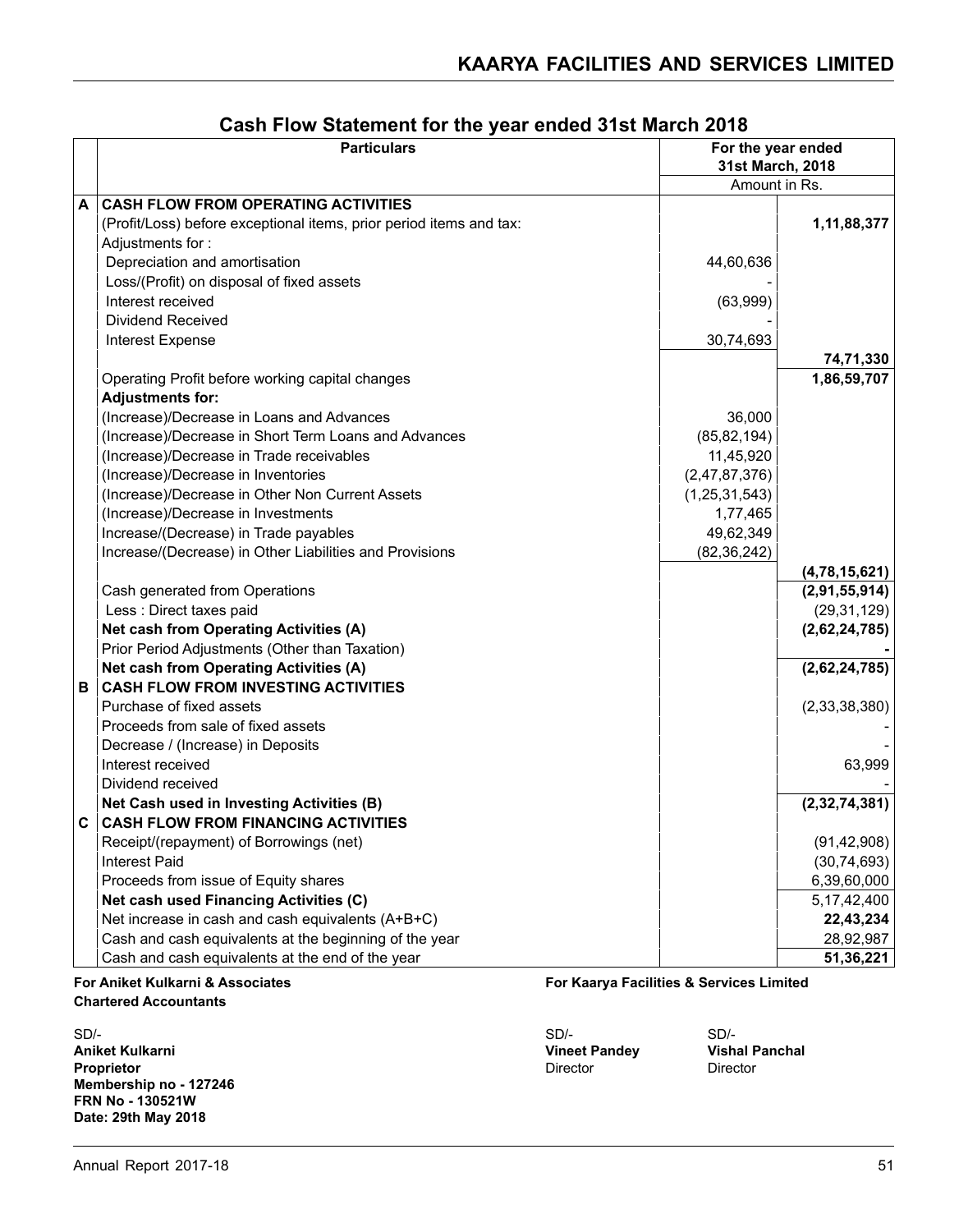### **DETAILS OF DEPRECIATION ON FIXED ASSETS AS ON 31-03-2018 UNDER COMPANIES ACT 2013.**

| <b>Asset</b>                                 | Date Of<br>Purchase<br>Of Asset | Original<br>Cost | WDV as on<br>31-03-17 | <b>Addition</b> | <b>Estimated</b><br>useful life<br>(in years) | <b>Balance</b><br>days of<br>Assets as<br>on<br>31-03-18 | Days<br>used in<br>year | Rate of<br>Dep. | Dep.<br>Amount | Net block<br>31-03-18 |
|----------------------------------------------|---------------------------------|------------------|-----------------------|-----------------|-----------------------------------------------|----------------------------------------------------------|-------------------------|-----------------|----------------|-----------------------|
| <b>COMPUTERS &amp;</b><br><b>ACCESSORIES</b> |                                 |                  |                       |                 |                                               |                                                          |                         |                 |                |                       |
| Computer                                     | 7-Jun-14                        | 32,500           | 1,723                 |                 | 3                                             | -298                                                     | 365                     | 63.16%          | 98             | 1,625                 |
| Computer                                     | 2-Sep-15                        | 4,899            | 1,146                 |                 | 3                                             | 154                                                      | 365                     | 63.16%          | 724            | 422                   |
| Computer                                     | 9-Jun-16                        | 10,300           | 5,042                 |                 | 3                                             | 435                                                      | 365                     | 63.16%          | 3,185          | 1,858                 |
| Computer                                     | 26-Apr-16                       | 25,500           | 10,542                |                 | 3                                             | 391                                                      | 365                     | 63.16%          | 6,658          | 3,884                 |
| Computer                                     | 9-Jun-16                        | 24,500           | 11,994                |                 | 3                                             | 435                                                      | 365                     | 63.16%          | 7,575          | 4,418                 |
| Computer                                     | 29-Jun-16                       | 24,500           | 12,841                |                 | 3                                             | 455                                                      | 365                     | 63.16%          | 8,111          | 4,731                 |
| Computer                                     | 20-Jan-17                       | 20,990           | 18,448                |                 | 3                                             | 660                                                      | 365                     | 63.16%          | 11,651         | 6,796                 |
| <b>COMPUTER TOTAL</b>                        |                                 | 1,43,189         | 61,735                |                 |                                               |                                                          |                         |                 | 38,001         | 23,734                |
| <b>SOFTWARES</b>                             |                                 |                  |                       |                 |                                               |                                                          |                         |                 |                |                       |
| Software                                     | 31-May-14                       | 61,667           | 3,250                 |                 | 3                                             | $-305$                                                   | 365                     | 63.16%          | 167            | 3,083                 |
| Software                                     | 22-Aug-14                       | 67,000           | 3,762                 |                 | 3                                             | $-222$                                                   | 365                     | 63.16%          | 412            | 3,350                 |
| Software                                     | 1-Dec-17                        |                  |                       | 82,88,136       | 3                                             | 975                                                      | 120                     | 63.16%          | 17,21,017      | 65,67,119             |
| <b>SOFTWARES TOTAL</b>                       |                                 | 1,28,667         | 7,012                 | 82,88,136       |                                               |                                                          |                         |                 | 17,21,596      | 65,73,552             |
|                                              |                                 |                  |                       |                 |                                               |                                                          |                         |                 |                |                       |
| <b>Capital Work in</b><br><b>Progress</b>    | 28-Feb-18                       |                  |                       | 1,00,86,769     | 0                                             | $\mathbf 0$                                              | 0                       | $\mathbf 0$     | 0              | 1,00,86,769           |
| <b>Plant &amp; Machinery</b>                 |                                 |                  |                       |                 |                                               |                                                          |                         |                 |                |                       |
| <b>Cleaning Kit</b>                          | 13-Apr-12                       | 2,36,250         | 93,821                |                 | 15                                            | 3297                                                     | 365                     | 18.10%          | 16,985         | 76,836                |
| Cleaning kit                                 | 20-Mar-15                       | 6,062            | 3,370                 |                 | 15                                            | 4368                                                     | 365                     | 18.10%          | 610            | 2,760                 |
| Drill Machine                                | 19-Jun-12                       | 3,038            | 1,246                 |                 | 15                                            | 3364                                                     | 365                     | 18.10%          | 226            | 1,020                 |
| Jet Spray                                    | 1-Dec-11                        | 31,500           | 11,786                |                 | 15                                            | 3163                                                     | 365                     | 18.10%          | 2,134          | 9,652                 |
| Jet Spray                                    | 1-Mar-12                        | 33,188           | 12,928                |                 | 15                                            | 3254                                                     | 365                     | 18.10%          | 2,340          | 10,588                |
| Jet Spray                                    | 7-Apr-12                        | 3,488            | 1,381                 |                 | 15                                            | 3291                                                     | 365                     | 18.10%          | 250            | 1,131                 |
| Jet Spray                                    | 7-Apr-12                        | 2,47,500         | 98,001                |                 | 15                                            | 3291                                                     | 365                     | 18.10%          | 17,742         | 80,259                |
| Jet Spray                                    | 14-May-12                       | 6,500            | 2,620                 |                 | 15                                            | 3328                                                     | 365                     | 18.10%          | 474            | 2,146                 |
| Jet Spray                                    | 7-Jul-12                        | 3,746            | 1,550                 |                 | 15                                            | 3382                                                     | 365                     | 18.10%          | 281            | 1,269                 |
| Jet Spray                                    | 14-Aug-12                       | 12,600           | 5,305                 |                 | 15                                            | 3420                                                     | 365                     | 18.10%          | 960            | 4,345                 |
| Jet Spray                                    | 7-Nov-12                        | 77,119           | 33,754                |                 | 15                                            | 3505                                                     | 365                     | 18.10%          | 6,111          | 27,644                |
| Jet Spray                                    | 10-Aug-13                       | 36,000           | 17,852                |                 | 15                                            | 3781                                                     | 365                     | 18.10%          | 3,232          | 14,620                |
| Jet Spray                                    | 3-Jun-14                        | 32,120           | 17,684                |                 | 15                                            | 4078                                                     | 365                     | 18.10%          | 3,201          | 14,482                |
| Jet Spray                                    | 20-Mar-15                       | 6,05,250         | 3,36,509              |                 | 15                                            | 4368                                                     | 365                     | 18.10%          | 60,920         | 2,75,588              |

#### **As per WDV Method**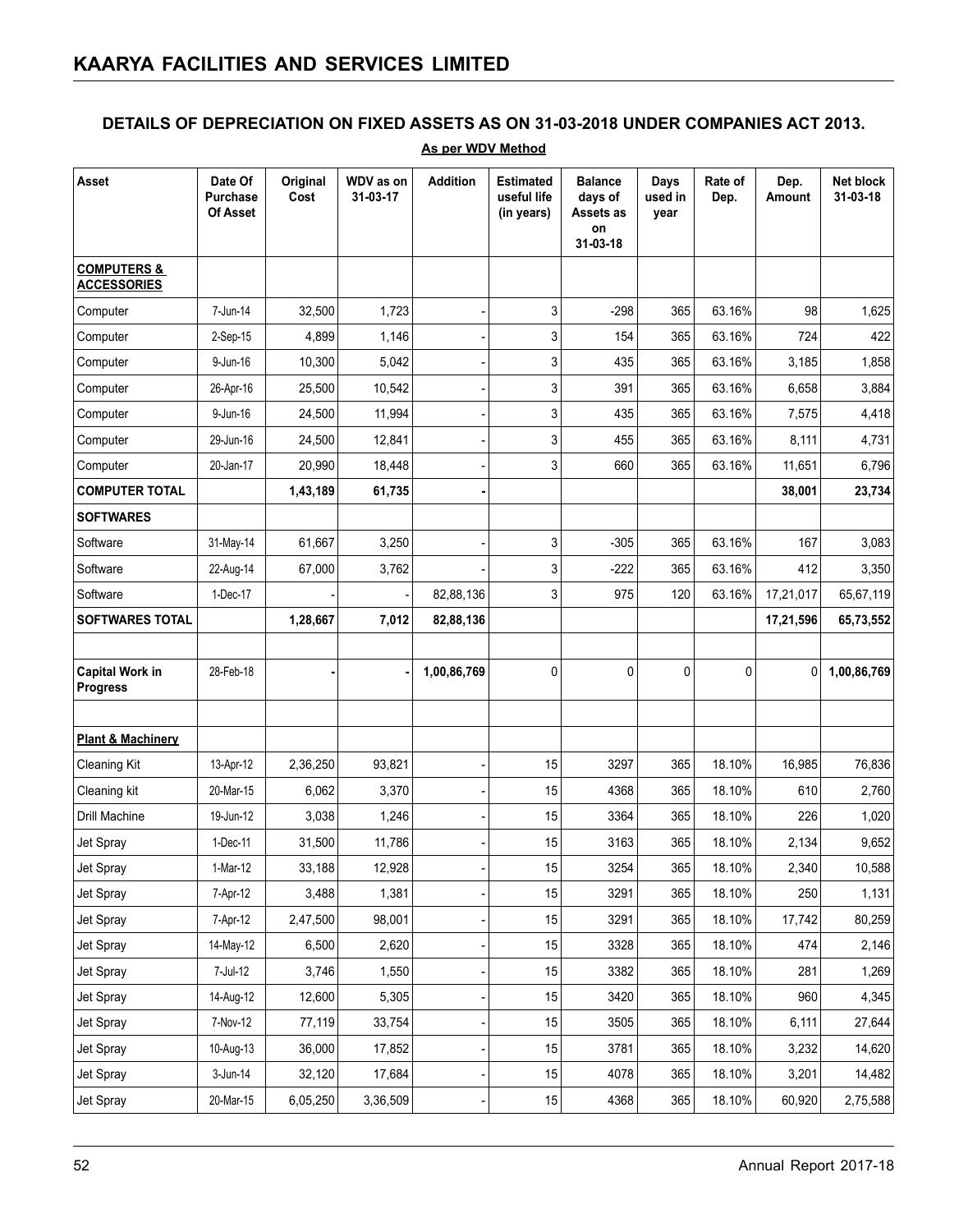| <b>Asset</b>          | Date Of<br>Purchase<br><b>Of Asset</b> | Original<br>Cost | WDV as on<br>31-03-17 | <b>Addition</b> | <b>Estimated</b><br>useful life<br>(in years) | <b>Balance</b><br>days of<br>Assets as<br>on<br>31-03-18 | Days<br>used in<br>year | Rate of<br>Dep. | Dep.<br>Amount | Net block<br>31-03-18 |
|-----------------------|----------------------------------------|------------------|-----------------------|-----------------|-----------------------------------------------|----------------------------------------------------------|-------------------------|-----------------|----------------|-----------------------|
| Jet Spray             | 25-Nov-15                              | 8,42,628         | 6,46,613              |                 | 15                                            | 4618                                                     | 365                     | 18.10%          | 1,17,060       | 5,29,553              |
| Jet Spray             | 19-Jan-15                              |                  | 2,81,944              |                 | 15                                            | 4308                                                     | 365                     | 18.10%          | 51,042         | 2,30,902              |
| Jet Spray             | 19-Jan-15                              |                  | 1,50,370              |                 | 15                                            | 4308                                                     | 365                     | 18.10%          | 27,222         | 1,23,148              |
| Jet Spray             | 3-Apr-17                               |                  |                       | 22,900          | 15                                            | 5113                                                     | 362                     | 18.10%          | 4,112          | 18,788                |
| Jet Spray             | 1-Dec-17                               |                  |                       | 16,90,000       | 15                                            | 5355                                                     | 120                     | 18.10%          | 1,00,587       | 15,89,413             |
| Ladder                | 1-Apr-12                               | 10,000           | 3,948                 |                 | 15                                            | 3285                                                     | 365                     | 18.10%          | 715            | 3,233                 |
| Ladder                | 16-Apr-12                              | 1,36,125         | 54,138                |                 | 15                                            | 3300                                                     | 365                     | 18.10%          | 9,801          | 44,337                |
| Ladder                | 18-Mar-17                              | 6,129            | 6,089                 |                 | 15                                            | 5097                                                     | 365                     | 18.10%          | 1,102          | 4,987                 |
| Manual Flipper        | 3-Apr-12                               | 1,95,750         | 77,358                |                 | 15                                            | 3287                                                     | 365                     | 18.10%          | 14,005         | 63,353                |
| <b>Manual Flipper</b> | 23-May-13                              | 4,838            | 2,312                 |                 | 15                                            | 3702                                                     | 365                     | 18.10%          | 419            | 1,894                 |
| Scrubbing Machine     | 1-May-11                               | 44,888           | 15,184                |                 | 15                                            | 2949                                                     | 365                     | 18.10%          | 2,749          | 12,435                |
| Scrubbing Machine     | 27-Jan-12                              | 43,599           | 16,733                |                 | 15                                            | 3220                                                     | 365                     | 18.10%          | 3,029          | 13,704                |
| Scrubbing Machine     | 9-Feb-12                               | 44,888           | 17,326                |                 | 15                                            | 3233                                                     | 365                     | 18.10%          | 3,137          | 14,190                |
| Scrubbing Machine     | 1-Mar-12                               | 1,20,299         | 46,862                |                 | 15                                            | 3254                                                     | 365                     | 18.10%          | 8,484          | 38,378                |
| Scrubbing Machine     | 9-Apr-12                               | 4,21,875         | 1,67,211              |                 | 15                                            | 3293                                                     | 365                     | 18.10%          | 30,271         | 1,36,939              |
| Scrubbing Machine     | 11-Apr-12                              | 11,81,250        | 4,68,648              |                 | 15                                            | 3295                                                     | 365                     | 18.10%          | 84,842         | 3,83,806              |
| Scrubbing Machine     | 19-Apr-12                              | 1,07,438         | 42,792                |                 | 15                                            | 3303                                                     | 365                     | 18.10%          | 7,747          | 35,045                |
| Scrubbing Machine     | 30-Apr-12                              | 33,24,375        | 13,31,172             |                 | 15                                            | 3314                                                     | 365                     | 18.10%          | 2,40,990       | 10,90,181             |
| Scrubbing Machine     | 30-Jun-12                              | 6,019            | 2,482                 |                 | 15                                            | 3375                                                     | 365                     | 18.10%          | 449            | 2,032                 |
| Scrubbing Machine     | 8-Mar-13                               | 1,07,438         | 49,579                |                 | 15                                            | 3626                                                     | 365                     | 18.10%          | 8,976          | 40,603                |
| Scrubbing Machine     | 24-May-13                              | 44,888           | 21,465                |                 | 15                                            | 3703                                                     | 365                     | 18.10%          | 3,886          | 17,579                |
| Scrubbing Machine     | 10-Aug-13                              | 89,776           | 44,518                |                 | 15                                            | 3781                                                     | 365                     | 18.10%          | 8,059          | 36,458                |
| Scrubbing Machine     | 1-Mar-14                               | 89,776           | 48,676                |                 | 15                                            | 3984                                                     | 365                     | 18.10%          | 8,812          | 39,864                |
| Scrubbing Machine     | 3-Jun-14                               | 1,03,275         | 56,858                |                 | 15                                            | 4078                                                     | 365                     | 18.10%          | 10,293         | 46,565                |
| Scrubbing Machine     | 17-Jul-14                              | 7,571            | 4,175                 |                 | 15                                            | 4122                                                     | 365                     | 18.10%          | 756            | 3,419                 |
| Scrubbing Machine     | 21-Jan-15                              | 16,650           | 9,240                 |                 | 15                                            | 4310                                                     | 365                     | 18.10%          | 1,673          | 7,567                 |
| Scrubbing Machine     | 20-Mar-15                              | 3,14,438         | 1,74,822              |                 | 15                                            | 4368                                                     | 365                     | 18.10%          | 31,649         | 1,43,173              |
| Scrubbing Machine     | 7-Sep-15                               | 12,71,250        | 9,34,734              |                 | 15                                            | 4539                                                     | 365                     | 18.10%          | 1,69,221       | 7,65,513              |
| Scrubbing Machine     | 15-Sep-15                              | 19,68,750        | 14,53,994             |                 | 15                                            | 4547                                                     | 365                     | 18.10%          | 2,63,226       | 11,90,768             |
| Scrubbing Machine     | 25-Nov-15                              | 8,66,250         | 6,64,740              |                 | 15                                            | 4618                                                     | 365                     | 18.10%          | 1,20,342       | 5,44,398              |
| Scrubbing Machine     | 19-Jan-15                              |                  | 2,48,111              |                 | 15                                            | 4308                                                     | 365                     | 18.10%          | 44,917         | 2,03,194              |
| Scrubbing Machine     | 19-Jan-15                              |                  | 89,470                |                 | 15                                            | 4308                                                     | 365                     | 18.10%          | 16,197         | 73,273                |
| Scrubbing Machine     | 1-Dec-17                               |                  |                       | 12,50,000       | 15                                            | 5355                                                     | 120                     | 18.10%          | 74,398         | 11,75,602             |
| Sweeper Machine       | 1-Dec-10                               | 14,500           | 4,579                 |                 | 15                                            | 2798                                                     | 365                     | 18.10%          | 829            | 3,750                 |
| Sweeper Machine       | 9-Feb-12                               | 16,312           | 6,296                 |                 | 15                                            | 3233                                                     | 365                     | 18.10%          | 1,140          | 5,156                 |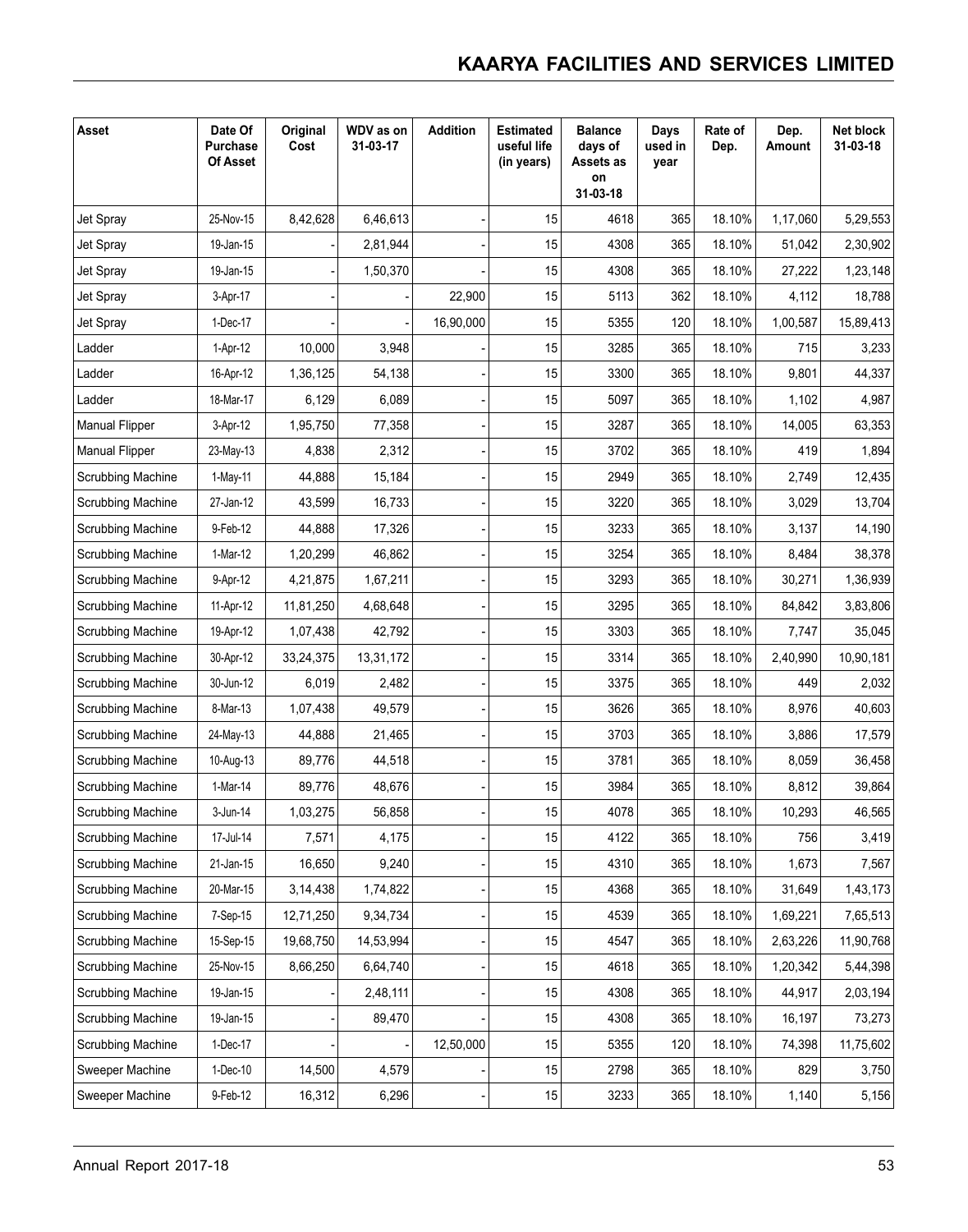| Asset                          | Date Of<br>Purchase<br><b>Of Asset</b> | Original<br>Cost | WDV as on<br>31-03-17 | <b>Addition</b> | <b>Estimated</b><br>useful life<br>(in years) | <b>Balance</b><br>days of<br>Assets as<br>on<br>31-03-18 | Days<br>used in<br>year | Rate of<br>Dep. | Dep.<br>Amount | Net block<br>31-03-18 |
|--------------------------------|----------------------------------------|------------------|-----------------------|-----------------|-----------------------------------------------|----------------------------------------------------------|-------------------------|-----------------|----------------|-----------------------|
| Sweeper Machine                | 11-Feb-12                              | 16,313           | 6,302                 |                 | 15                                            | 3235                                                     | 365                     | 18.10%          | 1,141          | 5,161                 |
| Sweeper Machine                | 10-Aug-13                              | 16,313           | 8,089                 |                 | 15                                            | 3781                                                     | 365                     | 18.10%          | 1,464          | 6,625                 |
| Sweeper Machine                | 3-Jun-14                               | 11,250           | 6,194                 |                 | 15                                            | 4078                                                     | 365                     | 18.10%          | 1,121          | 5,072                 |
| Vaccume Cleaner                | 2-Jun-09                               | 13,500           | 3,277                 |                 | 15                                            | 2251                                                     | 365                     | 18.10%          | 593            | 2,684                 |
| Vaccume Cleaner                | 2-Jun-09                               | 13,500           | 3,277                 |                 | 15                                            | 2251                                                     | 365                     | 18.10%          | 593            | 2,684                 |
| Vaccume Cleaner                | 3-Feb-10                               | 15,750           | 4,306                 |                 | 15                                            | 2497                                                     | 365                     | 18.10%          | 780            | 3,527                 |
| Vaccume Cleaner                | 1-Dec-10                               | 14,000           | 4,421                 |                 | 15                                            | 2798                                                     | 365                     | 18.10%          | 800            | 3,621                 |
| Vaccume Cleaner                | 8-Jan-11                               | 14,000           | 4,498                 |                 | 15                                            | 2836                                                     | 365                     | 18.10%          | 814            | 3,684                 |
| Vaccume Cleaner                | 10-May-11                              | 13,500           | 4,587                 |                 | 15                                            | 2958                                                     | 365                     | 18.10%          | 830            | 3,756                 |
| Vaccume Cleaner                | 1-Jun-11                               | 12,000           | 4,121                 |                 | 15                                            | 2980                                                     | 365                     | 18.10%          | 746            | 3,375                 |
| Vaccume Cleaner                | 5-Dec-11                               | 27,000           | 10,121                |                 | 15                                            | 3167                                                     | 365                     | 18.10%          | 1,832          | 8,288                 |
| Vaccume Cleaner                | 4-Jan-12                               | 12,074           | 4,587                 |                 | 15                                            | 3197                                                     | 365                     | 18.10%          | 830            | 3,757                 |
| Vaccume Cleaner                | 9-Feb-12                               | 30.375           | 11,724                |                 | 15                                            | 3233                                                     | 365                     | 18.10%          | 2,123          | 9,602                 |
| Vaccume Cleaner                | 1-Mar-12                               | 20,025           | 7,801                 |                 | 15                                            | 3254                                                     | 365                     | 18.10%          | 1,412          | 6,388                 |
| Vaccume Cleaner                | 1-Mar-12                               | 14,963           | 5,829                 |                 | 15                                            | 3254                                                     | 365                     | 18.10%          | 1,055          | 4,774                 |
| Vaccume Cleaner                | 1-Apr-12                               | 95,333           | 37,637                |                 | 15                                            | 3285                                                     | 365                     | 18.10%          | 6,814          | 30,824                |
| Vaccume Cleaner                | 5-Apr-12                               | 1,23,750         | 48,952                |                 | 15                                            | 3289                                                     | 365                     | 18.10%          | 8,862          | 40,090                |
| Vaccume Cleaner                | 10-Aug-13                              | 27,000           | 13,389                |                 | 15                                            | 3781                                                     | 365                     | 18.10%          | 2,424          | 10,965                |
| Vaccume Cleaner                | 4-Oct-13                               | 13,500           | 6,863                 |                 | 15                                            | 3836                                                     | 365                     | 18.10%          | 1,242          | 5,621                 |
| Vaccume Cleaner                | 10-Apr-14                              | 13,500           | 7,418                 |                 | 15                                            | 4024                                                     | 365                     | 18.10%          | 1,343          | 6,075                 |
| Vaccume Cleaner                | 3-Jun-14                               | 26,831           | 14,772                |                 | 15                                            | 4078                                                     | 365                     | 18.10%          | 2,674          | 12,098                |
| Vaccume Cleaner                | 20-Mar-15                              | 74,250           | 41,282                |                 | 15                                            | 4368                                                     | 365                     | 18.10%          | 7,473          | 33,808                |
| Vaccume Cleaner                | 7-Sep-15                               | 5,36,625         | 3,94,573              |                 | 15                                            | 4539                                                     | 365                     | 18.10%          | 71,432         | 3,23,141              |
| Vaccume Cleaner                | 12-Jan-17                              | 8,588            | 8,255                 |                 | 15                                            | 5032                                                     | 365                     | 18.10%          | 1,495          | 6,761                 |
| Vaccume Cleaner                | 19-Jan-15                              |                  | 22,556                |                 | 15                                            | 4308                                                     | 365                     | 18.10%          | 4,083          | 18,473                |
| Vaccume Cleaner                | 19-Jan-15                              |                  | 36,089                |                 | 15                                            | 4308                                                     | 365                     | 18.10%          | 6,533          | 29,556                |
| Vaccume Cleaner                | 19-Jan-15                              |                  | 26,315                |                 | 15                                            | 4308                                                     | 365                     | 18.10%          | 4,764          | 21,551                |
| Vaccume Cleaner                | 1-Dec-17                               |                  |                       | 19,60,000       | 15                                            | 5355                                                     | 120                     | 18.10%          | 1,16,657       | 18,43,343             |
| Vaccume Cleaner                | 27-Dec-17                              |                  |                       | 32,075          | 15                                            | 5381                                                     | 94                      | 18.10%          | 1,495          | 30,579                |
| Vaccume Cleaner                | 8-Jan-18                               |                  |                       | 8,500           | 15                                            | 5393                                                     | 82                      | 18.10%          | 346            | 8,154                 |
| Inection extraction<br>Machine | 19-Jan-15                              |                  | 85,711                |                 | 15                                            | 4308                                                     | 365                     | 18.10%          | 15,517         | 70,194                |
| <b>Plant and Machinery</b>     | 30-Dec-09                              | 2,34,000         | 62,952                |                 | 15                                            | 2462                                                     | 365                     | 18.10%          | 11,397         | 51,555                |
| Plant and Machinery            | 9-Feb-12                               | 5,153            | 1,989                 |                 | 15                                            | 3233                                                     | 365                     | 18.10%          | 360            | 1,629                 |
| <b>Plant and Machinery</b>     | 5-Apr-12                               | 3,883            | 1,536                 |                 | 15                                            | 3289                                                     | 365                     | 18.10%          | 278            | 1,258                 |
| <b>Plant and Machinery</b>     | 20-Apr-12                              | 1,35,000         | 53,796                |                 | 15                                            | 3304                                                     | 365                     | 18.10%          | 9,739          | 44,057                |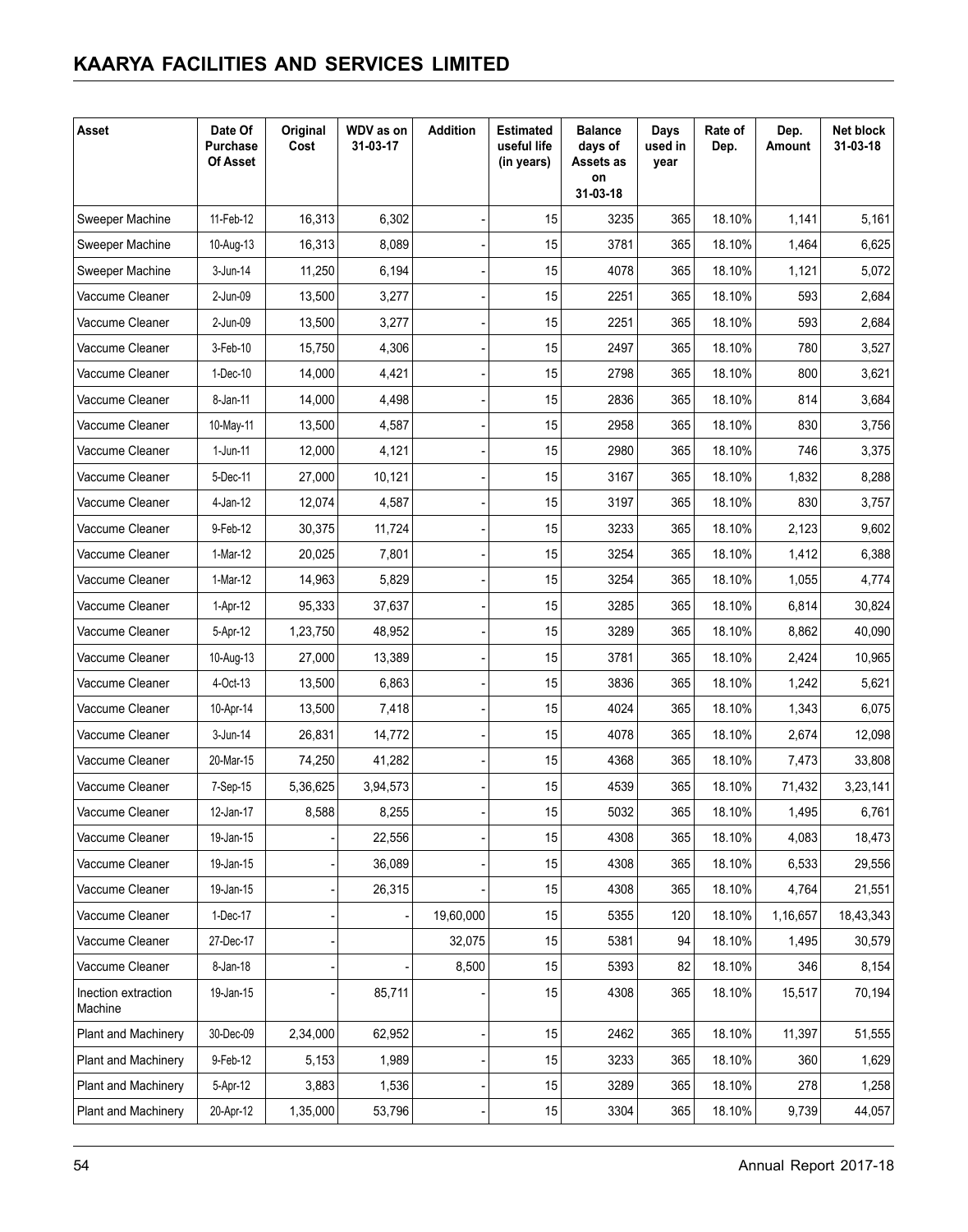| <b>Asset</b>                                 | Date Of<br>Purchase<br>Of Asset | Original<br>Cost | WDV as on<br>31-03-17 | <b>Addition</b> | <b>Estimated</b><br>useful life<br>(in years) | <b>Balance</b><br>days of<br>Assets as<br>on<br>31-03-18 | Days<br>used in<br>year | Rate of<br>Dep. | Dep.<br>Amount | Net block<br>31-03-18 |
|----------------------------------------------|---------------------------------|------------------|-----------------------|-----------------|-----------------------------------------------|----------------------------------------------------------|-------------------------|-----------------|----------------|-----------------------|
| Plant and Machinery                          | 25-Apr-12                       | 1,02,392         | 40,901                |                 | 15                                            | 3309                                                     | 365                     | 18.10%          | 7,405          | 33,497                |
| <b>Plant and Machinery</b>                   | 27-Apr-12                       | 2,70,000         | 1,07,958              |                 | 15                                            | 3311                                                     | 365                     | 18.10%          | 19,544         | 88,414                |
| <b>Plant and Machinery</b>                   | 5-Oct-13                        | 26,71,210        | 13,56,856             |                 | 15                                            | 3837                                                     | 365                     | 18.10%          | 2,45,640       | 11, 11, 215           |
| Plant and Machinery                          | 13-Dec-13                       | 26,61,210        | 13,95,411             |                 | 15                                            | 3906                                                     | 365                     | 18.10%          | 2,52,620       | 11,42,791             |
| Plant and Machinery                          | 7-Sep-15                        | 1,28,250         | 94,301                |                 | 15                                            | 4539                                                     | 365                     | 18.10%          | 17,072         | 77,229                |
| <b>Plant and Machinery</b>                   | 28-Nov-15                       | 11,25,000        | 8,64,670              |                 | 15                                            | 4621                                                     | 365                     | 18.10%          | 1,56,537       | 7,08,133              |
| <b>Plant and Machinery</b>                   | 24-Mar-17                       | 10,826           | 10,788                |                 | 15                                            | 5103                                                     | 365                     | 18.10%          | 1,953          | 8,835                 |
| <b>PLANT &amp;</b><br><b>MACHINERY TOTAL</b> |                                 | 2,12,46,199      | 1,26,04,348           | 49,63,475       |                                               |                                                          |                         |                 | 25,79,439      | 1,49,88,383           |
|                                              |                                 |                  |                       |                 |                                               |                                                          |                         |                 |                |                       |
| <b>OFFICE EQUIPMENT</b>                      |                                 |                  |                       |                 |                                               |                                                          |                         |                 |                |                       |
| <b>Cellular Phone</b>                        | 24-Jan-13                       | 4,499            | 520                   |                 | 5                                             | $-67$                                                    | 365                     | 45.07%          | 295            | 225                   |
| <b>Cellular Phone</b>                        | 17-May-13                       | 42,800           | 5,487                 |                 | 5                                             | 46                                                       | 365                     | 45.07%          | 3,347          | 2,140                 |
| Display Counter                              | 16-Jul-13                       | 79,350           | 10,739                |                 | 5                                             | 106                                                      | 365                     | 45.07%          | 6,772          | 3,968                 |
| Office Equipment                             | 24-Jan-13                       | 3,499            | 404                   |                 | 5                                             | $-67$                                                    | 365                     | 45.07%          | 229            | 175                   |
| Office Equipment                             | 27-May-13                       | 31,500           | 4,078                 |                 | 5                                             | 56                                                       | 365                     | 45.07%          | 2,503          | 1,575                 |
| Time Attendance<br>Machine                   | 8-Aug-13                        | 16,187           | 2,234                 |                 | 5                                             | 129                                                      | 365                     | 45.07%          | 1,425          | 809                   |
| Attendance machine                           | 16-Apr-14                       | 31,202           | 5,198                 |                 | 5                                             | 380                                                      | 365                     | 45.07%          | 2,343          | 2,855                 |
| Fire Extinguisher                            | 5-Jul-14                        | 2,700            | 461                   |                 | 5                                             | 460                                                      | 365                     | 45.07%          | 208            | 253                   |
| Refrigerator                                 | 15-May-15                       | 7,900            | 2,619                 |                 | 5                                             | 774                                                      | 365                     | 45.07%          | 1,180          | 1,439                 |
| <b>OFFICE EQUIPMENT</b><br><b>TOTAL</b>      |                                 | 2,19,637         | 31,740                |                 |                                               |                                                          |                         |                 | 18,301         | 13,439                |
| <b>FURNITURE &amp;</b><br><b>FIXTURE</b>     |                                 |                  |                       |                 |                                               |                                                          |                         |                 |                |                       |
| Office Chair                                 | 7-Mar-12                        | 56,447           | 14,080                |                 | 10                                            | 1435                                                     | 365                     | 25.89%          | 3,645          | 10,435                |
| Office Chair                                 | 19-Sep-14                       | 6,500            | 2,682                 |                 | 10                                            | 2361                                                     | 365                     | 25.89%          | 694            | 1,988                 |
| <b>FURNITURE &amp;</b><br><b>FIXTURE</b>     | 1-Apr-09                        | 4,80,639         | 53,442                |                 | 10                                            | 364                                                      | 365                     | 25.89%          | 13,834         | 39,608                |
| <b>FURNITURE &amp;</b><br><b>FIXTURE</b>     | 19-May-11                       | 10,400           | 2,120                 |                 | 10                                            | 1142                                                     | 365                     | 25.89%          | 549            | 1,572                 |
| <b>FURNITURE &amp;</b><br><b>FIXTURE</b>     | 13-Dec-13                       | 1,67,892         | 64,065                |                 | 10                                            | 2081                                                     | 365                     | 25.89%          | 16,584         | 47,481                |
| <b>FURNITURE &amp;</b><br><b>FIXTURE</b>     | 16-Dec-13                       | 21,656           | 8,279                 |                 | 10                                            | 2084                                                     | 365                     | 25.89%          | 2,143          | 6,136                 |
| <b>FURNITURE &amp;</b><br><b>FIXTURE</b>     | 12-Jan-14                       | 28,300           | 10,997                |                 | 10                                            | 2111                                                     | 365                     | 25.89%          | 2,847          | 8,150                 |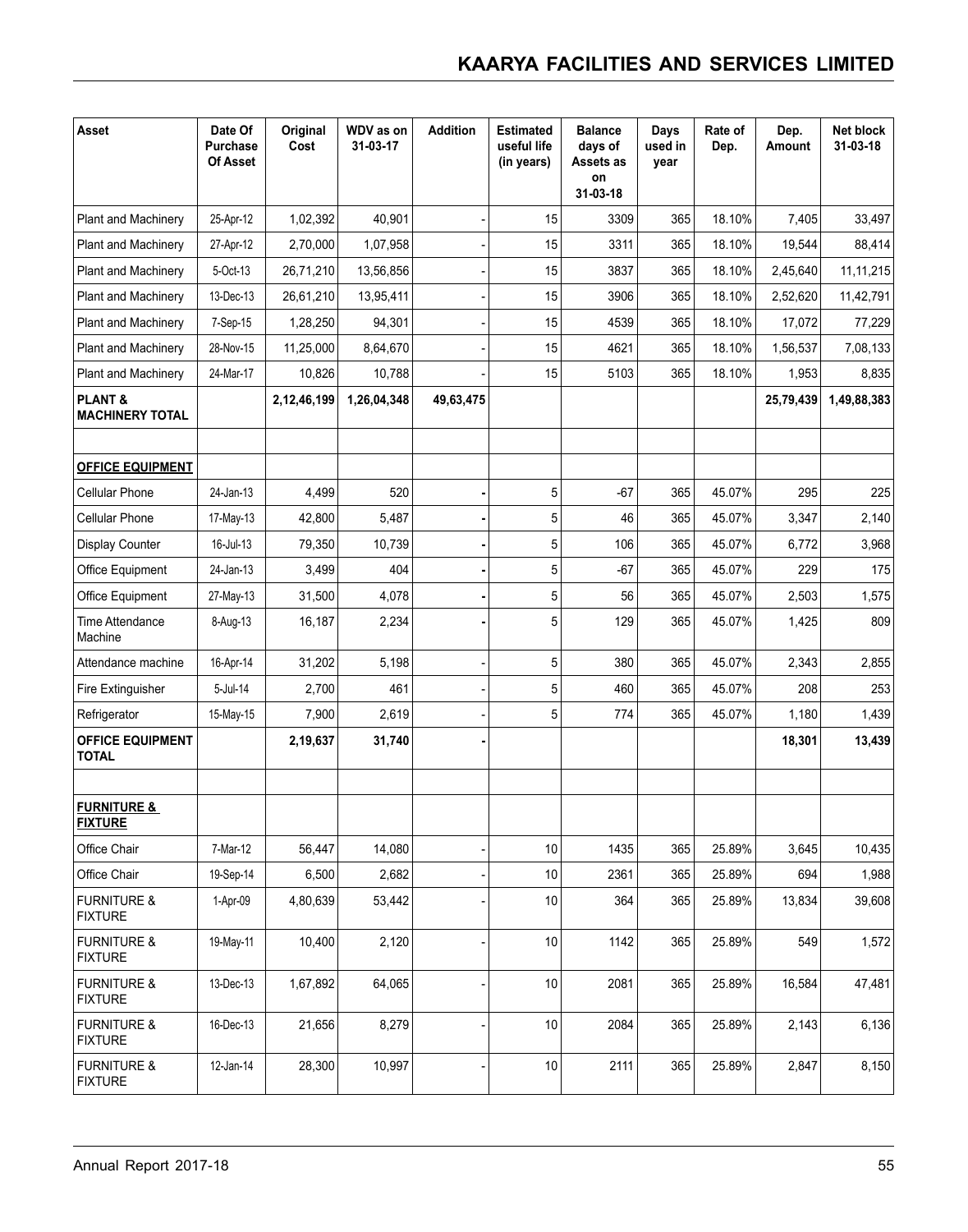| <b>Asset</b>                                   | Date Of<br>Purchase<br>Of Asset | Original<br>Cost | WDV as on<br>31-03-17 | <b>Addition</b> | <b>Estimated</b><br>useful life<br>(in years) | <b>Balance</b><br>days of<br>Assets as<br>on<br>31-03-18 | Days<br>used in<br>vear | Rate of<br>Dep. | Dep.<br>Amount | Net block<br>31-03-18 |
|------------------------------------------------|---------------------------------|------------------|-----------------------|-----------------|-----------------------------------------------|----------------------------------------------------------|-------------------------|-----------------|----------------|-----------------------|
| <b>FURNITURE &amp;</b><br><b>FIXTURE</b>       | 15-Jan-14                       | 27,650           | 10,764                |                 | 10                                            | 2114                                                     | 365                     | 25.89%          | 2,786          | 7,978                 |
| <b>FURNITURE &amp;</b><br><b>FIXTURE</b>       | 16-Jan-14                       | 10,781           | 4,199                 |                 | 10                                            | 2115                                                     | 365                     | 25.89%          | 1,087          | 3,112                 |
| <b>FURNITURE &amp;</b><br><b>FIXTURE</b>       | 18-Jan-14                       | 9,788            | 3,817                 |                 | 10                                            | 2117                                                     | 365                     | 25.89%          | 988            | 2,829                 |
| <b>FURNITURE &amp;</b><br><b>FIXTURE</b>       | 18-Jan-14                       | 30,746           | 11,991                |                 | 10                                            | 2117                                                     | 365                     | 25.89%          | 3,104          | 8,887                 |
| <b>FURNITURE &amp;</b><br><b>FIXTURE</b>       | 21-Jan-14                       | 36,600           | 14,300                |                 | 10                                            | 2120                                                     | 365                     | 25.89%          | 3,702          | 10,598                |
| <b>FURNITURE &amp;</b><br><b>FIXTURE</b>       | 3-Feb-14                        | 99,268           | 39,086                |                 | 10                                            | 2133                                                     | 365                     | 25.89%          | 10,118         | 28,968                |
| <b>FURNITURE &amp;</b><br><b>FIXTURE</b>       | 12-Feb-14                       | 87,078           | 34,470                |                 | 10                                            | 2142                                                     | 365                     | 25.89%          | 8,923          | 25,547                |
| <b>FURNITURE &amp;</b><br><b>FIXTURE</b>       | 15-Feb-14                       | 12,000           | 4,759                 |                 | 10                                            | 2145                                                     | 365                     | 25.89%          | 1,232          | 3,527                 |
| <b>FURNITURE &amp;</b><br><b>FIXTURE</b>       | 23-Jan-15                       | 29,000           | 12,076                |                 | 10                                            | 2487                                                     | 365                     | 25.89%          | 3,126          | 8,950                 |
| <b>FURNITURE &amp;</b><br><b>FIXTURE</b>       | 17-Mar-15                       | 9,000            | 3,761                 |                 | 10                                            | 2540                                                     | 365                     | 25.89%          | 974            | 2,788                 |
| <b>FURNITURE &amp;</b><br><b>FIXTURE</b>       | 6-Jun-14                        | 30,000           | 12,279                |                 | 10                                            | 2256                                                     | 365                     | 25.89%          | 3,179          | 9,100                 |
| <b>FURNITURE &amp;</b><br><b>FIXTURE</b>       | $4$ -Jul-14                     | 80,868           | 33,172                |                 | 10                                            | 2284                                                     | 365                     | 25.89%          | 8,587          | 24,585                |
| <b>FURNITURE &amp;</b><br><b>FIXTURE</b>       | 23-Jun-14                       | 92,419           | 37,877                |                 | 10                                            | 2273                                                     | 365                     | 25.89%          | 9,805          | 28,072                |
| <b>FURNITURE &amp;</b><br><b>FIXTURE</b>       | 29-Jan-15                       | 50,000           | 20,829                |                 | 10                                            | 2493                                                     | 365                     | 25.89%          | 5,392          | 15,437                |
| <b>FURNITURE &amp;</b><br><b>FIXTURE TOTAL</b> |                                 | 13,77,032        | 3,99,044              |                 |                                               |                                                          |                         |                 | 1,03,299       | 2,95,746              |
|                                                |                                 |                  |                       |                 |                                               |                                                          |                         |                 |                |                       |
| <b>TOTAL</b>                                   |                                 | 2,29,86,057      | 1,31,03,879           | 2,33,38,380     |                                               |                                                          |                         |                 | 44,60,636      | 3,19,81,622           |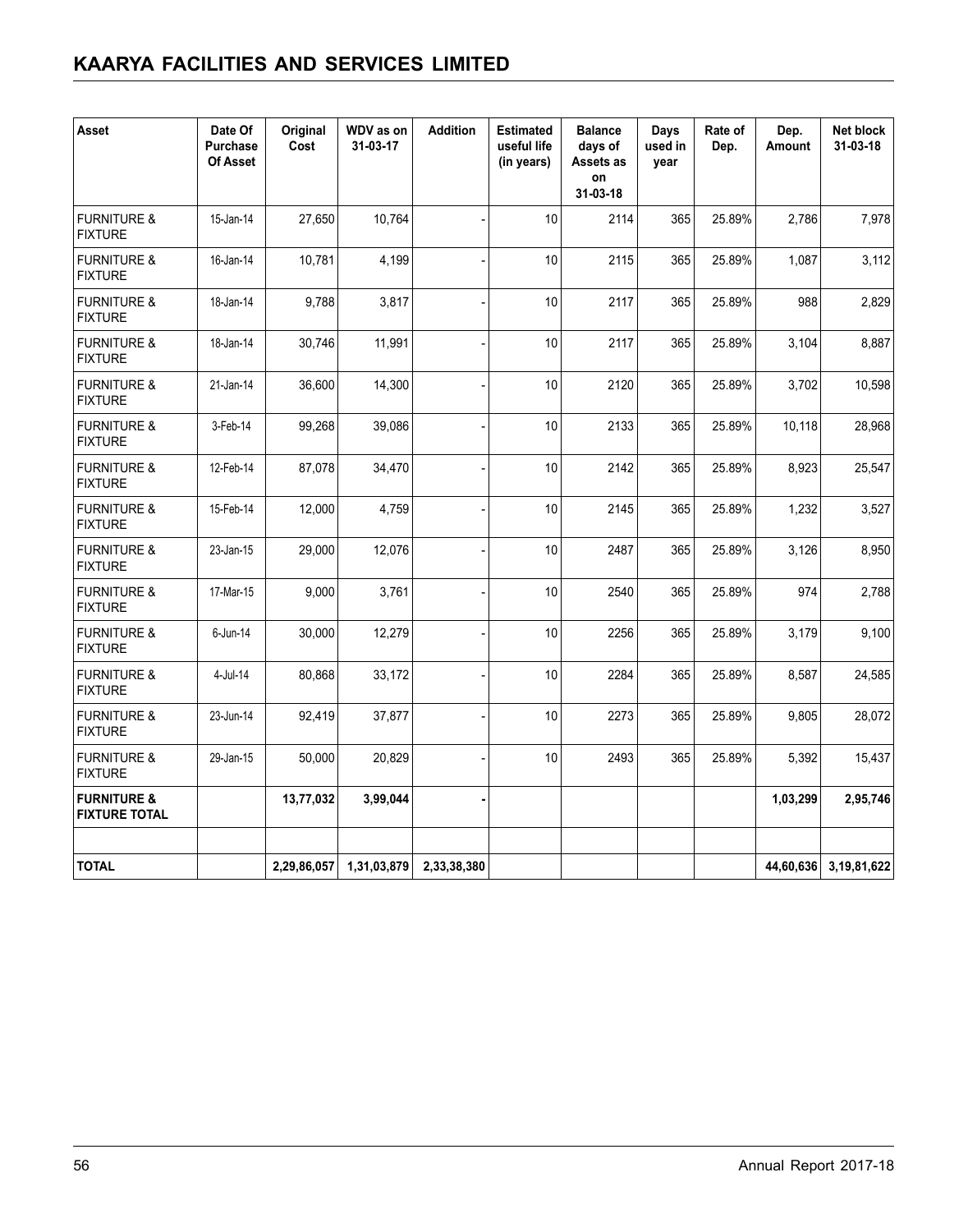# **ATTENDANCE SLIP**

# **KAARYA FACILITIES AND SERVICES LIMITED**

CIN : U93090MH2009PLC190063

Regd Office: Office 217, Gemstar Commercial Complex, Ramchandra Lane Extn. Road, Kanchpada, Malad (W), Mumbai – 400064

(Please complete this Attendance Slip and hand it over at the entrance of the meeting hall)

I hereby record my presence at the 9th Annual General Meeting of the Shareholders of the Company being held on, Wednesday, September 26, 2018 at 4.00 p.m. at the registered office of the Company at Office 217, Gemstar Commercial Complex, Ramchandra Lane Extn. Road, Kanchpada, Malad (W), Mumbai – 400064.

Name of Proxy

(To be Filed in case of the proxy attends instead of shareholder)

\_\_\_\_\_\_\_\_\_\_\_\_\_\_\_\_\_\_\_\_\_\_\_\_\_\_ Signature of Shareholder/Proxy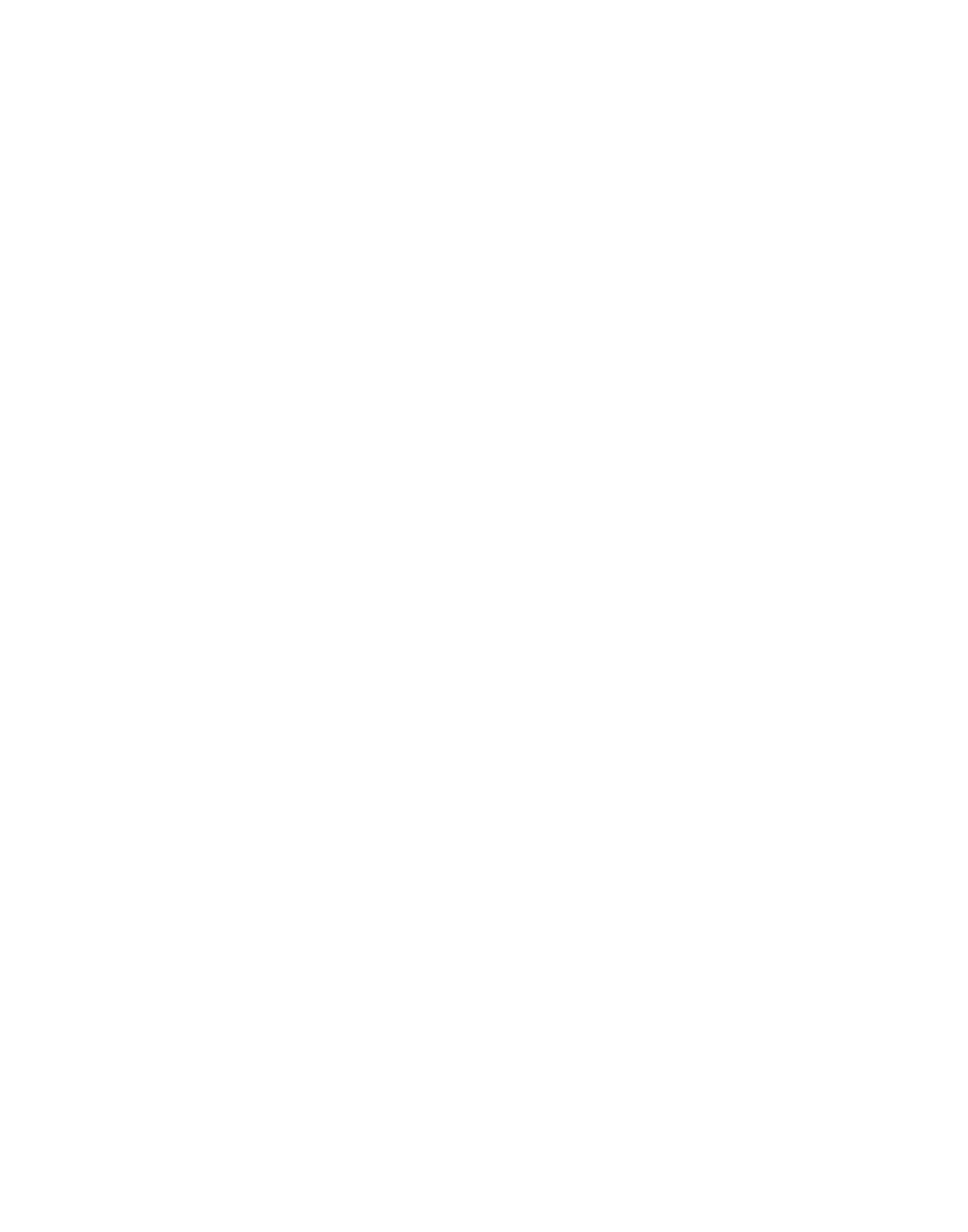CIN : U93090MH2009PLC190063

Regd Office: Office 217, Gemstar Commercial Complex, Ramchandra Lane Extn. Road, Kanchpada, Malad (West) Mumbai – 400066

#### **PROXY FORM**

(Pursuant to Section 105(6) of the Companies Act, 2013 and Rule 19(3) of the Companies (Management Administration) Rules, 2014)

| Name of Member:       |                                                                                                                      |
|-----------------------|----------------------------------------------------------------------------------------------------------------------|
| Registered Address:   | <u> Alexandria de la contrada de la contrada de la contrada de la contrada de la contrada de la contrada de la c</u> |
| E Mail ID:            |                                                                                                                      |
| Folio No./ Client ID: |                                                                                                                      |
| $DP$ ID:              |                                                                                                                      |
|                       |                                                                                                                      |
|                       |                                                                                                                      |
|                       |                                                                                                                      |
|                       |                                                                                                                      |
| 2.                    |                                                                                                                      |
|                       |                                                                                                                      |
|                       |                                                                                                                      |
| 3.                    |                                                                                                                      |
|                       |                                                                                                                      |
|                       |                                                                                                                      |

as my/our proxy to attend and vote (in a poll) for me/us and on my/our behalf at the 9<sup>th</sup> Annual General Meeting of the Company to be held on Wednesday, September 26, 2018 at 4.00 p.m. at the registered office of the Company at Office 217, Gemstar Commercial Complex, Ramchandra Lane Extn. Road, Kanchpada, Malad (West), Mumbai – 400064 and at any adjournment thereof in respect of such resolutions as are indicated below:

I wish my above proxy to vote in the manner as indicated in the box below:

| <b>Resolutions</b>                                                                                     | For | <b>Against</b> |
|--------------------------------------------------------------------------------------------------------|-----|----------------|
| Adoption of Audited Financial Statements of the Company for the<br>financial year ended March 31, 2018 |     |                |
| To Ratify appointment of Statutory Auditor of the Company                                              |     |                |

| Signed this                  | dav of | 2018 | Affix                   |
|------------------------------|--------|------|-------------------------|
| Signature of Shareholders    |        |      | <b>Rs. 1</b><br>Revenue |
| Signature of Proxy Holder(s) |        |      | Stamp                   |

*Note: This form of proxy in order to be effective should be duly completed and deposited at the Registered Office of the Company not less than 48 hours before the commencement of the Meeting.*